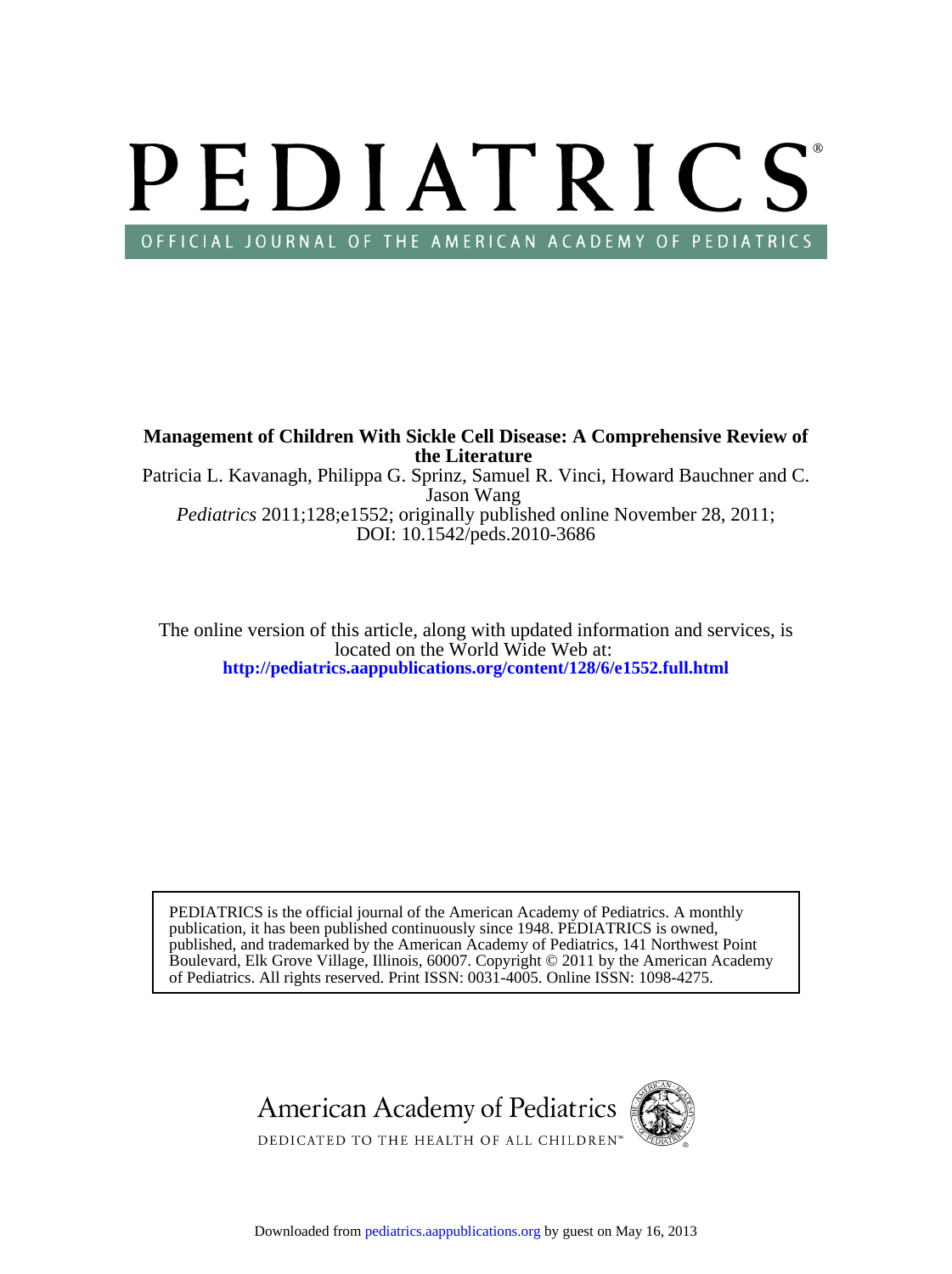# Management of Children With Sickle Cell Disease: A Comprehensive Review of the Literature

**WHAT'S KNOWN ON THIS SUBJECT:** Sickle cell disease (SCD) is a multisystem disease with hemolytic and infectious complications that contribute to high morbidity and mortality rates in children. However, a comprehensive review of the literature for the prevention and management of pediatric SCD-related complications is lacking.

**WHAT THIS STUDY ADDS:** This article presents a comprehensive review of the literature for the care provided to children with SCD. The results will enable practitioners and researchers to identify areas with the strongest evidence for clinical practice and those that need additional research.

# abstract

**OBJECTIVE:** Sickle cell disease (SCD) affects 70 000 to 100 000 people in the United States, and 2000 infants are born with the disease each year. The purpose of this study was to review the quality of the literature for preventive interventions and treatment of complications for children with SCD to facilitate the use of evidence-based medicine in clinical practice and identify areas in need of additional research.

**METHODS:** We searched the Ovid Medline database and the Cochrane Library for articles published between January 1995 and April 2010 for English-language abstracts on 28 topics thought to be important for the care of children with SCD. We also added pertinent references cited by studies identified in our search. Each abstract was reviewed independently by 2 authors. Data from articles retrieved for full review were abstracted by using a common form.

**RESULTS:** There were 3188 abstracts screened, and 321 articles underwent full review. Twenty-six articles  $\leq$ 1% of abstracts initially screened), which consisted of 25 randomized controlled trials and 1 meta-analysis, were rated as having level I evidence. Eighteen of the 28 topics selected for this review did not have level I evidence studies published. The management and prevention of pain episodes accounted for more than one-third of the level I studies.

**CONCLUSIONS:** Although significant strides have been made in the care of children with SCD in the past 2 decades, more research needs to be performed, especially for acute events associated with SCD, to ensure that the health and well-being of children with SCD continues to improve. *Pediatrics* 2011;128:e1552–e1574

**AUTHORS:** Patricia L. Kavanagh, MD,<sup>a</sup> Philippa G. Sprinz, MD, MSc,<sup>a</sup> Samuel R. Vinci, BS,<sup>a</sup> Howard Bauchner, MD,<sup>b</sup> and C. Jason Wang, MD, PhD<sup>c</sup>

*aDepartment of Pediatrics, Boston University School of Medicine, Boston Medical Center, Boston, Massachusetts; bJournal of the American Medical Association, Chicago, IL; and <sup>c</sup> Department of Pediatrics, Center for Policy, Outcomes, and Prevention, Stanford University School of Medicine, Stanford, CA*

#### **KEY WORDS**

sickle cell disease, systematic reviews, child and adolescent, evidence-based medicine

#### **ABBREVIATIONS**

SCD—sickle cell disease RCT— randomized controlled trial ACS—acute chest syndrome

Dr Kavanagh was responsible for performing the electronic literature searches, review of abstracts and articles, data entry and analysis, and drafting the manuscript; Dr Sprinz served as the hematologist on the team and participated in the review of abstracts and articles and write-up; Mr Vinci assisted in the literature review, data entry, and write-up; Dr Bauchner contributed significantly to the data analysis and write-up; and Dr Wang oversaw the entire project, including the study design, review of abstracts and articles, data analysis, and write-up.

www.pediatrics.org/cgi/doi/10.1542/peds.2010-3686

doi:10.1542/peds.2010-3686

Accepted for publication Aug 16, 2011

Address correspondence to Patricia L. Kavanagh, MD, Division of General Pediatrics, Boston University School of Medicine/Boston Medical Center, 88 E Newton St, Vose Hall, 3rd Floor, Boston, MA 02118. E-mail: patricia.kavanagh@bmc.org

PEDIATRICS (ISSN Numbers: Print, 0031-4005; Online, 1098-4275).

Copyright © 2011 by the American Academy of Pediatrics

**FINANCIAL DISCLOSURE:** *The authors have indicated they have no financial relationships relevant to this article to disclose.*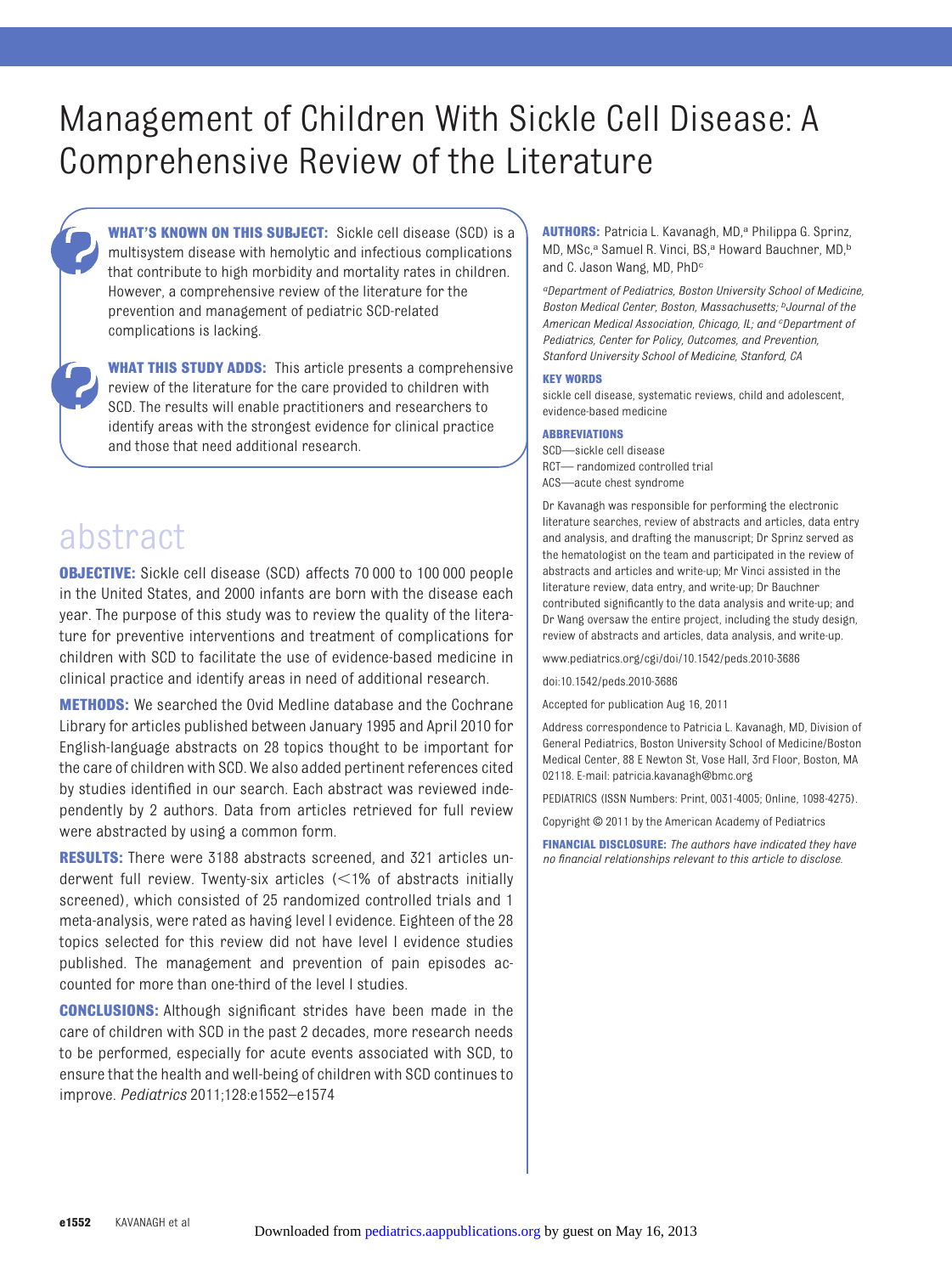Sickle cell disease (SCD) is one of the most common genetic disorders in the United States and affects  $\sim$  70 000 to 100 000 children and adults, predominantly of African and Hispanic descent.<sup>1</sup> SCD is a multisystem disease characterized by vascular injury caused by vaso-occlusion and hemolytic and infectious complications that contribute to high morbidity and mor-tality rates in this population.<sup>2,[3](#page-7-2)</sup> Many severe complications of SCD occur in childhood, including sepsis, stroke, acute chest syndrome, and painful episodes that require hospitalization[.2,](#page-7-1)[4](#page-7-3)

Universal newborn screening and advances in routine care, including peni $c$ illin prophylaxis $5$  and immunization against serious bacterial infections.<sup>6[,7](#page-7-6)</sup> have significantly decreased mortality in young children with SCD[.8,](#page-7-7)[9](#page-7-8) In addition, transcranial Doppler screening has been shown to identify children at higher risk of first-time stroke that can be treated prophylactically with chronic transfusion therapy[.10,](#page-7-9)[11](#page-7-10) However, research studies are lacking in key areas for children with SCD, including studies of disease-modifying treatments. For example, the Multicenter Study of Hydroxyurea was published in 1995 and a significant decrease was shown in painful episodes and acute chest syndrome in adults[,12](#page-7-11) and a single-center study revealed decreased mortality with long-term use.<sup>13</sup> However, only 1 small randomized controlled trial (RCT) has been published on the use of hydroxyurea in children to date[.14](#page-7-13)

The purpose of this study was to review the quality of the literature for preventive interventions and treatment of complications for children with SCD to facilitate the use of evidence-based medicine in clinical practice and identify areas in need of additional research. In this study we have focused on level I evidence, because it typically helps define the stan<span id="page-2-0"></span>**TABLE 1** Evidence Level of Articles Selected for Full Review

|                                                    | Level I        | Level II       | Level III      | Total          |
|----------------------------------------------------|----------------|----------------|----------------|----------------|
| Acute events, n                                    |                |                |                |                |
| ACS                                                | $\overline{2}$ | 3              | 8              | 13             |
| Aplastic crisis                                    | $\Omega$       | 1              | 1              | $\overline{2}$ |
| Fever/sepsis                                       | 0              | $\overline{2}$ | 7              | 9              |
| Osteomyelitis                                      | $\theta$       | 1              | 7              | 8              |
| Pain episodes                                      | 10             | 6              | 14             | 30             |
| Priapism                                           | 0              | $\theta$       | 8              | 8              |
| Splenic sequestration                              | 0              | $\overline{2}$ | 6              | 8              |
| Stroke                                             | $\overline{0}$ | 8              | 13             | 21             |
| Chronic conditions, n                              |                |                |                |                |
| Asthma                                             | 0              | 4              | 3              | 7              |
| Avascular necrosis                                 | 0              | $\overline{2}$ | 5              | 7              |
| Gall bladder disease                               | 0              | 1              | 7              | 8              |
| Hepatic dysfunction                                | 0              | $\theta$       | $\overline{2}$ | $\overline{2}$ |
| Leg ulcers                                         | 1              | $\theta$       | 1              | $\overline{2}$ |
| Nephropathy                                        | 0              | $\overline{2}$ | 5              | 7              |
| Pulmonary hypertension                             | 0              | $\overline{7}$ | 4              | 11             |
| Retinopathy                                        | 0              | $\overline{2}$ | 0              | $\overline{2}$ |
| Silent infarcts/neuropsychological testing         | 0              | 9              | 8              | 17             |
| Routine health care maintenance and                |                |                |                |                |
| disease-modifying treatments, n                    |                |                |                |                |
| Cardiac care                                       | $\overline{0}$ | 1              | 1              | $\overline{2}$ |
| Comprehensive care                                 | 1              | $\theta$       | 7              | 8              |
| Folate supplementation                             | 0              | 1              | 3              | 4              |
| Genetic counseling/newborn screening               | 0              | $\theta$       | 3              | 3              |
| Growth                                             | 1              | 3              | 6              | 10             |
| Prevention of pneumococcal infections <sup>a</sup> | 4              | 4              | 7              | 15             |
| Pulmonary function testing                         | $\overline{2}$ | $\theta$       | 8              | 10             |
| <b>Transcranial Doppler screening</b>              | $\overline{2}$ | 7              | 17             | 26             |
| Transfusionb                                       | $\overline{2}$ | 17             | 14             | 33             |
| Hematopoietic stem cell transplant                 | 0              | 7              | 3              | 10             |
| Hydroxyurea                                        | 1              | 21             | 16             | 38             |
| Total, n (%)                                       | 26(8)          | 111 (35)       | 184 (57)       | 321 (100)      |
|                                                    |                |                |                |                |

US Preventive Services Task Force rating[s.17](#page-7-16) Level I indicates RCTs; level II, well-designed controlled trials without randomization, cohort or case-control analytic studies, or multiple time series with or without intervention, and dramatic results from uncontrolled experiments; level III, opinions of respected authorities based on clinical experience, descriptive studies, or case reports, reports of expert committees.

a Includes pneumococcal immunizations and penicillin prophylaxis.

b Includes perioperative transfusions, chronic transfusions, and iron overload.

dards of medical care, including for pediatric SCD.

### **METHODS**

#### **Evidence Acquisition**

We identified topics important to the care of children with SCD by using guidelines, $2,15$  $2,15$  review articles, $3,16$  $3,16$  and clinical expertise. In addition, we specifically searched for screening, diagnostic, and treatment interventions used in routine SCD care to ensure their inclusion in this study. The 28 topics identified are listed in [Table 1.](#page-2-0) Individual topics were organized into 3 categories: (1) acute events; (2) chronic conditions; and (3) routine health care

maintenance and disease-modifying treatments for SCD. Acute SCD-related events were defined as those that require urgent or emergent care. Chronic conditions included (1) SCDspecific complications that typically do not require immediate attention and persist for  $\geq$  3 months (eg, avascular necrosis) and (2) chronic illnesses prevalent in the pediatric SCD population (eg, asthma). Finally, routine health care maintenance and disease-modifying treatments were defined as the comprehensive care needed for children with SCD. We searched for these topics in Ovid Medline for the time period of Janu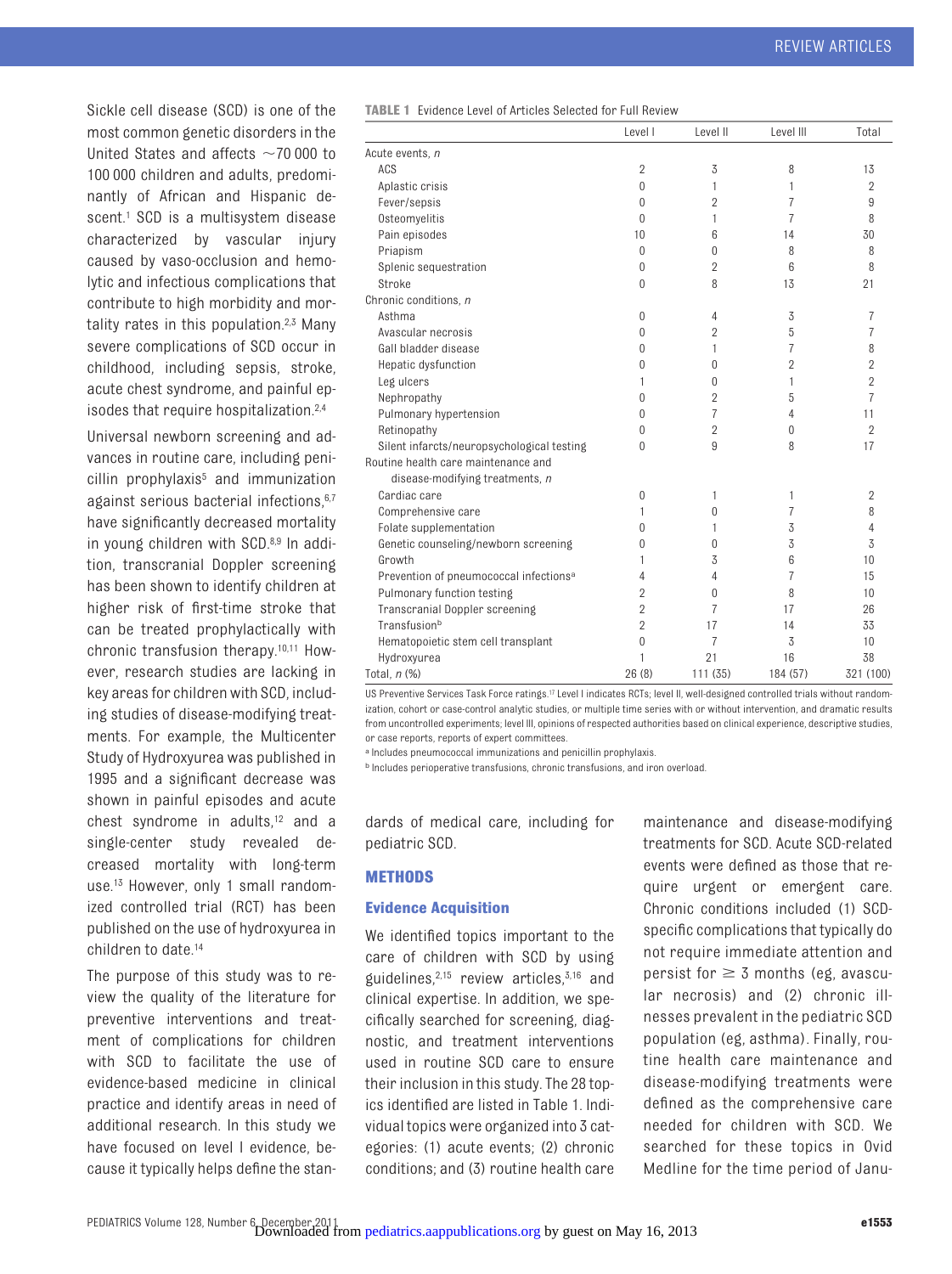ary 1995 through April 2010 and the Cochrane Library.

For each topic, we used several key words to identify relevant articles. We also added the term "sickle cell" to ensure that all of the articles captured for a topic were related to SCD and its specific genotypes (eg, sickle cell anemia, hemoglobin SC disease). We limited each search to "children 0-18 years" and "human" (Appendix 1). In addition to abstracts identified electronically, we performed an ad hoc search of bibliographies of articles selected for this review.

#### **Study Selection**

Each abstract was independently reviewed by 2 authors (Drs Kavanagh, Wang, and Sprinz). Abstracts were selected for full-article review if they pertained to the key topics identified, used experimental (eg, RCT) or quasiexperimental (eg, cohort studies with comparison groups) research methods, and enrolled children in the study. If the research methods were unclear in the abstract, the article was reviewed in detail. Studies were excluded if they enrolled adults only, were in vitro or animal studies, gene or genome-wide association studies, non–English-language abstracts or articles, commentaries or editorials, or case reports. We also excluded longitudinal cohort studies that presented outcomes aggregated over 1 or more decades without description of the care processes. Although these studies could provide important information on the historical natural history of SCD, they might not reflect outcomes that could be achieved under current standards of care.

## **Data Extraction**

Articles selected from the review of abstracts were retrieved for full article evaluation. Data were abstracted by each reviewer using a common form.



<span id="page-3-0"></span>**FIGURE 1**

Flow diagram of identification of articles for full review.

The abstraction form included fields for the number of participants, population of interest, intervention(s) studied, and study design. Differences in coding were reconciled by the pair of reviewers (Drs Kavanagh, Wang, and Sprinz) in consultation with the third reviewer as needed. All references and abstracted data were maintained in Microsoft Excel 2003 (Redmond, WA).

#### **Quality of the Literature**

The hierarchy of research design was assigned following the US Preventive Services Task Force ratings.<sup>17</sup> RCTs and meta-analyses were categorized as level I evidence. Level II evidence included well designed controlled trials without randomization, cohort and case-control studies, multiple time series analyses, and results from uncontrolled experiments. Level III evidence was defined as studies reflecting the opinions of respected authorities on the basis of clinical experience, descriptive studies or case reports, and reports of expert committees.

#### **RESULTS**

We identified 3188 abstracts for screening [\(Fig 1\)](#page-3-0). Of these, 2867 abstracts were eliminated because of duplicate references, topic, study design, population, non–English-language abstract or article, outdated reviews or unable to be retrieved. There were 321 (10% of abstracts screened) articles selected for full review (Appendix 2), of which 26 were rated as level I evidence [\(Table 1\)](#page-2-0). We identified 25 RCTs and 1 meta-analysis from which we extracted summary data. Eighteen of the 28 topics selected for this literature review did not have level I evidence published during this 15-year period. Of the 321 articles selected for full review, 111 and 184 articles were categorized as level II and level III evidence, respectively [\(Table 1\)](#page-2-0).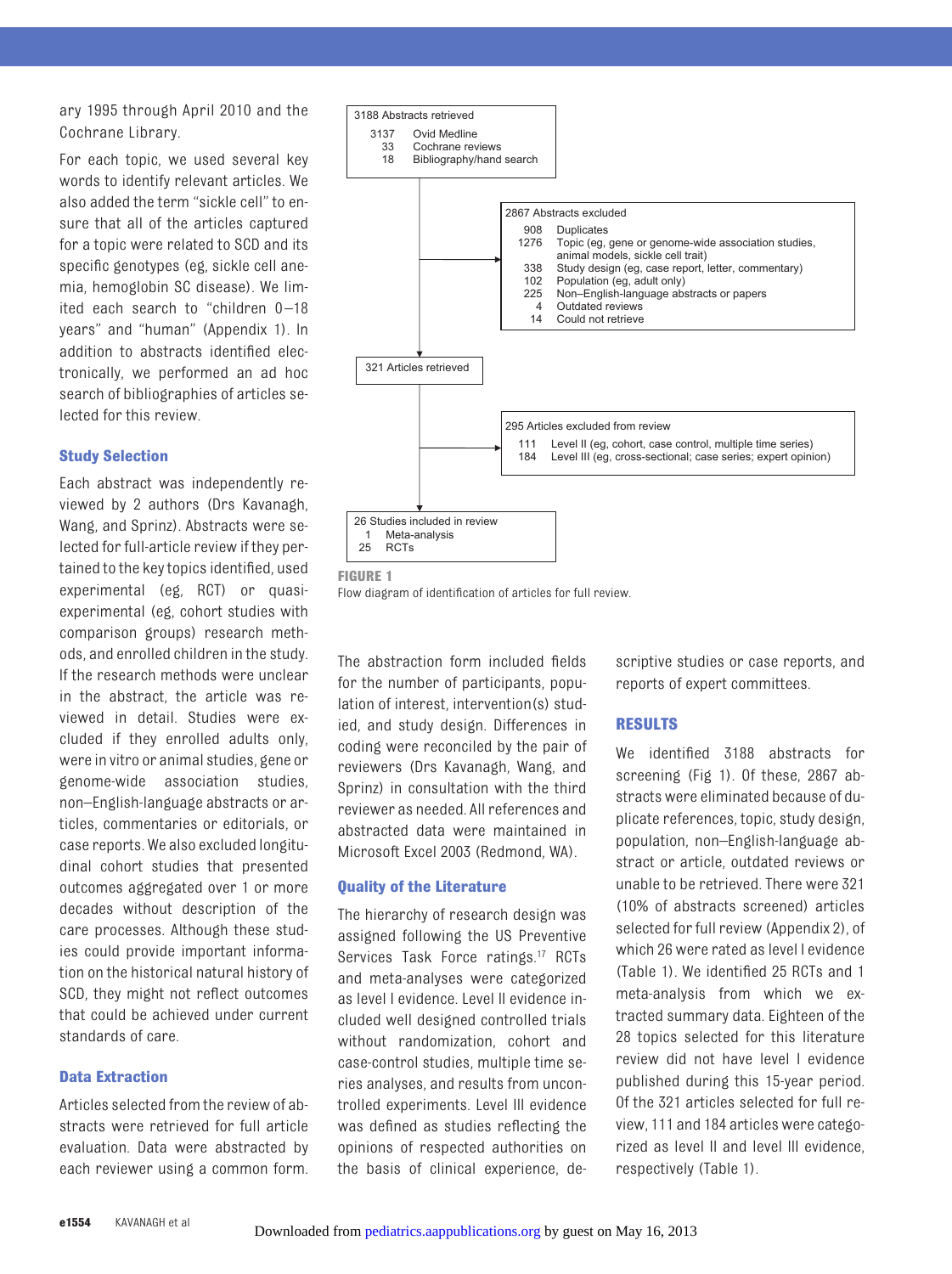<span id="page-4-0"></span>

|  | <b>TABLE 2</b> Acute Events and Chronic Conditions in Children With SCD |  |  |  |  |
|--|-------------------------------------------------------------------------|--|--|--|--|
|--|-------------------------------------------------------------------------|--|--|--|--|

| Source                                               | N   | Age Range, y           | Population | Intervention                                                                   | Design     |
|------------------------------------------------------|-----|------------------------|------------|--------------------------------------------------------------------------------|------------|
| Acute events                                         |     |                        |            |                                                                                |            |
| ACS                                                  |     |                        |            |                                                                                |            |
| Styles et al <sup>18</sup> (2007)                    | 15  | $10 - 20$              | SCD        | Single red blood cell transfusion vs standard care                             | RCT        |
| Bernini et al <sup>19</sup> (1998)                   | 43  | $1 - 21$               | SCD        | Dexamethasone vs placebo                                                       | RCT        |
| Pain episodes                                        |     |                        |            |                                                                                |            |
| Treatment of pain episodes                           |     |                        |            |                                                                                |            |
| 0ari et al <sup>20</sup> (2007) <sup>a</sup>         | 253 | Not given <sup>a</sup> | HbSS       | Tinzaparin vs placebo plus morphine intravenous                                | RCT        |
| Weiner et al <sup>21</sup> (2003)                    | 20  | $10 - 21$              | SCD        | Inhaled nitric oxide vs placebo                                                | RCT        |
| Orringer et al <sup>22</sup> (2001) <sup>a</sup>     | 255 | $9 - 53$               | SCD        | Poloxamer 188 vs placebo                                                       | RCT        |
| Eke et al <sup>27</sup> (2000)                       | 58  | $3 - 14$               | HbSS       | Piroxicam vs aspirin                                                           | RCT        |
| Hardwick et al <sup>24</sup> (1999)                  | 41  | $5 - 18$               | SCD        | Ketorolac vs placebo plus morphine intravenous                                 | RCT        |
| Adams-Graves et al <sup>23</sup> (1997) <sup>a</sup> | 50  | $15 - 55$              | SCD        | Poloxamer 188 vs placebo                                                       | RCT        |
| Jacobson et al <sup>25</sup> (1997)                  | 50  | $5 - 17$               | SCD        | Sustained-release oral morphine vs morphine<br>continuous intravenous infusion | RCT        |
| Prevention of pain episodes                          |     |                        |            |                                                                                |            |
| Lemanek et al $^{28}$ (2009)                         | 34  | Not given <sup>b</sup> | SCD        | Massage administered by caregivers vs standard care                            | <b>RCT</b> |
| Alvim et al <sup>29</sup> (2005)                     | 73  | $5 - 20$               | SCD        | Piracetam vs placebo                                                           | <b>RCT</b> |
| Wambebe et al $30$ (2001)                            | 82  | Not given <sup>c</sup> | SCD        | Niprisan vs placebo                                                            | RCT        |
| Chronic conditions                                   |     |                        |            |                                                                                |            |
| Leg ulcers                                           |     |                        |            |                                                                                |            |
| Serjeant et al <sup>31</sup> (1997) <sup>a</sup>     | 15  | $17 - 40$              | HbSS       | Propionyl-L-carnitine vs placebo                                               | RCT        |

SCD indicates that all sickle genotypes were eligible for the study; HbSS, sickle cell anemia.

<sup>a</sup> Mean: 22.8  $\pm$  4.5 y (tinzaparin group) and 21.6  $\pm$  3.8 y (placebo group).

 $\overline{p}$  Mean: 9.97  $\pm$  2.47 y (massage group) and 11.55  $\pm$  1.00 y (attention-control group).

c A majority were adolescents (81.9%); only 3.6% were older than 30 y.

#### **Acute Events**

Twelve RCTs were identified for 2 topics: acute chest syndrome (ACS) and pain episodes [\(Table 2\)](#page-4-0). We did not find any level I evidence for the acute management of aplastic anemia, fever/sepsis, osteomyelitis, priapism, splenic sequestration, or stroke in children with SCD for the 15-year period reviewed.

Two RCTs have been performed for ACS. In a pilot RCT, elevated serum phospholipase A2 seemed to identify those at risk of ACS, which could be prevented by a single blood transfusion.<sup>18</sup> In addition, treatment with dexamethasone limited the severity of ACS in children, although it was associated with rehospitalization for severe pain within 72 hours of discharge[.19](#page-7-18)

The treatment and prevention of SCDrelated pain accounted for nearly 40% of the level I studies identified. Ten RCTs were identified for the management of SCD-related pain in children; 7 examined treatment regimens and 3

studied pain prophylaxis. Tinzaparin decreased the number of severe pain days and hospital days but was associated with minor bleeding events in 1.5% of patients[.20](#page-7-19) In a pilot RCT it was found that nitric oxide was also a potentially useful as a treatment for acute pain[.21](#page-7-20) However, poloxamer 188 had little<sup>22</sup> to no<sup>23</sup> effect on the duration of pain in intent-to-treat analyses, and ketorolac<sup>24</sup> proved ineffective as an adjunct to opioid treatment for severe pain requiring hospitalization. Sustained-release oral morphine proved as effective as the parenteral formulation in the inpatient settin[g25;](#page-8-3) however, it was associated with an increased incidence of ACS in posthoc analyses[.26](#page-8-4) In resource-poor settings, the nonsteroid anti-inflammatory drug piroxicam was superior to aspirin for SCD-related pain.<sup>27</sup> For pain prophylaxis, massage therapy was shown to decrease average pain scores among children with SCD, but increased anxiety among the parents administering it and had no effect on health care use[.28](#page-8-6)

Piracetam was not found effective in a Brazilian RCT<sup>29</sup>; however, the Nigerian herbal remedy Niprisan did decrease the number of severe pain episodes[.30](#page-8-8)

#### **Chronic Conditions**

For SCD-related leg ulcers, a pilot RCT compared oral propionyl-L-carnitine to placebo in adolescents and adults, but showed no benefit as an adjunct to usual care [\(Table 2\)](#page-4-0)[.31](#page-8-9) Level I evidence was not available for the management or prevention of asthma, avascular necrosis, gall bladder disease, hepatic dysfunction, nephropathy, pulmonary hypertension, retinopathy, and silent infarcts/neuropsychological testing.

# **Routine Health Care Maintenance and Disease-Modifying Treatments**

Our review found 1 meta-analysis and 12 RCTs for 7 of the 11 topics included in this category [\(Table 3\)](#page-5-0). However, no level I evidence was identified for cardiac care, folate supplementation, genetic counseling, or hematopoietic stem cell transplant.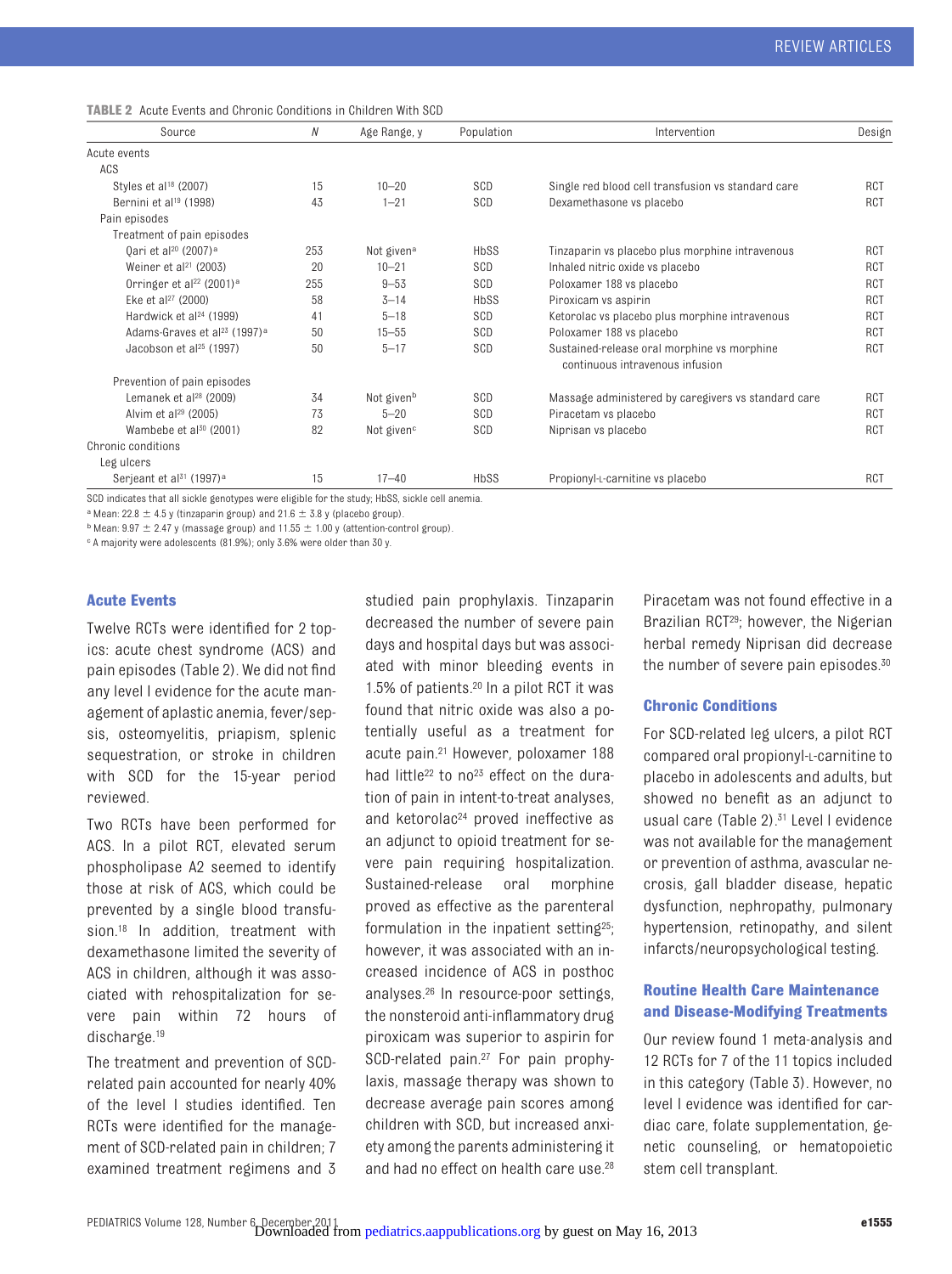<span id="page-5-0"></span>

| TABLE 3 Routine Health Care Maintenance and Disease-Modifying Treatment Options for Children With SCD |  |  |
|-------------------------------------------------------------------------------------------------------|--|--|
|-------------------------------------------------------------------------------------------------------|--|--|

| Source                                                 | $\mathcal N$ | Age Range              | Population         | Intervention                                                               | Design        |
|--------------------------------------------------------|--------------|------------------------|--------------------|----------------------------------------------------------------------------|---------------|
| Comprehensive care                                     |              |                        |                    |                                                                            |               |
| Chernoff et al <sup>32</sup> (2002) <sup>a</sup>       | 136          | $7 - 11y$              | HbSS               | Community-based, family support<br>intervention vs standard care           | RCT           |
| Growth                                                 |              |                        |                    |                                                                            |               |
| Zemel et al <sup>33</sup> (2002)                       | 42           | $4 - 10y$              | HbSS               | Elemental zinc vs placebo                                                  | <b>RCT</b>    |
| Prevention of pneumococcal infections<br>Immunizations |              |                        |                    |                                                                            |               |
| Vernacchio et al <sup>34</sup> (1998)                  | 23           | $4 - 30y$              | SCD                | 2 doses PCV-7 plus 23V pneumococcal<br>PSV vs 23V pneumococcal PSV         | RCT           |
| Penicillin prophylaxis                                 |              |                        |                    |                                                                            |               |
| Hirst et al <sup>5,35_36,62</sup> (2009)               | 457          | $<$ 16 y               | HbSS, $HbS\beta^0$ | Prophylactic antibiotics to prevent<br>pneumococcal infection              | Meta-analysis |
| Berkovitch et al <sup>37</sup> (1998)                  | 45           | $9 - 84$ mo            | HbSS               | Slide show, weekly telephone calls,<br>and a calendar vs standard care     | RCT           |
| Falletta et al <sup>36</sup> (1995)                    | 218          | 5.1y                   | HbSS, $HbS\beta^0$ | Penicillin vs placebo in children with<br>SCD older than 5 y               | RCT           |
| Pulmonary function testing                             |              |                        |                    |                                                                            |               |
| Hsu et $al^{39}$ (2005)                                | 20           | $5.6 - 13.4$ v         | SCD                | Positive expiratory pressure device vs<br>incentive spirometry             | RCT           |
| Bellet et al <sup>38</sup> (1995)                      | 38           | $8 - 21y$              | SCD                | Incentive spirometry vs standard care                                      | RCT           |
| Transcranial Doppler screening                         |              |                        |                    |                                                                            |               |
| Adams et al <sup>10</sup> (2005)                       | 80           | $2 - 16y$              | HbSS, $HbS\beta^0$ | Chronic transfusion vs standard care                                       | <b>RCT</b>    |
| Adams et al <sup>11</sup> (1998)                       | 130          | $2 - 16y$              | HbSS, $HbS\beta^0$ | Chronic transfusion vs standard care                                       | RCT           |
| Transfusion                                            |              |                        |                    |                                                                            |               |
| Iron chelation                                         |              |                        |                    |                                                                            |               |
| Vichinsky et al <sup>41</sup> (2007) <sup>a</sup>      | 195          | $3 - 54y$              | SCD                | Deferasirox vs deferoxamine                                                | RCT           |
| Perioperative transfusion                              |              |                        |                    |                                                                            |               |
| Vichinsky et al <sup>40</sup> (1995) <sup>a</sup>      | 604          | Not given <sup>a</sup> | HbSS               | Aggressive transfusion to decrease<br>HbS to $<$ 30% vs simple transfusion | RCT           |
| Disease-modifying treatment                            |              |                        |                    |                                                                            |               |
| Hydroxyurea                                            |              |                        |                    |                                                                            |               |
| Ferster et al <sup>14</sup> (1996) <sup>a</sup>        | 22           | $2 - 22y$              | HbSS               | Hydroxyurea vs placebo                                                     | <b>RCT</b>    |

23V, 23-valent; PSV, polysaccharide vaccine; SCD, all sickle genotypes were eligible for the study; HbSS, sickle cell anemia; HbS $\beta^0$ , hemoglobin sickle- $\beta^0$  thalassemia. a Age from Table 1; 0 to 20 y or older at time of enrollment.

Comprehensive care for children with SCD includes family support and monitoring of growth[.2](#page-7-1) A RCT that randomly assigned patients and their families to receive community support had a positive effect on the adjustment of children with serious conditions, including SCD, compared with those who received standard care.<sup>32</sup> For growth, zinc supplementation for 1 year was proven beneficial in children with SCD.<sup>33</sup>

Protection against *Streptococcus pneumoniae* through immunizations and penicillin prophylaxis has been studied extensively among children with SCD over the past 15 years. Immunization against *S pneumoniae* using the 7-valent conjugate vaccine resulted in higher immunoglobulin G antibody concentrations than using

the 23-valent polysaccharide vaccine alone[.34](#page-8-12) A recent meta-analysis found that penicillin prophylaxis significantly reduced the risk of pneumococcal infection in children younger than 5 with sickle cell anemia.<sup>35</sup> Current guidelines recommend stopping prophylaxis at 5 years of age for children without a history of invasive pneumococcal disease or splenectomy because continuing prophylaxis provided no additional benefit[.35](#page-8-13)[,36](#page-8-14) Adherence with penicillin prophylaxis, nevertheless, remains an issue. Interventions to increase adherence through education, telephone calls, and use of a calendar were not more effective than education alone.<sup>37</sup>

Optimizing pulmonary function during pain episodes and use of transcranial Doppler screening, transfusions, and iron chelation have been shown to be effective preventive or treatment strategies for SCD-related complications in children. Incentive spirometry has also been shown to prevent ACS during acute pain episodes in the chest or back[.38](#page-8-16) In a pilot study, no difference was seen between the use of a positive expiratory pressure device (which requires less coordination to use) and incentive spirometry in preventing pulmonary complications during pain episodes[.39](#page-8-17) Two studies provided level I evidence for chronic transfusion regimens to decrease the rate of first-time stroke in children with HbSS disease and  $HbS\beta^0$  thalassemia identified as high risk by transcranial Doppler screening.<sup>10[,11](#page-7-10)</sup> Prophylactic transfusions are used to prevent perioperative SCD-related complications before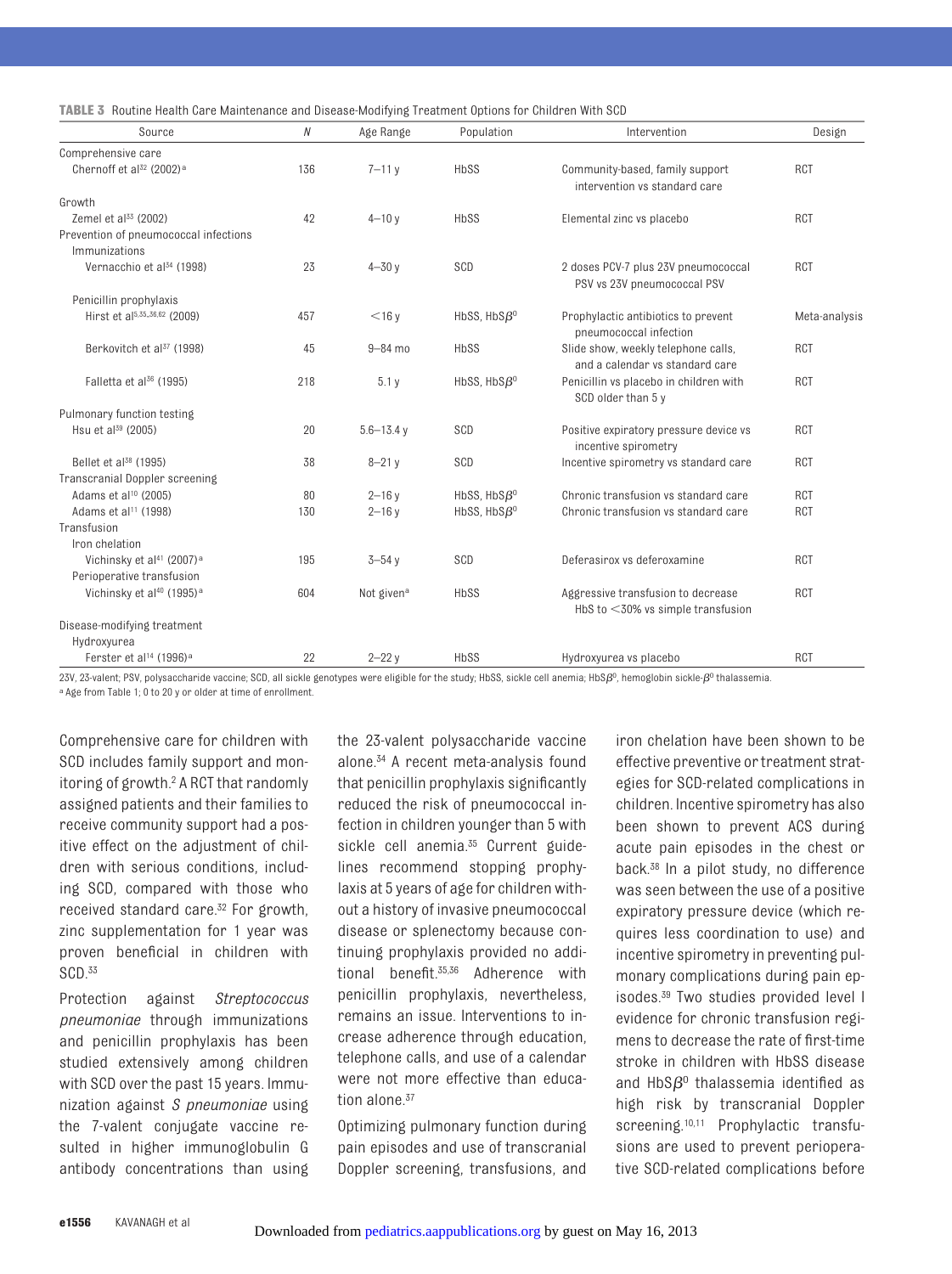elective surgery. A large, multicenter RCT revealed that a conservative transfusion regimen designed to increase the hemoglobin level to 10 g/dL was as effective as an aggressive transfusion program that reduced the percentage HbS to  $<$ 30%, for several elective surgical procedures[.40](#page-8-19)[,42](#page-8-20)[–44](#page-8-21) Finally, management of transfusion-related iron overload with oral deferasirox was shown to be comparable to deferoxamine[.41](#page-8-18)

Hydroxyurea is currently used to treat individuals with severe manifestations of SCD. Only 1 small RCT has been published on its use in children with SCD to date, which showed a significant reduction in the number of hospitalizations and length of stay[.14](#page-7-13) Results from the Stroke With Transfusions Changing to Hydroxyurea (SWiTCH) stud[y45](#page-8-22) and Pediatric Hydroxyurea Phase III Clinical Trial (BABY HUG), 46-49 in which the efficacy of hydroxyurea was examined in secondary stroke prevention and prevention of end-organ damage in infants with SCD, respectively, were not published at the time of this review. However, it is suggested in preliminary data from Infant HUGS that hydroxyurea use decreased the frequency of pain episodes and ACS in young children[.46](#page-8-23) In addition, RCTs have not been conducted on different conditioning regimens or other aspects of management of hematopoietic stem cell transplantation in this population.

#### **DISCUSSION**

To our knowledge, this is the first comprehensive review of the literature for the care provided to children with SCD. On the basis of the results of this study,  $1\%$  of studies for children with SCD published from January 1995 to April 2010 represent level I evidence. In addition,  $>60\%$  (18 of 28) of the topics selected for this review did not have any RCTs or meta-analyses supporting treatment or prevention strategies for pediatric SCD. These findings are consistent with our review of the Cochrane Library of Systematic Reviews, in which it was concluded that in 14 of the 29 reviews on pediatric SCDrelated topics no high-quality studies currently exist. The lack of RCTs performed in children with SCD is not unique to this population. Although we did not search the adult SCD literature to make a direct comparison, it was found in previous reports on other topics that significantly fewer high-quality studies have been published for children compared with adults in the both the generalist<sup>50</sup> and specialist<sup>51</sup> journals.

The area most in need of additional investigation is acute events associated with SCD because many are associated with significant morbidity and mortality. We did not find any high-quality studies for 75% of the acute events listed, including the management of splenic sequestration and treatment of overt strokes. In addition, the level I evidence found for SCD-related pain focused primarily on the management of severe pain requiring emergency department or inpatient care. However, most pain episodes are managed at home,<sup>52</sup> and no high-quality studies have been conducted in this setting to date[.53](#page-8-28)

In only 3 of the 26 studies included in this review was the effect of SCD measured on a child's academic achievement, parental stress level, or the quality of life of either the child or their parents[.28,](#page-8-6)[29,](#page-8-7)[32](#page-8-10) However, many SCDrelated complications, particularly pain episodes, might last for days or weeks after the health care encounter[.2](#page-7-1)[,54](#page-8-29) These outcomes are important measures to capture for children, especially those with chronic illness such as SCD, because their disease can negatively impact both their edu-

cational attainment and their family life $55-57$  $55-57$ 

In this review we focused on RCTs and meta-analyses conducted on children with SCD. However, there are circumstances when conducting a RCT might not be feasible. For example, it is impractical to use a RCT to study conditioning regimens for hematopoietic stem cell transplant at present because only a small number of children with severe SCD-related complications currently undergo this procedure. Research methodologies such as comparative effectiveness research and long-term observation studies can provide valuable information for these interventions.

There are several potential limitations to this study. First, we might have missed some studies by using our defined search strategies, including studies that enrolled both children and adults. However, we believe that our use of a broad approach using a combination of electronic search terms and hand-searches of bibliographies minimized the omission of important studies. In addition, more than onethird of studies selected for full review (90/321 articles) included both pediatric and adult subjects. Second, we limited our review to the English-language literature, which possibly eliminated important studies conducted abroad. However, by reviewing the bibliography of the articles reviewed for this study and those cited in National Institutes of Health guidelines for the management of SCD,<sup>2</sup> we believe that we captured the important articles on this subject. Third, we used Ovid Medline to conduct our searches, which largely focuses on the medical literature produced in North America. Therefore, we might have missed European and other international studies that would have been identified had another database been used. However, we captured a large number of European, South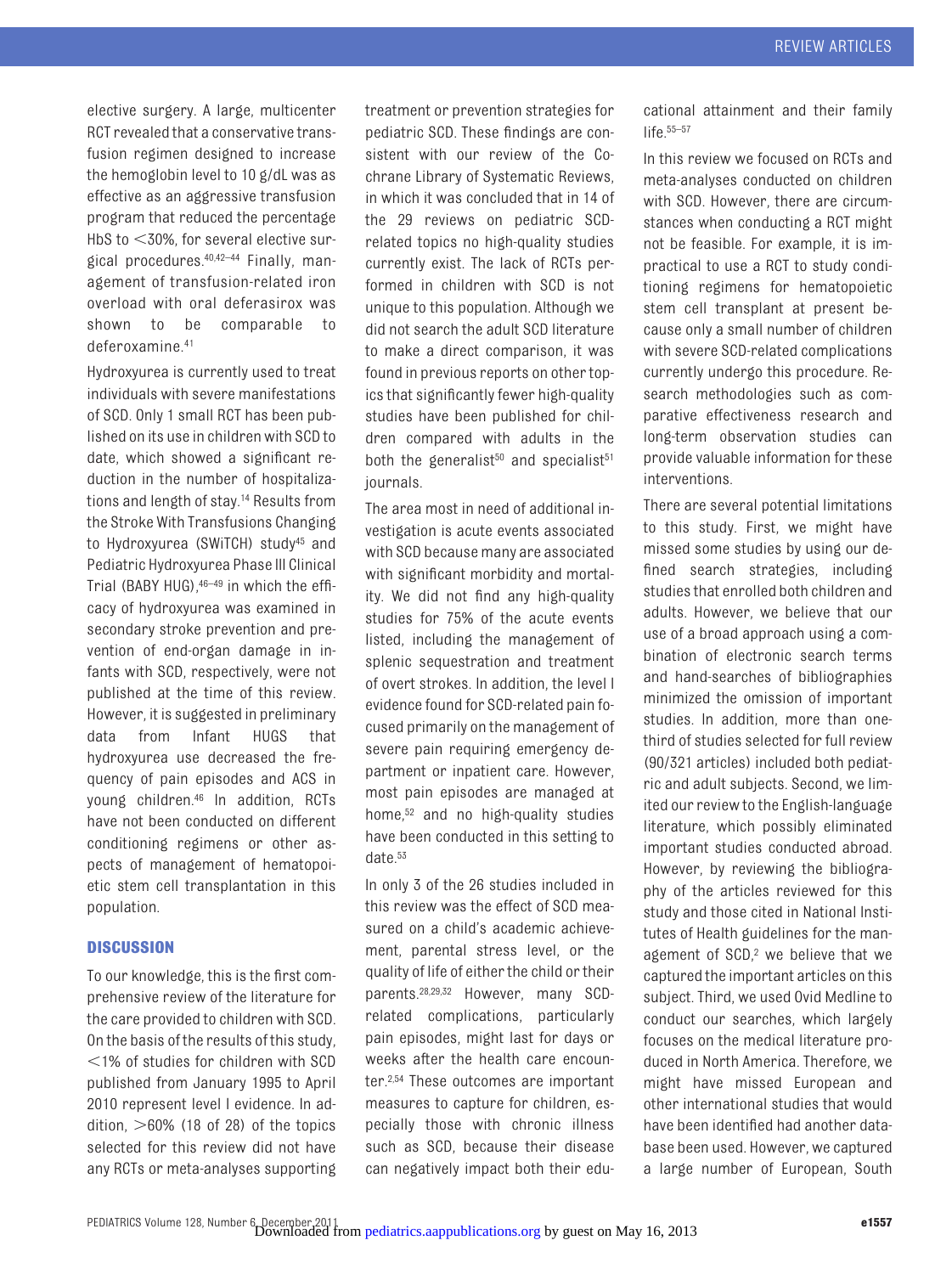American, and African studies in this review, whose bibliographies were used to supplement our electronic searches. Fourth, we conducted our literature searches using a list of predefined topics for pediatric SCD. Although we might have missed highquality studies in areas not considered in this review, we believe this effort had an appropriately broad scope to comment on the evidence for the care currently provided to children with SCD. Finally, we limited our study to the 15-year period that ended April 2010 to focus on the recent advances in pediatric SCD. Although studies done before 1995 contributed significantly to the knowledge base, a review of the 15-year period (1980 –1994) before our study revealed 7 RCTs had been con-

#### **REFERENCES**

- <span id="page-7-0"></span>1. Hassell KL. Population estimates of sickle cell disease in the U.S. *Am J Prev Med*. 2010; 38(suppl 4):S512–S521
- <span id="page-7-1"></span>2. National Heart Lung and Blood Institute. *The Management of Sickle Cell Disease.* Bethesda, MD: National Institutes of Health; 2002. NIH publication No. 02-2117
- <span id="page-7-2"></span>3. Steinberg MH. Management of sickle cell disease. *N Engl J Med*. 1999;340(13): 1021–1030
- <span id="page-7-3"></span>4. Gill FM, Sleeper LA, Weiner SJ, et al. Clinical events in the first decade in a cohort of infants with sickle cell disease. Cooperative study of sickle cell disease. *Blood*. 1995; 86(2):776 –783
- <span id="page-7-4"></span>5. Gaston MH, Verter JI, Woods G, et al. Prophylaxis with oral penicillin in children with sickle cell anemia: a randomized trial. *N Engl J Med*. 1986;314(25):1593–1599
- <span id="page-7-5"></span>6. Adamkiewicz TV, Silk BJ, Howgate J, et al. Effectiveness of the 7-valent pneumococcal conjugate vaccine in children with sickle cell disease in the first decade of life. *Pediatrics*. 2008;121(3):562–569
- <span id="page-7-6"></span>7. Adamkiewicz TV, Sarnaik S, Buchanan GR, et al. Invasive pneumococcal infections in children with sickle cell disease in the era of penicillin prophylaxis, antibiotic resistance, and 23-valent pneumococcal polysaccharide vaccination. *J Pediatr*. 2003;143(4):  $438 - 444$
- <span id="page-7-7"></span>8. Yanni E, Grosse SD, Yang Q, et al. Trends in pediatric sickle cell disease-related mortal-

ducted during this time[.5,](#page-7-4)[58](#page-9-1)[–63](#page-9-2) Except for folate supplementation, these studies informed subsequent trials which are included in this report, which have helped define the current standard of care for children with SCD.

#### **CONCLUSIONS**

Providing appropriate care for children with SCD might help prevent or ameliorate many of the complications associated with this disease, and allow them to have a healthier, more productive adulthood. There are many important areas of care in pediatric SCD that lack RCTs. This finding highlights the dual difficulties of performing research on a rare disease<sup>64</sup> in a pediatric population[.65](#page-9-4) Several important trials are currently under way, including the use of hydroxyurea in children

ity in the United States, 1983–2002. *J Pediatr*. 2009;154(4):541–545

- <span id="page-7-8"></span>9. Quinn CT, Rogers ZR, McCavit TL, Buchanan GR. Improved survival of children and adolescents with sickle cell disease. *Blood*. 2010;115(17):3447–3452
- <span id="page-7-9"></span>10. Adams RJ, Brambilla D, Optimizing Primary Stroke Prevention in Sickle Cell Anemia Trial I. Discontinuing prophylactic transfusions used to prevent stroke in sickle cell disease. *N Engl J Med*. 2005;353(26): 2769 –2778
- <span id="page-7-10"></span>11. Adams RJ, McKie VC, Hsu L, et al. Prevention of a first stroke by transfusions in children with sickle cell anemia and abnormal results on transcranial doppler ultrasonography. *N Engl J Med*. 1998;339(1):5–11
- <span id="page-7-11"></span>12. Charache S, Barton FB, Moore RD, et al. Hydroxyurea and sickle cell anemia. Clinical utility of a myelosuppressive "switching" agent. The Multicenter Study of Hydroxyurea in Sickle Cell Anemia. *Medicine (Baltimore)*. 1996;75(6):300 –326
- <span id="page-7-12"></span>13. Voskaridou E, Christoulas D, Bilalis A, et al. The effect of prolonged administration of hydroxyurea on morbidity and mortality in adult patients with sickle cell syndromes: results of a 17-year, single-center trial (LaSHS). *Blood*. 2010;115(12):2354 –2363
- <span id="page-7-13"></span>14. Ferster A, Vermylen C, Cornu G, et al. Hydroxyurea for treatment of severe sickle cell anemia: a pediatric clinical trial. *Blood*. 1996;88(6):1960 –1964

with abnormal transcranial Doppler screenings to prevent additional damage to the cerebral vessels and the use of chronic transfusions to prevent silent infarcts in children with SCD[.47](#page-8-32)[,66](#page-9-5) However, more work is needed to ensure that the health and well-being of children with SCD continues to improve.

#### **ACKNOWLEDGMENTS**

This work was supported in part by an unrestricted research grant from Novartis Pharmaceuticals Corp (to Dr Wang) that guaranteed researchers full scientific independence for this work.

We thank Barry Zuckerman, MD, for support of this project and Naomi Ilaire for contributions to data entry and article retrieval.

- <span id="page-7-14"></span>15. Section on Hematology/Oncology and Committee on Genetics. Health supervision for children with sickle cell disease. *Pediatrics*. 2002;109(3):526 –535
- <span id="page-7-15"></span>16. Dick MC. Standards for the management of sickle cell disease in children. *Arch Dis Child Ed Pract*. 2008;93(6):169 –176
- <span id="page-7-16"></span>17. US Preventive Services Task Force. *Procedure Manual*. Rockville, MD: Agency for Healthcare Research and Quality; 2008. Publication No. 08-05118 –EF. Available at: [www.](www.uspreventiveservicestaskforce.org/uspstf08/methods/procmanual4.htm) [uspreventiveservicestaskforce.org/](www.uspreventiveservicestaskforce.org/uspstf08/methods/procmanual4.htm) [uspstf08/methods/procmanual4.htm.](www.uspreventiveservicestaskforce.org/uspstf08/methods/procmanual4.htm) Accessed July 5, 2010
- <span id="page-7-17"></span>18. Styles LA, Abboud M, Larkin S, Lo M, Kuypers FA. Transfusion prevents acute chest syndrome predicted by elevated secretory phospholipase a2. *Br J Haematol*. 2007; 136(2):343–344
- <span id="page-7-18"></span>19. Bernini JC, Rogers ZR, Sandler ES, Reisch JS, Quinn CT, Buchanan GR. Beneficial effect of intravenous dexamethasone in children with mild to moderately severe acute chest syndrome complicating sickle cell disease. *Blood*. 1998;92(9):3082–3089
- <span id="page-7-19"></span>20. Qari MH, Aljaouni SK, Alardawi MS, et al. Reduction of painful vaso-occlusive crisis of sickle cell anaemia by tinzaparin in a double-blind randomized trial. *Thromb Haemost*. 2007;98(2):392–396
- <span id="page-7-20"></span>21. Weiner DL, Hibberd PL, Betit P, Cooper AB, Botelho CA, Brugnara C. Preliminary assessment of inhaled nitric oxide for acute vaso-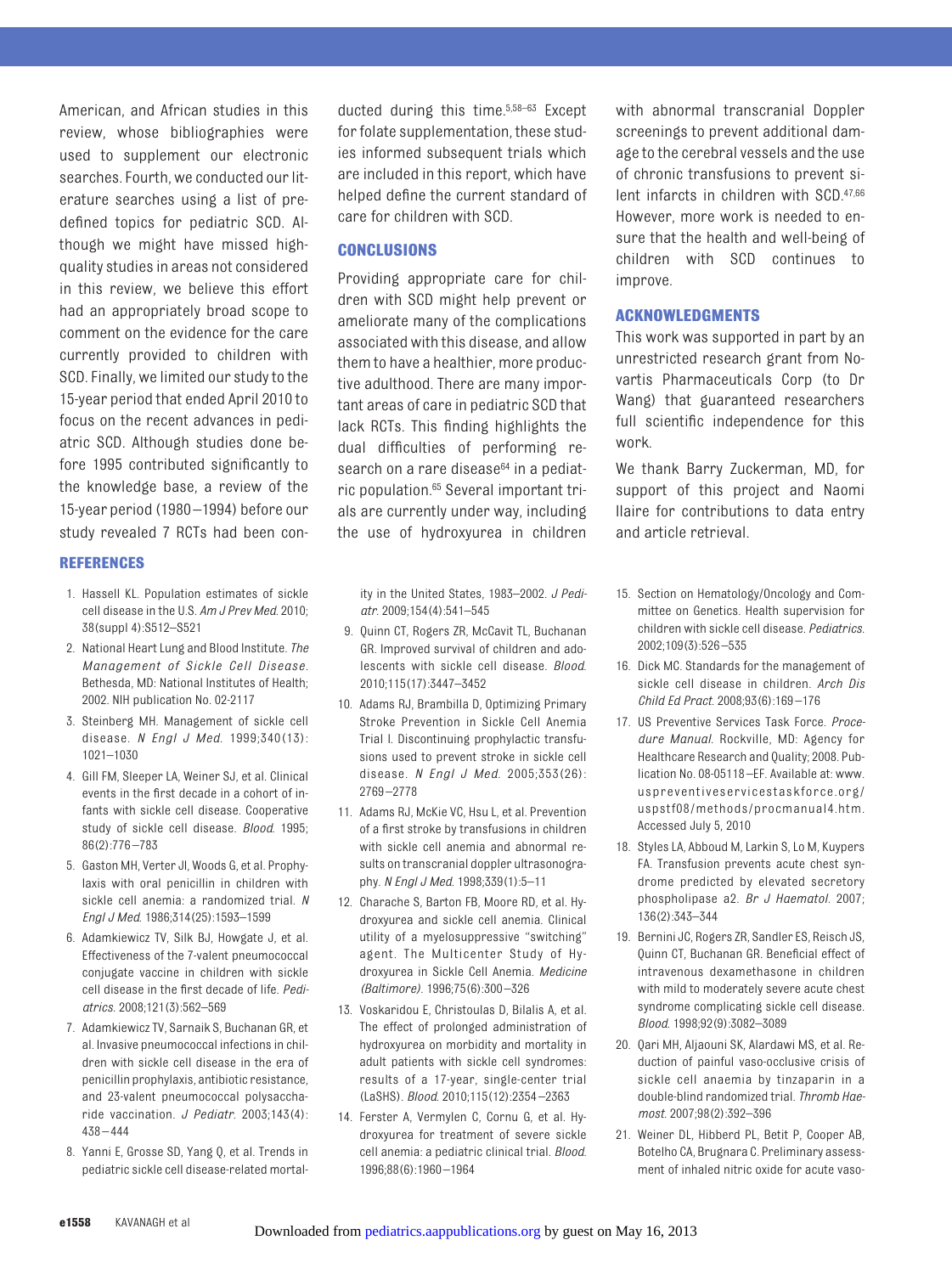occlusive crisis in pediatric patients with sickle cell disease [published correction appears in *JAMA*. 2004;292(8):925]. *JAMA*. 2003;289(9):1136 –1142

- <span id="page-8-0"></span>22. Orringer EP, Casella JF, Ataga KI, et al. Purified poloxamer 188 for treatment of acute vaso-occlusive crisis of sickle cell disease: a randomized controlled trial. *JAMA*. 2001; 286(17):2099 –2106
- <span id="page-8-1"></span>23. Adams-Graves P, Kedar A, Koshy M, et al. Rheothrx (poloxamer 188) injection for the acute painful episode of sickle cell disease: a pilot study. *Blood*. 1997;90(5):2041–2046
- <span id="page-8-2"></span>24. Hardwick WE, Jr, Givens TG, Monroe KW, King WD, Lawley D. Effect of ketorolac in pediatric sickle cell vaso-occlusive pain crisis. *Pediatr Emerg Care*. 1999;15(3):179 –182
- <span id="page-8-3"></span>25. Jacobson SJ, Kopecky EA, Joshi P, Babul N. Randomised trial of oral morphine for painful episodes of sickle-cell disease in children. *Lancet*. 1997;350(9088):1358 –1361
- <span id="page-8-4"></span>26. Kopecky EA, Jacobson S, Joshi P, Koren G. Systemic exposure to morphine and the risk of acute chest syndrome in sickle cell disease. *Clin Pharmacol Ther*. 2004;75(3):  $140 - 146$
- <span id="page-8-5"></span>27. Eke FU, Obamyonyi A, Eke NN, Oyewo EA. An open comparative study of dispersible piroxicam versus soluble acetylsalicylic acid for the treatment of osteoarticular painful attack during sickle cell crisis. *Trop Med Int Health*. 2000;5(2):81– 84
- <span id="page-8-6"></span>28. Lemanek KL, Ranalli M, Lukens C. A randomized controlled trial of massage therapy in children with sickle cell disease. *J Pediatr Psychol*. 2009;34(10):1091–1096
- <span id="page-8-7"></span>29. Alvim RC, Viana MB, Pires MAS, et al. Inefficacy of piracetam in the prevention of painful crises in children and adolescents with sickle cell disease. *Acta Haematol*. 2005; 113(4):228 –233
- <span id="page-8-8"></span>30. Wambebe C, Khamofu H, Momoh JA, et al. Double-blind, placebo-controlled, randomised cross-over clinical trial of niprisan in patients with sickle cell disorder. *Phytomedicine*. 2001;8(4):252–261
- <span id="page-8-9"></span>31. Serjeant BE, Harris J, Thomas P, Serjeant GR. Propionyl-L-carnitine in chronic leg ulcers of homozygous sickle cell disease: a pilot study. *J Am Acad Dermatol*. 1997;37(3 pt 1):491– 493
- <span id="page-8-10"></span>32. Chernoff RG, Ireys HT, DeVet KA, Kim YJ. A randomized, controlled trial of a community-based support program for families of children with chronic illness: pediatric outcomes. *Arch Pediatr Adolesc Med*. 2002;156(6):533–539
- <span id="page-8-11"></span>33. Zemel BS, Kawchak DA, Fung EB, Ohene-Frempong K, Stallings VA. Effect of zinc supplementation on growth and body composi-

tion in children with sickle cell disease. *Am J Clin Nutr*. 2002;75(2):300 –307

- <span id="page-8-12"></span>34. Vernacchio L, Neufeld EJ, MacDonald K, et al. Combined schedule of 7-valent pneumococcal conjugate vaccine followed by 23-valent pneumococcal vaccine in children and young adults with sickle cell disease. *J Pediatr*. 1998;133(2):275–278
- <span id="page-8-13"></span>35. Hirst C, Owusu-Ofori S. Prophylactic antibiotics for preventing pneumococcal infection in children with sickle cell disease. *Cochrane Database Syst Rev*. 2009;(4): CD003427
- <span id="page-8-14"></span>36. Falletta JM, Woods GM, Verter JI, et al. Discontinuing penicillin prophylaxis in children with sickle cell anemia: prophylactic penicillin study II. *J Pediatr*. 1995;127(5): 685– 690
- <span id="page-8-15"></span>37. Berkovitch M, Papadouris D, Shaw D, Onuaha N, Dias C, Olivieri NF. Trying to improve compliance with prophylactic penicillin therapy in children with sickle cell disease. *Br J Clin Pharmacol*. 1998;45(6):605– 607
- <span id="page-8-16"></span>38. Bellet PS, Kalinyak KA, Shukla R, Gelfand MJ, Rucknagel DL. Incentive spirometry to prevent acute pulmonary complications in sickle cell diseases. *N Engl J Med*. 1995; 333(11):699 –703
- <span id="page-8-17"></span>39. Hsu LL, Batts BK, Rau JL. Positive expiratory pressure device acceptance by hospitalized children with sickle cell disease is comparable to incentive spirometry. *Respir Care*. 2005;50(5):624 – 627
- <span id="page-8-19"></span>40. Vichinsky EP, Haberkern CM, Neumayr L, et al. A comparison of conservative and aggressive transfusion regimens in the perioperative management of sickle cell disease. The preoperative transfusion in sickle cell disease study group. *N Engl J Med*. 1995; 333(4):206 –213
- <span id="page-8-18"></span>41. Vichinsky E, Onyekwere O, Porter J, et al. A randomised comparison of deferasirox versus deferoxamine for the treatment of transfusional iron overload in sickle cell disease. *Br J Haematol*. 2007;136(3): 501–508
- <span id="page-8-20"></span>42. Waldron P, Pegelow C, Neumayr L, et al. Tonsillectomy, adenoidectomy, and myringotomy in sickle cell disease: perioperative morbidity: preoperative transfusion in sickle cell disease study group. *J Pediatr Hematol Oncol*. 1999;21(2):129 –135
- 43. Vichinsky EP, Neumayr LD, Haberkern C, et al. The perioperative complication rate of orthopedic surgery in sickle cell disease: report of the National Sickle Cell Surgery Study Group. *Am J Hematol*. 1999;62(3): 129 –138
- <span id="page-8-21"></span>44. Haberkern CM, Neumayr LD, Orringer EP, et al. Cholecystectomy in sickle cell anemia

patients: perioperative outcome of 364 cases from the national preoperative transfusion study. Preoperative transfusion in sickle cell disease study group. *Blood*. 1997; 89(5):1533–1542

- <span id="page-8-22"></span>45. National Heart Lung and Blood Institute. Stroke prevention study in children with sickle cell anemia, iron overload stopped early [press release]. Available at: [www.nih.](www.nih.gov/news/health/jun2010/nhlbi-03.htm) [gov/news/health/jun2010/nhlbi-03.htm.](www.nih.gov/news/health/jun2010/nhlbi-03.htm) Accessed June 4, 2010
- <span id="page-8-23"></span>46. National Heart Lung and Blood Institute. NIHfunded study finds sickle cell treatment safe for young children [press release]. Available at: [http://public.nhlbi.nih.gov/](public.nhlbi.nih.gov/newsroom/home/GetPressRelease.aspx?id=2788) [newsroom/home/GetPressRelease.](public.nhlbi.nih.gov/newsroom/home/GetPressRelease.aspx?id=2788) [aspx?id](public.nhlbi.nih.gov/newsroom/home/GetPressRelease.aspx?id=2788)=2788. Accessed May 12, 2011
- <span id="page-8-32"></span>47. Thornburg CD, Rogers ZR, Jeng MR, et al. Adherence to study medication and visits: fata from the BABY HUG trial. *Pediatr Blood Cancer*. 2010;54(2):260 –264
- 48. Pavlakis SG, Rees RC, Huang X, et al. Transcranial doppler ultrasonography (TCD) in infants with sickle cell anemia: baseline data from the baby hug trial. *Pediatr Blood Cancer*. 2010;54(2):256 –259
- <span id="page-8-24"></span>49. Ware RE, Rees RC, Sarnaik SA, et al. Renal function in infants with sickle cell anemia: baseline data from the BABY HUG trial. *J Pediatr*. 2010;156(1):66 –70.e61
- <span id="page-8-25"></span>50. Martinez-Castaldi C, Silverstein M, Bauchner H. Child versus adult research: the gap in high-quality study design. *Pediatrics*. 2008;122(1):52–57
- <span id="page-8-26"></span>51. Cohen E, Goldman RD, Ragone A, et al. Child vs adult randomized controlled trials in specialist journals: a citation analysis of trends, 1985–2005. *Arch Pediatr Adolesc Med*. 2010;164(3):283–288
- <span id="page-8-27"></span>52. Gil KM, Porter L, Ready J, Workman E, Sedway J, Anthony KK. Pain in children and adolescents with sickle cell disease: an analysis of daily pain diaries. *Child Health Care*. 2000;29(4):225–241
- <span id="page-8-28"></span>53. Bennett DR. Pain management for sickle cell disease in children and adults. *Cochrane Database Syst Rev*. 2009;(3):CD14003350
- <span id="page-8-29"></span>54. Benjamin LJ, Dampier CD, Jacox A, et al. *Guideline for the Management of Acute and Chronic Pain in Sickle Cell Disease.* Glenview, IL: American Pain Society; 1999
- <span id="page-8-30"></span>55. Weitzman M. School absence rates as outcome measures in studies of children with chronic illness. *J Chronic Dis*. 1986;39(10):799–808
- 56. Fowler MG, Johnson MP, Atkinson SS. School achievement and absence in children with chronic health conditions. *J Pediatr*. 1985;106(4):683– 687
- <span id="page-8-31"></span>57. Thies KM. Identifying the educational impli-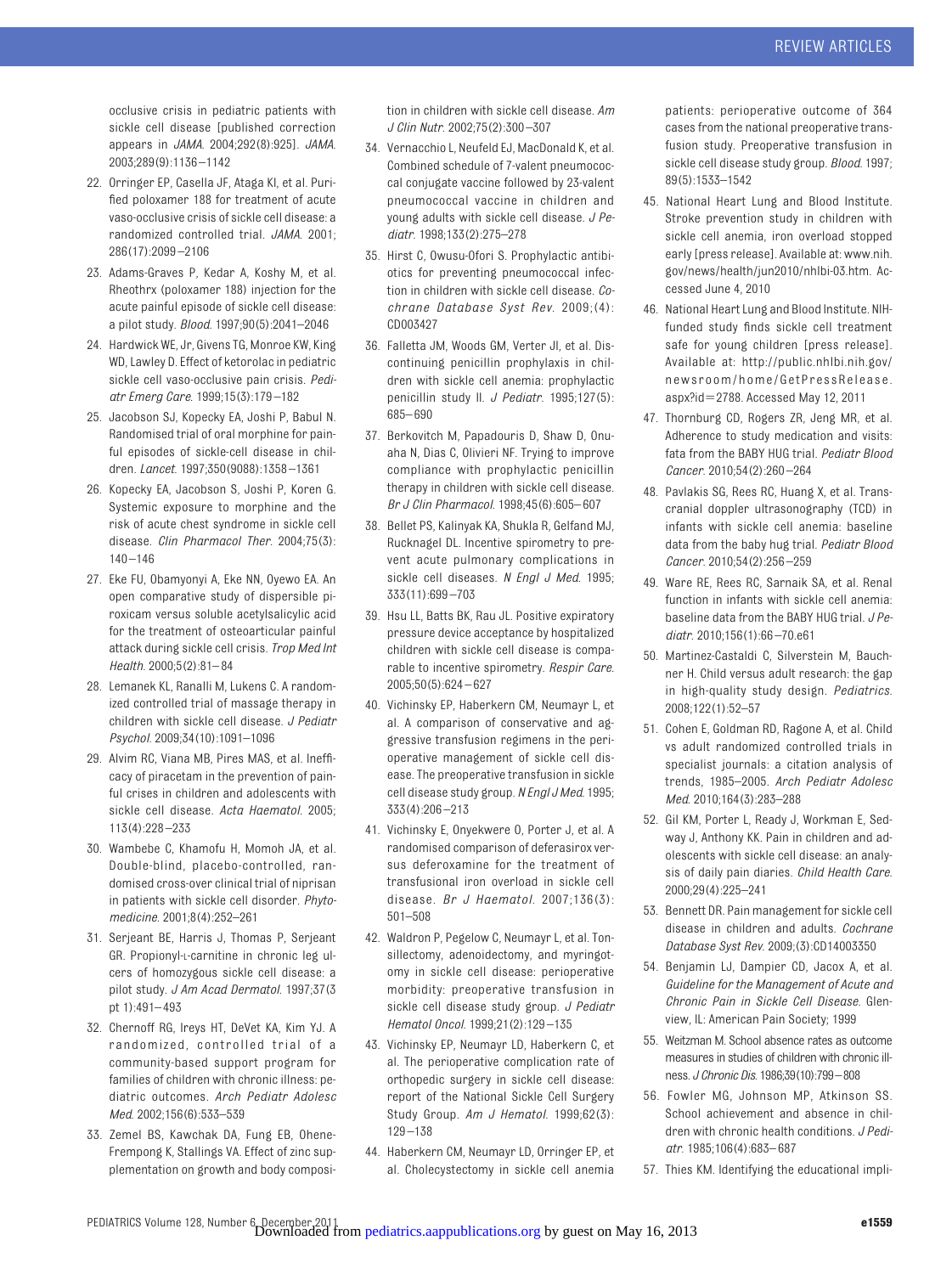cations of chronic illness in school children. *J Sch Health*. 1999;69(10):392–397

- <span id="page-9-1"></span>58. Griffin TC, McIntire D, Buchanan GR. Highdose intravenous methylprednisolone therapy for pain in children and adolescents with sickle cell disease. *N Engl J Med*. 1994; 330(11):733–737
- 59. Wilimas JA, Flynn PM, Harris S, et al. A randomized study of outpatient treatment with ceftriaxone for selected febrile children with sickle cell disease. *N Engl J Med*. 1994; 329(7):472– 476
- 60. Silliman C, Peterson VM, Mellman DL, Dixon DJ, Hambridge KM, Lane PA. Iron chelation

by deferoxamine in sickle cell patients with severe transfusion-induced hemosiderosis: a randomized, double-blind study of the dose-response relationship. *J Lab Clin Med*. 1993;122(1):48 –54

- 61. Baum KF, MacFarlane DE, Maude GH, Serjeant GR. Topical antibiotics in chronic sickle cell leg ulcers. *Trans R Soc Trop Med Hyg*. 1987;81(5):847– 849
- <span id="page-9-0"></span>62. John AB, Ramlal A, Jackson H, Maude GH, Sharma AW, Serjeant GR. Prevention of pneumococcal infection in children with homozygous sickle cell disease. *Br Med J (Clin Res Ed)*. 1984;288(6430):1567–1570
- <span id="page-9-2"></span>63. Rabb LM, Grandison Y, Mason K, Hayes RJ, Serjeant B, Serjeant GR. A trial of folate supplementation in children with homozygous sickle cell disease. *Br J Haematol*. 1983;54(4):589–594
- <span id="page-9-3"></span>64. Griggs RC, Batshaw M, Dunkle M, et al. Clinical research for rare disease: opportunities, challenges, and solutions. *Mol Genet Metab*. 2009;96(1):20 –26
- <span id="page-9-4"></span>65. Caldwell PHY, Murphy SB, Butow PN, Craig JC. Clinical trials in children. *Lancet*. 2004; 364(9436):803– 811
- <span id="page-9-5"></span>66. Ware RE. How I use hydroxyurea to treat young patients with sickle cell anemia. *Blood*. 2010;115(26):5300 –5311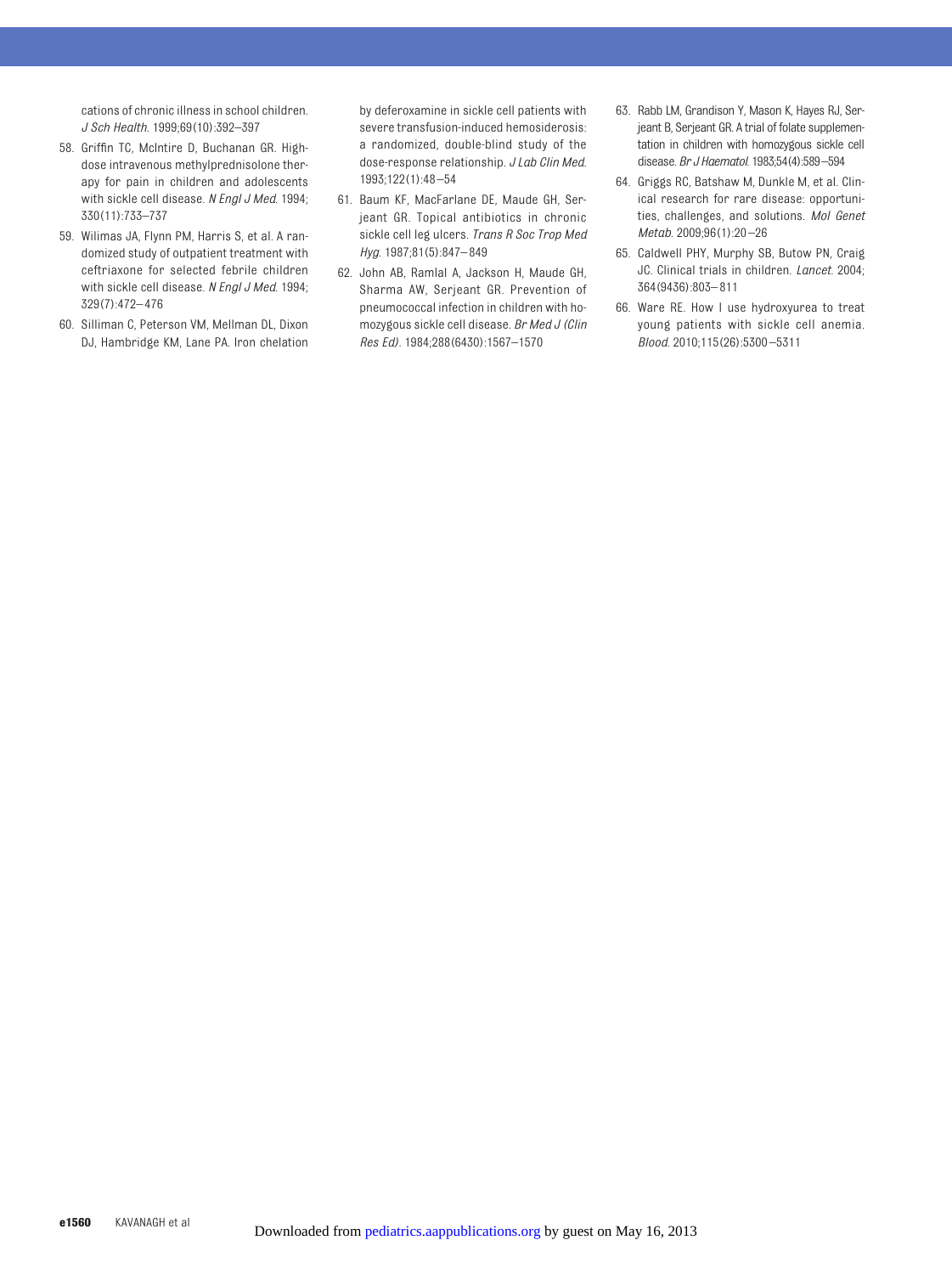#### **APPENDIX 1** Medline Search Strategies

I. Acute events

- 1. Acute chest syndrome
- acute chest syndrome.mp.
- or acute chest.mp. or exp pneumonia/or exp lung diseases
- and sickle cell.mp.
- limit to (humans and "all child (0 to 18 years)")
- 2. Aplastic crisis
	- exp anemia, aplastic
	- or aplastic crisis.mp. or exp parvovirus/or parvovirus B19, human
	- and sickle cell.mp.
	- limit to (humans and "all child (0 to 18 years)")
- 3. Fever/sepsis
- exp fever
- or exp bacteremia/or exp sepsis/or septicemia.mp./ or exp meningitis/or exp dehydration/or exp gastroenteritis/or exp abdominal pain
- and sickle cell.mp.
- limit to (humans and "all child (0 to 18 years)")
- 4. Osteomyelitis
	- exp osteomyelitis
	- or bone infection.mp.
	- and sickle cell.mp.
	- limit to (humans and "all child (0 to 18 years)")
- 5. Pain episodes
	- exp pain or vaso-occlusive crisis.mp. or vasoocclusive crisis.mp. or exp narcotics/or exp analgesics, opioid/or exp analgesics
	- and sickle cell.mp.
	- limit to (humans and "all child (0 to 18 years)")
- 6. Priapism
	- exp priapism
	- or exp penile erection/impotence/or penile prosthesis
	- and sickle cell.mp. limit to (humans and "all child (0 to 18 years)")
- 7. Splenic sequestration
- splenic sequestration.mp.
	- or exp splenectomy/or exp spleen/or exp splenic diseases/or exp hypersplenism
	- and sickle cell.mp.
	- limit to (humans and "all child (0 to 18 years)")
- 8. Stroke
	- exp cerebrovascular accident
	- or stroke.mp. or CVA.mp.
- and sickle cell.mp.
- limit to (humans and "all child (0 to 18 years)")
- II. Chronic conditions
	- 1. Asthma
		- exp Asthma
		- or reactive airway disease.mp.
	- and sickle cell.mp.
		- limit to (humans and "all child (0 to 18 years)")
	- 2. Avascular necrosis
		- aseptic necrosis.mp.
		- or avascular necrosis.mp. or avn.mp. or exp femur head necrosis/or exp osteonecrosis/or humeral head necrosis.mp.
		- and sickle cell.mp.
	- limit to (humans and "all child (0 to 18 years)")
	- 3. Gall bladder disease
	- exp cholelithiasis
		- or exp cholecystitis/or exp choledocholithiasis/or exp cholestasis/or exp gallstones/or exp gallbladder/or exp cholecystectomy
	- and sickle cell.mp.
	- limit to (humans and "all child (0 to 18 years)")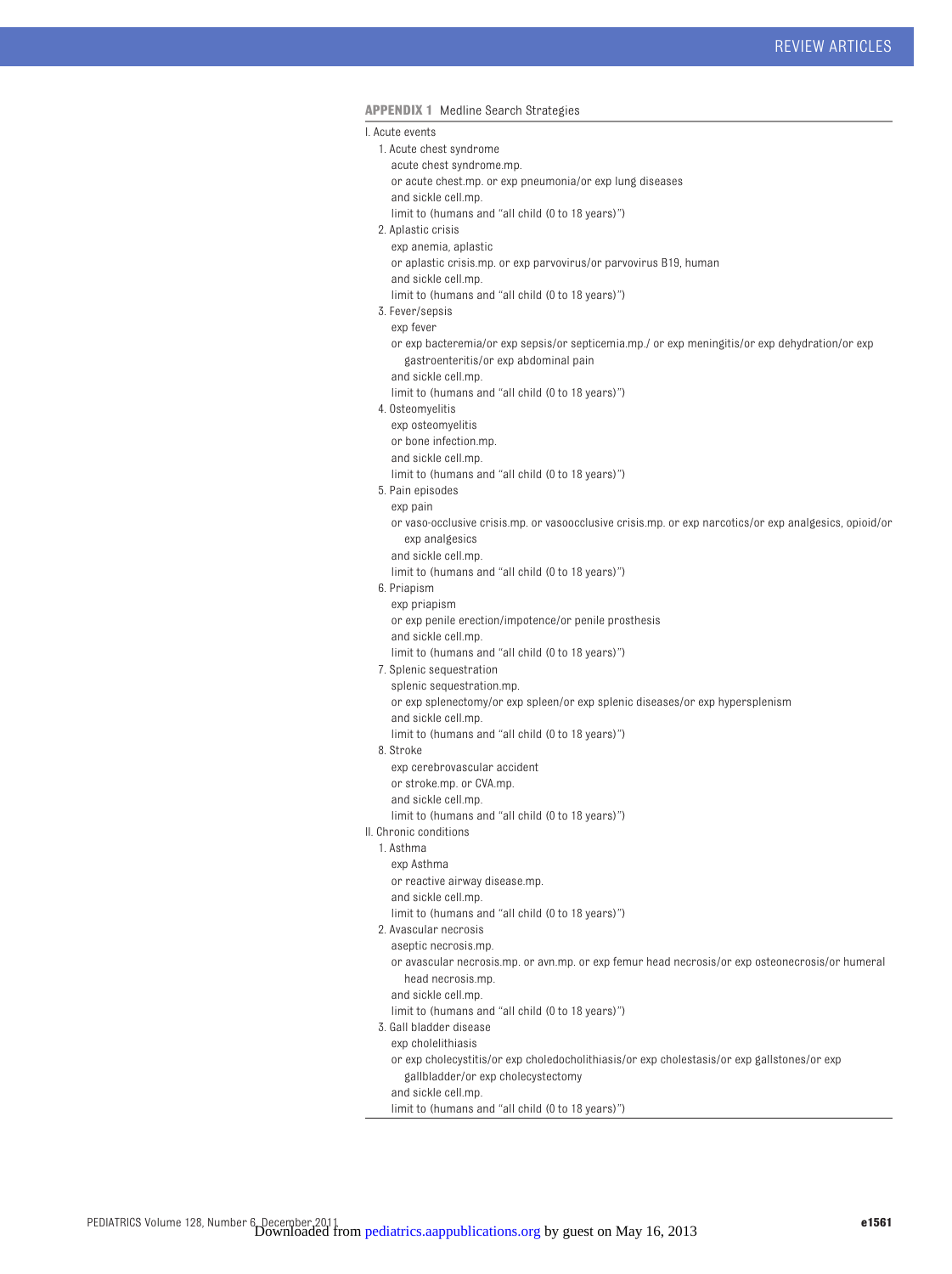| 4. Hepatic dysfunction                                                                                                                                                                   |
|------------------------------------------------------------------------------------------------------------------------------------------------------------------------------------------|
| exp liver                                                                                                                                                                                |
| or hepatic sequestration.mp                                                                                                                                                              |
| and sickle cell.mp.                                                                                                                                                                      |
| limit to (humans and "all child (0 to 18 years)")                                                                                                                                        |
| 5. Leg ulcers                                                                                                                                                                            |
| exp Leg ulcer                                                                                                                                                                            |
| or leg ulcer.mp                                                                                                                                                                          |
| and sickle cell.mp.                                                                                                                                                                      |
| limit to (humans and "all child (0 to 18 years)")                                                                                                                                        |
| 6. Nephropathy                                                                                                                                                                           |
| exp proteinuria                                                                                                                                                                          |
| or exp renal insufficiency, chronic/or exp hematuria/or exp kidney papillary necrosis/or (kidney and<br>infarction).mp.                                                                  |
| and sickle cell.mp.                                                                                                                                                                      |
| limit to (humans and "all child (0 to 18 years)")                                                                                                                                        |
| 7. Pulmonary hypertension                                                                                                                                                                |
| exp hypertension, pulmonary                                                                                                                                                              |
| or exp hypertrophy, right ventricular<br>and sickle cell.mp.                                                                                                                             |
| limit to (humans and "all child (0 to 18 years)")                                                                                                                                        |
| 8. Retinopathy                                                                                                                                                                           |
| retinopathy.mp.                                                                                                                                                                          |
| or exp retinal neovascularization/or exp corneal neovascularization/or exp neovascularization,                                                                                           |
| physiologic/or exp choroidal neovascularization/or exp neovascularization, pathologic/or exp<br>neovascularization.mp. or photocoagulation.mp./ or exp laser coagulation/or exp light    |
| coagulation/or laser photocoagulation.mp. or exp macular degeneration/or exp retinal<br>detachment/or exp glaucoma/or exp diagnostic techniques, ophthalmological/or exp                 |
| ophthalmoscopy/or vision tests                                                                                                                                                           |
| and sickle cell.mp.                                                                                                                                                                      |
| limit to (humans and "all child (0 to 18 years)")                                                                                                                                        |
| 9. Silent infarcts/neuropsychological testing                                                                                                                                            |
| exp neuropsychological tests                                                                                                                                                             |
| or exp brain/and exp magnetic resonance Imaging/or exp cognition/or silent stroke.mp or silent                                                                                           |
| infarct.mp                                                                                                                                                                               |
| and sickle cell.mp.                                                                                                                                                                      |
| limit to (humans and "all child (0 to 18 years)")                                                                                                                                        |
| III. Routine health care maintenance and disease-modifying treatment options                                                                                                             |
| 1. Cardiac care                                                                                                                                                                          |
| exp cardiomegaly                                                                                                                                                                         |
| or exp hypertrophy, right ventricular/or exp ventricular dysfunction, right/or exp heart failure,<br>congestive/or exp heart diseases/or exp echocardiography/or exp electrocardiography |
| and sickle cell.mp.                                                                                                                                                                      |
| limit to (humans and "all child (0 to 18 years)")                                                                                                                                        |
| 2. Comprehensive care                                                                                                                                                                    |
| exp Primary health care                                                                                                                                                                  |
| or health maintenance.mp/or health supervision.mp.                                                                                                                                       |
| and sickle cell.mp.                                                                                                                                                                      |
| limit to (humans and "all child (0 to 18 years)")                                                                                                                                        |
| 3. Folate supplementation                                                                                                                                                                |
| exp folic acid                                                                                                                                                                           |
| or folate.mp.                                                                                                                                                                            |
| and sickle cell.mp.                                                                                                                                                                      |
| limit to (humans and "all child (0 to 18 years)")                                                                                                                                        |
| 4. Genetic counseling/newborn screening                                                                                                                                                  |
| exp genetic counseling                                                                                                                                                                   |
| or exp neonatal screening                                                                                                                                                                |
| and sickle cell.mp.                                                                                                                                                                      |
| limit to (humans and "all child (0 to 18 years)")                                                                                                                                        |
| 5. Growth                                                                                                                                                                                |
| exp growth and development                                                                                                                                                               |
| and sickle cell.mp.                                                                                                                                                                      |
| limit to (humans and "all child (0 to 18 years)")                                                                                                                                        |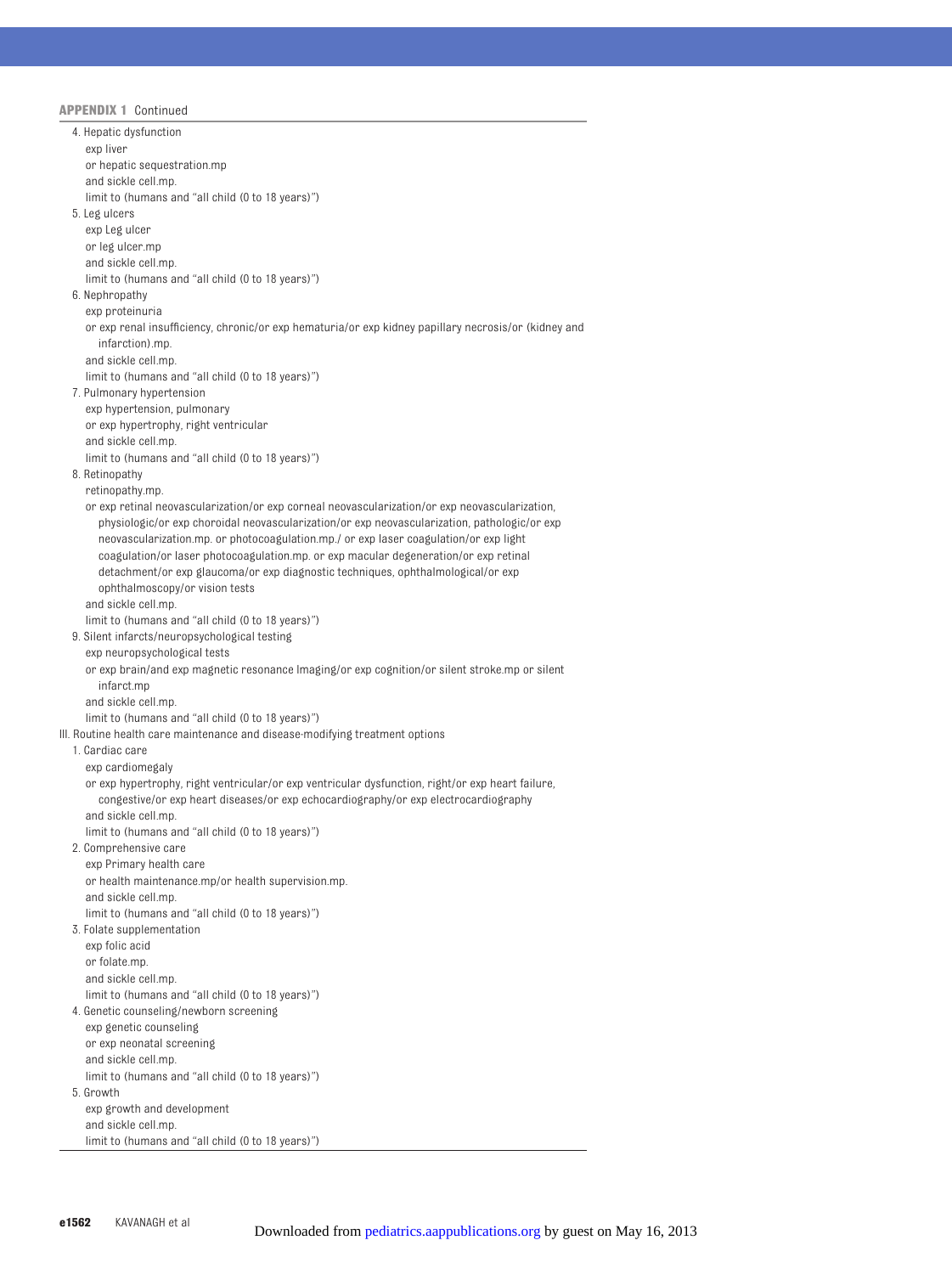| AMMENDIA I CONTINUED                                                                                                                                                                                                                                                                                                                                                                        |
|---------------------------------------------------------------------------------------------------------------------------------------------------------------------------------------------------------------------------------------------------------------------------------------------------------------------------------------------------------------------------------------------|
| 6. Prevention of pneumococcal infections                                                                                                                                                                                                                                                                                                                                                    |
| exp immunization                                                                                                                                                                                                                                                                                                                                                                            |
| or exp vaccines/or exp penicillins/or exp antibiotic prophylaxis                                                                                                                                                                                                                                                                                                                            |
| and sickle cell.mp.                                                                                                                                                                                                                                                                                                                                                                         |
| limit to (humans and "all child (0 to 18 years)")                                                                                                                                                                                                                                                                                                                                           |
| 7. Pulmonary function testing                                                                                                                                                                                                                                                                                                                                                               |
| exp respiratory function tests                                                                                                                                                                                                                                                                                                                                                              |
| or pulmonary function test.mp or exp pulmonary fibrosis/or interstitial fibrosis.mp. or exp<br>pulmonary diffusing capacity or exp lung diseases, obstructive/or exp bronchial hyperreactivity/<br>or exp sleep apnea, obstructive/or hypoxia.mp. or exp sleep apnea syndromes                                                                                                              |
| and sickle cell.mp.                                                                                                                                                                                                                                                                                                                                                                         |
| limit to (humans and "all child (0 to 18 years)")                                                                                                                                                                                                                                                                                                                                           |
| 8. Transcranial Doppler screening                                                                                                                                                                                                                                                                                                                                                           |
| exp ultrasonography, Doppler, transcranial                                                                                                                                                                                                                                                                                                                                                  |
| and sickle cell.mp.                                                                                                                                                                                                                                                                                                                                                                         |
| limit to (humans and "all child (0 to 18 years)")                                                                                                                                                                                                                                                                                                                                           |
| 9. Transfusion                                                                                                                                                                                                                                                                                                                                                                              |
| chronic transfusion.mp.                                                                                                                                                                                                                                                                                                                                                                     |
| or exp iron overload/or exp chelation therapy/or exp deferoxamine/or exp iron chelating agents/or<br>transfusion protocol.mp./ or hypertransfusion.mp. or transfusion.mp. or exp transfusion<br>erythrocyte transfusion/or exp blood transfusion/or exp blood component transfusion/or exp<br>blood transfusion, autologous/or exp exchange transfusion, whole blood<br>and sickle cell.mp. |
| limit to (humans and "all child (0 to 18 years)")                                                                                                                                                                                                                                                                                                                                           |
| 10. Hematopoietic stem cell transplant                                                                                                                                                                                                                                                                                                                                                      |
| exp bone marrow transplantation                                                                                                                                                                                                                                                                                                                                                             |
| or exp hematopoietic stem cell transplant                                                                                                                                                                                                                                                                                                                                                   |
| and sickle cell.mp.                                                                                                                                                                                                                                                                                                                                                                         |
| limit to (humans and "all child (0 to 18 years)")                                                                                                                                                                                                                                                                                                                                           |
| 11. Hydroxyurea                                                                                                                                                                                                                                                                                                                                                                             |
| exp hydroxyurea                                                                                                                                                                                                                                                                                                                                                                             |
| and sickle cell.mp.                                                                                                                                                                                                                                                                                                                                                                         |
| limit to (humans and "all child (0 to 18 years)")                                                                                                                                                                                                                                                                                                                                           |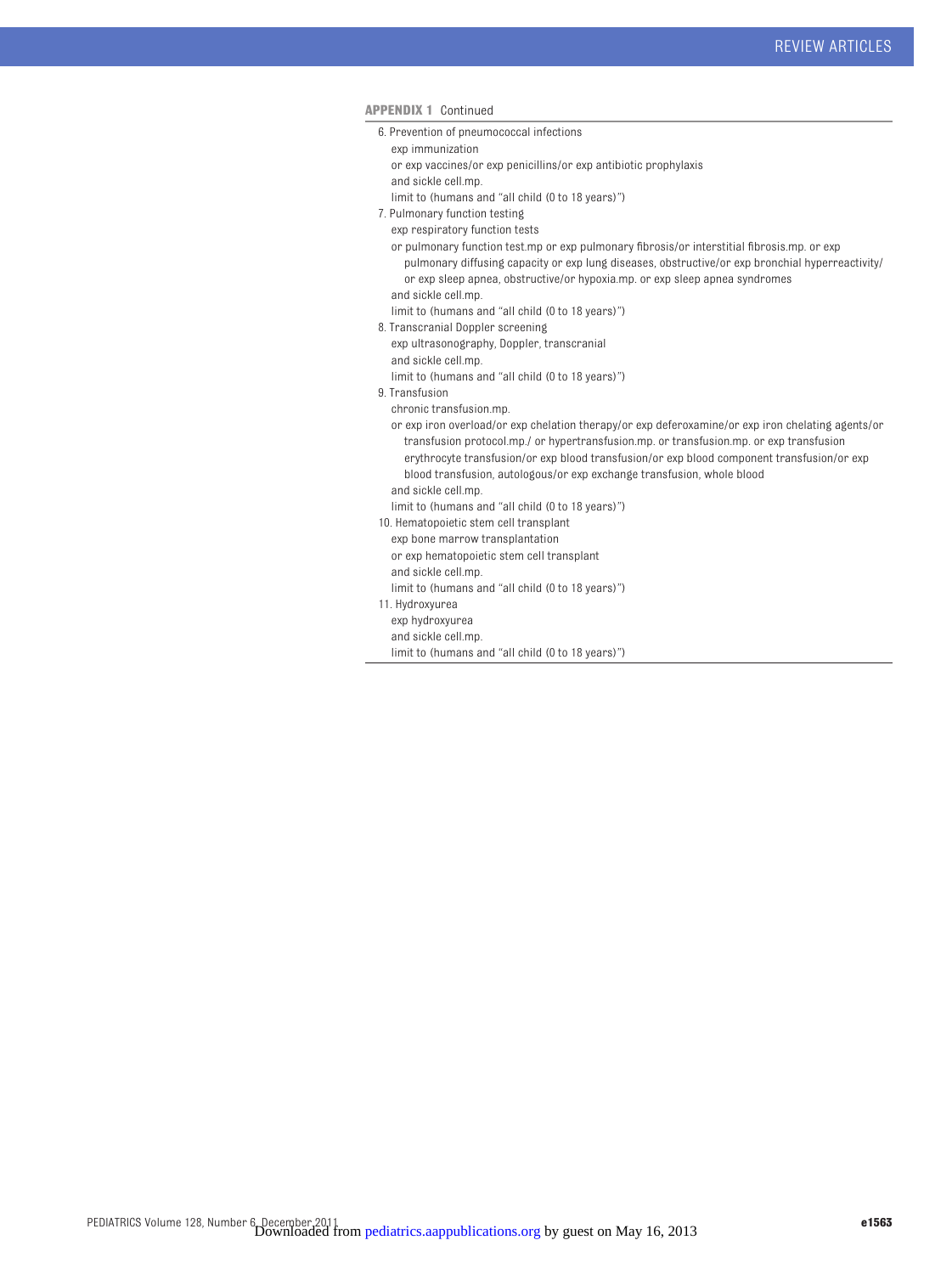|                                                                                                                                                                                                                                                                                                                                                 | Evidence<br>Level |
|-------------------------------------------------------------------------------------------------------------------------------------------------------------------------------------------------------------------------------------------------------------------------------------------------------------------------------------------------|-------------------|
| I. Acute events                                                                                                                                                                                                                                                                                                                                 |                   |
| Acute chest syndrome <sup>1-13</sup>                                                                                                                                                                                                                                                                                                            |                   |
| 1. Sobota A, Graham DA, Heeney MM, Neufeld EJ. Corticosteroids for acute chest syndrome in children with sickle cell disease: variation in use and<br>association with length of stay and readmission. Am J Hematol. $2010,85(1)$ :24-28                                                                                                        | Ш                 |
| 2. Styles LA, Abboud M, Larkin S, Lo M, Kuypers FA. Transfusion prevents acute chest syndrome predicted by elevated secretory phospholipase A2.<br>Br J Haematol. 2007;136(2):343-344                                                                                                                                                           | T                 |
| 3. Sylvester KP, Patey RA, Milligan P, et al. Impact of acute chest syndrome on lung function of children with sickle cell disease. J Pediatr.<br>2006;149(1):17-22                                                                                                                                                                             | Ш                 |
| 4. Ballas SK, Files B, Luchtman-Jones L, et al. Safety of purified poloxamer 188 in sickle cell disease: Phase I study of a non-ionic surfactant in the<br>management of acute chest syndrome. Hemoglobin. 2004;28(2):85-102                                                                                                                    | Ш                 |
| 5. Crawford MW, Speakman M, Carver ED, Kim PCW. Acute chest syndrome shows a predilection for basal lung regions on the side of upper<br>abdominal surgery. Can J Anaesth. 2004;51(7):707-711                                                                                                                                                   | Ш                 |
| 6. Dean D, Neumayr L, Kelly DM, et al. Chlamydia pneumoniae and acute chest syndrome in patients with sickle cell disease. J Pediatr Hematol<br>Oncol. 2003;25(1):46-55                                                                                                                                                                         | Ш                 |
| 7. Neumayr L, Lennette E, Kelly D, et al. Mycoplasma disease and acute chest syndrome in sickle cell disease. Pediatrics. 2003;112(1 pt 1):87-95<br>8. Jenkins TL. Sickle cell anemia in the pediatric intensive care unit: novel approaches for managing life-threatening complications. AACN Clin<br>Issues. 2002;13(2):154-168               | Ш<br>Ш            |
| 9. Wales PW, Carver E, Crawford MW, Kim PC. Acute chest syndrome after abdominal surgery in children with sickle cell disease: is a laparoscopic<br>approach better? J Pediatr Surg. 2001;36(5):718-721                                                                                                                                         | Ш                 |
| 10. Vichinsky EP, Neumayr LD, Earles AN, et al. Causes and outcomes of the acute chest syndrome in sickle cell disease. National Acute Chest<br>Syndrome Study Group [published correction appears in N Engl J Med. 2000;343(11):824]. N Engl J Med. 2000;342(25):1855–1865                                                                     | Ш                 |
| 11. Morris C, Vichinsky E, Styles L. Clinician assessment for acute chest syndrome in febrile patients with sickle cell disease: is it accurate<br>enough? Ann Emerg Med. 1999;34(1):64-69                                                                                                                                                      | Ш                 |
| 12. Bernini JC, Rogers ZR, Sandler ES, Reisch JS, Quinn CT, Buchanan GR. Beneficial effect of intravenous dexamethasone in children with mild to<br>moderately severe acute chest syndrome complicating sickle cell disease. <i>Blood</i> . 1998;92(9):3082–3089                                                                                | L                 |
| 13. Emre U, Miller ST, Gutierez M, Steiner P, Rao SP, Rao M. Effect of transfusion in acute chest syndrome of sickle cell disease. J Pediatr.<br>1995;127(6):901-904                                                                                                                                                                            | Ш                 |
| Aplastic crisis <sup>14-15</sup>                                                                                                                                                                                                                                                                                                                |                   |
| 14. Smith-Whitley K, Zhao H, Hodinka RL, et al. Epidemiology of human parvovirus B19 in children with sickle cell disease. Blood.<br>2004;103(2):422-427                                                                                                                                                                                        | Ш                 |
| 15. Wethers DL, Grover R, Oyeku S. Aplastic crisis and acute splenic sequestration crisis. J Pediatr Hematol Oncol. 2000;22(2):187–188                                                                                                                                                                                                          | Ш                 |
| Fever and sepsis <sup>16-24</sup><br>16. Halasa NB, Shankar SM, Talbot TR, et al. Incidence of invasive pneumococcal disease among individuals with sickle cell disease before and                                                                                                                                                              | Ш                 |
| after the introduction of the pneumococcal conjugate vaccine. Clin Infect Dis. 2007;44(11):1428-1433<br>17. McGregor D, Barton M, Thomas S, Christie CD. Invasive pneumococcal disease in Jamaican children. Ann Trop Paediatr. 2004;24(1):33-40                                                                                                | $\  \ $           |
| 18. Adamkiewicz TV, Sarnaik S, Buchanan GR, et al. Invasive pneumococcal infections in children with sickle cell disease in the era of penicillin<br>prophylaxis, antibiotic resistance, and 23-valent pneumococcal polysaccharide vaccination [published correction appears in J Pediatr. 2004;<br>144(3):412]. J Pediatr. 2003;143(4):438-444 | Ш                 |
| 19. Norris CF, Smith-Whitley K, McGowan KL. Positive blood cultures in sickle cell disease: time to positivity and clinical outcome. J Pediatr Hematol<br>Oncol. 2003;25(5):390-395                                                                                                                                                             | Ш                 |
| 20. Hord J, Byrd R, Stowe L, Windsor B, Smith-Whitley K. Streptococcus pneumoniae sepsis and meningitis during the penicillin prophylaxis era in<br>children with sickle cell disease. J Pediatr Hematol Oncol. 2002;24(6):470-472                                                                                                              | Ш                 |
| 21. West DC, Andrada E, Azari R, Rangaswami AA, Kuppermann N. Predictors of bacteremia in febrile children with sickle cell disease. J Pediatr<br>Hematol Oncol. 2002;24(4):279-283                                                                                                                                                             | Ш                 |
| 22. Neonato MG, Guilloud-Bataille M, Beauvais P, et al. Acute clinical events in 299 homozygous sickle cell patients living in France. French Study<br>Group on Sickle Cell Disease. Eur J Haematol. 2000;65(3):155-164                                                                                                                         | Ш                 |
| 23. Rahimy MC, Gangbo A, Ahouignan G, Anagonou S, Boco V, Alihonou E. Outpatient management of fever in children with sickle cell disease (SCD)<br>in an African setting. Am J Hematol. 1999;62(1):1-6                                                                                                                                          | Ш                 |
| 24. Williams LL, Wilimas JA, Harris SC, Day SW, Dancy RM, Wang WC. Outpatient therapy with ceftriaxone and oral cefixime for selected febrile<br>children with sickle cell disease. J Pediatr Hematol Oncol. 1996;18(3):257-261                                                                                                                 | Ш                 |
| Osteomyelitis $25-32$                                                                                                                                                                                                                                                                                                                           |                   |
| 25. Berger E, Saunders N, Wang L, et al. Sickle cell disease in children: differentiating osteomyelitis from vaso-occlusive crisis. Arch Pediatr<br>Adolesc Med. 2009;163(3):251-255                                                                                                                                                            | Ш                 |
| 26. Almeida A, Roberts I. Bone involvement in sickle cell disease. <i>Br J Haematol.</i> 2005;129(4):482-490                                                                                                                                                                                                                                    | Ш                 |
| 27. Skaggs DL, Kim SK, Greene NW, Harris D, Miller JH. Differentiation between bone infarction and acute osteomyelitis in children with sickle-cell<br>disease with use of sequential radionuclide bone-marrow and bone scans. <i>J Bone Joint Surg Am.</i> 2001;83-A(12):1810–1813                                                             | Ш                 |
| 28. Chambers JB, Forsythe DA, Bertrand SL, Iwinski HJ, Steflik DE. Retrospective review of osteoarticular infections in a pediatric sickle cell age<br>group. J Pediatr Orthop. 2000;20(5):682-685                                                                                                                                              | Ш                 |
| 29. Umans H, Haramati N, Flusser G. The diagnostic role of gadolinium enhanced MRI in distinguishing between acute medullary bone infarct and<br>osteomyelitis. Magn Reson Imaging. 2000;18(3):255-262                                                                                                                                          | Ш                 |
| 30. William RR, Hussein SS, Jeans WD, Wali YA, Lamki ZA. A prospective study of soft-tissue ultrasonography in sickle cell disease patients with<br>suspected osteomyelitis. Clin Radiol. 2000;55(4):307-310                                                                                                                                    | Ш                 |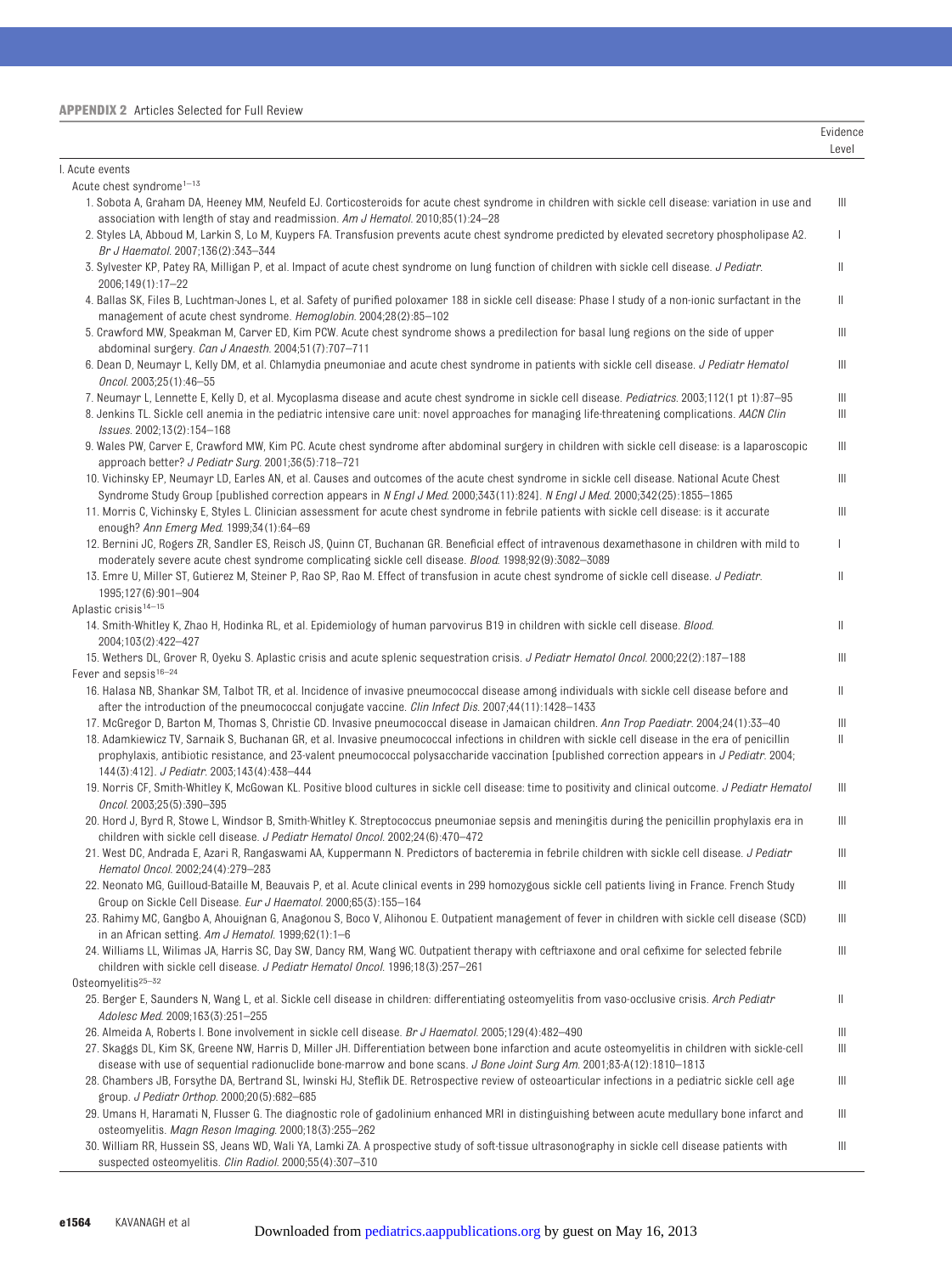|                                                                                                                                                                                                                                                                                                | Evidence<br>Level |
|------------------------------------------------------------------------------------------------------------------------------------------------------------------------------------------------------------------------------------------------------------------------------------------------|-------------------|
| 31. Frush DP, Heyneman LE, Ware RE, Bissett GS, 3rd. MR features of soft-tissue abnormalities due to acute marrow infarction in five children with                                                                                                                                             | Ш                 |
| sickle cell disease. AJR Am J Roentgenol. 1999;173(4):989-993                                                                                                                                                                                                                                  |                   |
| 32. Sadat-Ali M, al-Umran K, al-Habdan I, al-Mulhim F. Ultrasonography: can it differentiate between vasoocclusive crisis and acute osteomyelitis in<br>sickle cell disease? J Pediatr Orthop. 1998;18(4):552-554                                                                              | $\mathbb{H}$      |
| Pain episodes <sup>33-62</sup>                                                                                                                                                                                                                                                                 |                   |
| 33. O'Brien SH, Fan L, Kelleher KJ. Inpatient use of laxatives during opioid administration in children with sickle cell disease. Pediatr Blood Cancer.<br>2010;54(4):559-562                                                                                                                  | Ш                 |
| 34. Lemanek KL, Ranalli M, Lukens C. A randomized controlled trial of massage therapy in children with sickle cell disease. J Pediatr Psychol.<br>2009;34(10):1091-1096                                                                                                                        | T                 |
| 35. McClellan CB, Schatz JC, Mark TR, et al. Criterion and convergent validity for 4 measures of pain in a pediatric sickle cell disease population.<br>Clin J Pain. 2009;25(2):146-152                                                                                                        | Ш                 |
| 36. McClellan CB, Schatz JC, Puffer E, et al. Use of handheld wireless technology for a home-based sickle cell pain management protocol. J Pediatr<br>Psychol. 2009;34(5):564-573                                                                                                              | Ш                 |
| 37. Nolan VG, Zhang Y, Lash T, et al. Association between wind speed and the occurrence of sickle cell acute painful episodes: Results of a case-<br>crossover study. Br J Haematol. 2008;143(3):433-438                                                                                       | Ш                 |
| 38. Qari MH, Aljaouni SK, Alardawi MS, et al. Reduction of painful vaso-occlusive crisis of sickle cell anaemia by tinzaparin in a double-blind<br>randomized trial. Thromb Haemost. 2007;98(2):392-396                                                                                        | T                 |
| 39. Quinn CT, Shull EP, Ahmad N, Lee NJ, Rogers ZR, Buchanan GR. Prognostic significance of early vaso-occlusive complications in children with<br>sickle cell anemia. Blood. 2007;109(1):40-45                                                                                                | Ш                 |
| 40. Alvim RC, Viana MB, Pires MAS, et al. Inefficacy of piracetam in the prevention of painful crises in children and adolescents with sickle cell<br>disease. Acta Haematol. 2005;113(4):228-233                                                                                              | $\mathbf{I}$      |
| 41. Buchanan ID, Woodward M, Reed GW. Opioid selection during sickle cell pain crisis and its impact on the development of acute chest<br>syndrome. Pediatr Blood Cancer. 2005;45(5):716-724                                                                                                   | Ш                 |
| 42. Kopecky EA, Jacobson S, Joshi P, Koren G. Systemic exposure to morphine and the risk of acute chest syndrome in sickle cell disease. Clin<br>Pharmacol Ther. 2004;75(3):140-146                                                                                                            | Ш                 |
| 43. Melzer-Lange MD, Walsh-Kelly CM, Lea G, Hillery CA, Scott JP. Patient-controlled analgesia for sickle cell pain crisis in a pediatric emergency<br>department. Pediatr Emerg Care. 2004;20(1):2-4                                                                                          | Ш                 |
| 44. Co JPT, Johnson KB, Duggan AK, Casella JF, Wilson M. Does a clinical pathway improve the quality of care for sickle cell anemia? Joint Comm J<br>Qual Safety. 2003;29(4):181-190                                                                                                           | Ш                 |
| 45. Gil KM, Carson JW, Porter LS, et al. Daily stress and mood and their association with pain, health-care use, and school activity in adolescents<br>with sickle cell disease. J Pediatr Psychol. 2003;28(5):363-373                                                                         | Ш                 |
| 46. Jacob E, Miaskowski C, Savedra M, Beyer JE, Treadwell M, Styles L. Management of vaso-occlusive pain in children with sickle cell disease. J<br>Pediatr Hematol Oncol. 2003;25(4):307-311                                                                                                  | Ш                 |
| 47. Jacob E, Miaskowski C, Savedra M, Beyer JE, Treadwell M, Styles L. Changes in intensity, location, and quality of vaso-occlusive pain in children<br>with sickle cell disease. Pain. $2003;102(1-2):187-193$                                                                               | Ш                 |
| 48. Rees DC, Olujohungbe AD, Parker NE, et al. Guidelines for the management of the acute painful crisis in sickle cell disease. Br J Haematol.<br>2003;120(5):744-752                                                                                                                         | Ш                 |
| 49. Stinson J, Naser B. Pain management in children with sickle cell disease. Paediatr Drugs. 2003;5(4):229–241                                                                                                                                                                                | Ш                 |
| 50. Weiner DL, Hibberd PL, Betit P, Cooper AB, Botelho CA, Brugnara C. Preliminary assessment of inhaled nitric oxide for acute vaso-occlusive<br>crisis in pediatric patients with sickle cell disease [published correction appears in JAMA. 200425;292(8):925]. JAMA. 2003;289(9):1136-1142 | $\mathbf{I}$      |
| 51. Anie KA, Steptoe A, Ball S, Dick M, Smalling BM. Coping and health service utilisation in a UK study of paediatric sickle cell pain. Arch Dis Child.<br>2002:86(5):325-329                                                                                                                 | Ш                 |
| 52. Dampier C, Ely E, Brodecki D, O'Neal P. Home management of pain in sickle cell disease: a daily diary study in children and adolescents. J<br>Pediatr Hematol Oncol. 2002;24(8):643-647                                                                                                    | Ш                 |
| 53. Franck LS, Treadwell M, Jacob E, Vichinsky E. Assessment of sickle cell pain in children and young adults using the adolescent pediatric pain<br>tool. J Pain Symptom Manage. 2002;23(2):114-120                                                                                           | Ш                 |
| 54. Orringer EP, Casella JF, Ataga KI, et al. Purified poloxamer 188 for treatment of acute vaso-occlusive crisis of sickle cell disease: a randomized<br>controlled trial. JAMA. 2001;286(17):2099-2106                                                                                       | T                 |
| 55. Wambebe C, Khamofu H, Momoh JA, et al. Double-blind, placebo-controlled, randomised cross-over clinical trial of NIPRISAN in patients with<br>Sickle Cell Disorder. Phytomedicine. 2001;8(4):252-261                                                                                       | Ш                 |
| 56. Eke FU, Obamyonyi A, Eke NN, Oyewo EA. An open comparative study of dispersible piroxicam versus soluble acetylsalicylic acid for the<br>treatment of osteoarticular painful attack during sickle cell crisis. Trop Med Int Health. 2000;5(2):81-84                                        | I                 |
| 57. Hardwick WE, Jr, Givens TG, Monroe KW, King WD, Lawley D. Effect of ketorolac in pediatric sickle cell vaso-occlusive pain crisis. Pediatr Emerg<br>Care. 1999;15(3):179-182                                                                                                               | $\mathbf{I}$      |
| 58. Adams-Graves P, Kedar A, Koshy M, et al. RheothRx (poloxamer 188) injection for the acute painful episode of sickle cell disease: a pilot study.<br>Blood. 1997;90(5):2041-2046                                                                                                            | $\mathbf{I}$      |
| 59. Dinges DF, Whitehouse WG, Orne EC, et al. Self-hypnosis training as an adjunctive treatment in the management of pain associated with sickle<br>cell disease. Int J Clin Exp Hypn. 1997;45(4):417-432                                                                                      | Ш                 |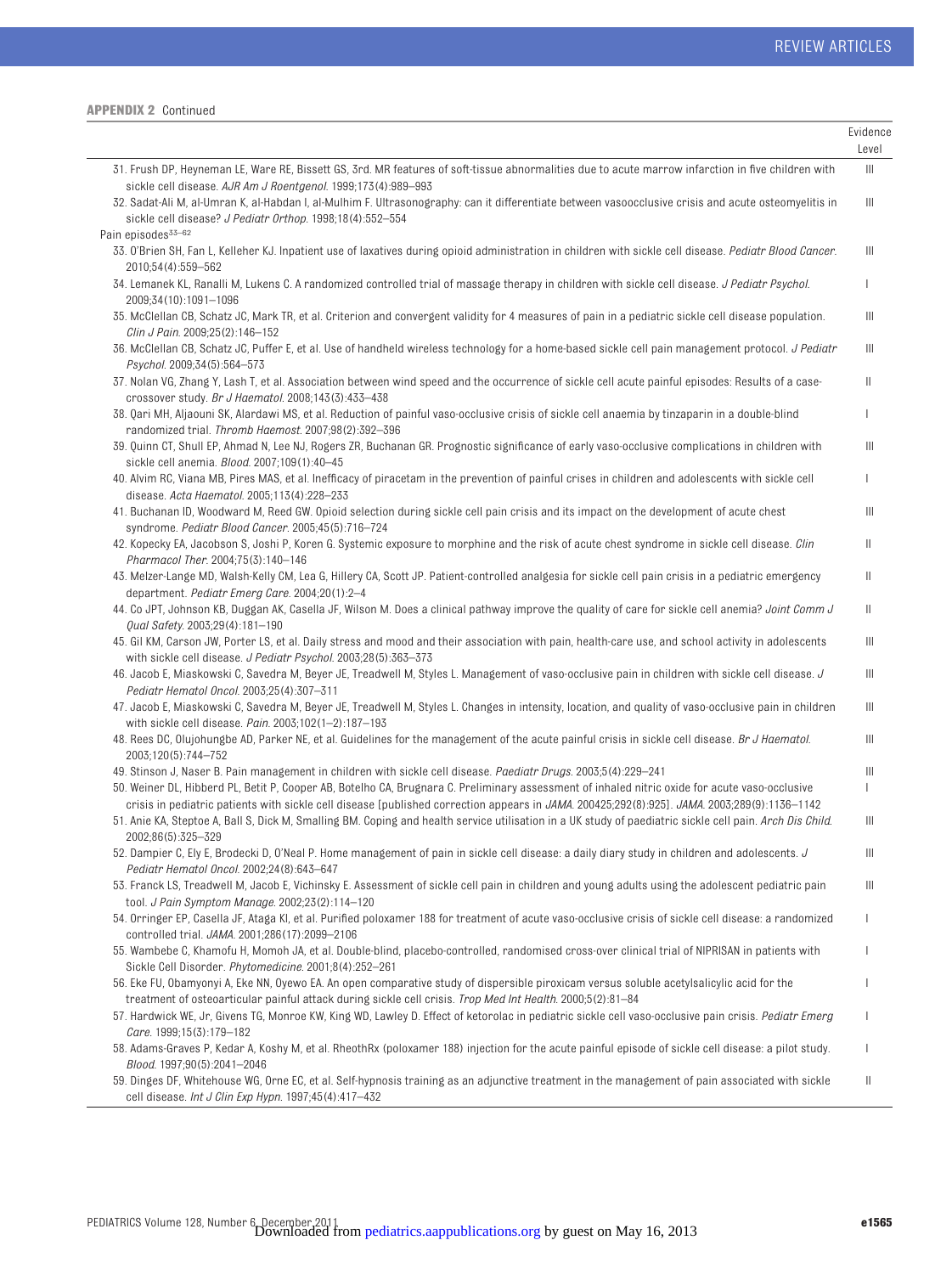|                                                                                                                                                                                                                                                                                                    | Evidence<br>Level |
|----------------------------------------------------------------------------------------------------------------------------------------------------------------------------------------------------------------------------------------------------------------------------------------------------|-------------------|
| 60. Fertleman CR, Gallagher A, Rossiter MA. Evaluation of fast track admission policy for children with sickle cell crises: questionnaire survey of<br>parents' preferences. BMJ. 1997;315(7109):650                                                                                               | $\mathbb{I}$      |
| 61. Gil KM, Wilson JJ, Edens JL. The stability of pain coping strategies in young children adolescents, and adults with sickle cell disease over an<br>18-month period. Clin J Pain. 1997;13(2):110-115                                                                                            | Ш                 |
| 62. Jacobson SJ, Kopecky EA, Joshi P, Babul N. Randomised trial of oral morphine for painful episodes of sickle-cell disease in children. <i>Lancet</i> .<br>1997;350(9088):1358-1361                                                                                                              | 1                 |
| Priapism <sup>63-70</sup>                                                                                                                                                                                                                                                                          |                   |
| 63. Maples BL, Hagemann TM. Treatment of priapism in pediatric patients with sickle cell disease. Am J Health Syst Pharm. 2004;61(4):355–363                                                                                                                                                       | Ш                 |
| 64. Gbadoe AD, Atakouma Y, Kusiaku K, Assimadi JK. Management of sickle cell priapism with etilefrine. Arch Dis Child. 2001;85(1):52-53<br>65. Colombani JF, Peluchon P, Elana G, Delatre P. Priapism in a sickle cell prepuberal child. <i>Eur J Pediatr Surg.</i> 2000;10(1):68–71               | Ш<br>Ш            |
| 66. Mantadakis E, Ewalt DH, Cavender JD, Rogers ZR, Buchanan GR. Outpatient penile aspiration and epinephrine irrigation for young patients with                                                                                                                                                   | Ш                 |
| sickle cell anemia and prolonged priapism. Blood. 2000;95(1):78-82                                                                                                                                                                                                                                 |                   |
| 67. Mantadakis E, Cavender JD, Rogers ZR, Ewalt DH, Buchanan GR. Prevalence of priapism in children and adolescents with sickle cell anemia. J<br>Pediatr Hematol Oncol. 1999;21(6):518-522                                                                                                        | Ш                 |
| 68. Chakrabarty A, Upadhyay J, Dhabuwala CB, Sarnaik S, Perlmutter AD, Connor JP. Priapism associated with sickle cell hemoglobinopathy in<br>children: long-term effects on potency. J Urol. 1996;155(4):1419-1423                                                                                | Ш                 |
| 69. Dunn EK, Miller ST, Macchia RJ, et al. Penile scintigraphy for priapism in sickle cell disease. J Nucl Med. 1995;36(8):1404-1407                                                                                                                                                               | Ш                 |
| 70. Miller ST, Rao SP, Dunn EK, Glassberg Kl. Priapism in children with sickle cell disease. J Urol. 1995;154(2 pt 2):844–847<br>Splenic sequestration <sup>71-78</sup>                                                                                                                            | Ш                 |
| 71. Rescorla FJ, West KW, Engum SA, Grosfeld JL. Laparoscopic splenic procedures in children: experience in 231 children. Ann Surg. 2007;246(4):<br>683-687; discussion 687-688                                                                                                                    | Ш                 |
| 72. Al-Salem AH. Indications and complications of splenectomy for children with sickle cell disease. J Pediatr Surg. 2006;41(11):1909-1915                                                                                                                                                         | Ш                 |
| 73. Hendricks-Ferguson VL, Nelson MA. Laparoscopic splenectomy for splenic sequestration crisis. AORN J. 2000;71(4):820–822                                                                                                                                                                        | Ш                 |
| 74. Wright JG, Hambleton IR, Thomas PW, Duncan ND, Venugopal S, Serjeant GR. Postsplenectomy course in homozygous sickle cell disease. J<br>Pediatr. 1999;134(3):304-309                                                                                                                           | Ш                 |
| 75. Rescorla FJ, Breitfeld PP, West KW, Williams D, Engum SA, Grosfeld JL. A case controlled comparison of open and laparoscopic splenectomy in<br>children. Surgery. 1998;124(4):670-675; discussion 675-676                                                                                      | Ш                 |
| 76. Sorrells DL, Morrissey TB, Brown MF. Septic complications after splenectomy for sickle cell sequestration crisis. Pediatr Surg Int.<br>1998;13(2-3):100-103                                                                                                                                    | Ш                 |
| 77. Lane PA, O'Connell JL, Lear JL, et al. Functional asplenia in hemoglobin SC disease. <i>Blood</i> . 1995;85(8):2238—2244                                                                                                                                                                       | Ш                 |
| 78. Lane PA. The spleen in children. Curr Opin Pediatr. 1995;7(1):36-41                                                                                                                                                                                                                            | Ш                 |
| Stroke <sup>79-99</sup><br>79. Goldenberg NA, Bernard TJ, Fullerton HJ, Gordon A, deVeber G. Antithrombotic treatments, outcomes, and prognostic factors in acute                                                                                                                                  | Ш                 |
| childhood-onset arterial ischaemic stroke: a multicentre, observational, cohort study. Lancet Neurol. 2009;8(12):1120-1127<br>80. Bernard TJ, Goldenberg NA, Armstrong-Wells J, et al. Treatment of childhood arterial ischemic stroke. Ann Neurol. 2008;63(6):679–696                             | Ш                 |
| 81. DeVeber G, Kirkham F. Guidelines for the treatment and prevention of stroke in children. <i>Lancet Neurol.</i> 2008;7(11):983–985                                                                                                                                                              | Ш                 |
| 82. Quinn CT, Sargent JW. Daytime steady-state haemoglobin desaturation is a risk factor for overt stroke in children with sickle cell anaemia. <i>Br J</i><br>Haematol. 2008;140(3):336-339                                                                                                       | Ш                 |
| 83. Hulbert ML, Scothorn DJ, Panepinto JA, et al. Exchange blood transfusion compared with simple transfusion for first overt stroke is associated<br>with a lower risk of subsequent stroke: a retrospective cohort study of 137 children with sickle cell anemia. J Pediatr. 2006;149(5):710-712 | Ш                 |
| 84. Strouse JJ, Hulbert ML, DeBaun MR, Jordan LC, Casella JF. Primary hemorrhagic stroke in children with sickle cell disease is associated with<br>recent transfusion and use of corticosteroids. Pediatrics. 2006;118(5):1916-1924                                                               | Ш.                |
| 85. Hoppe C, Klitz W, Cheng S, et al. Gene interactions and stroke risk in children with sickle cell anemia. Blood. 2004;103(6):2391-2396                                                                                                                                                          | Ш                 |
| 86. Hutchison JS, Ichord R, Guerguerian A-M, Deveber G. Cerebrovascular disorders. Sem Pediatr Neurol. 2004;11(2):139-146                                                                                                                                                                          | Ш                 |
| 87. Driscoll MC, Hurlet A, Styles L, et al. Stroke risk in siblings with sickle cell anemia. <i>Blood.</i> 2003;101(6):2401-2404                                                                                                                                                                   | Ш                 |
| 88. Hoppe C, Klitz W, Noble J, Vigil L, Vichinsky E, Styles L. Distinct HLA associations by stroke subtype in children with sickle cell anemia. Blood.<br>2003;101(7):2865-2869                                                                                                                    | Ш                 |
| 89. Steen RG, Emudianughe T, Hankins GM, et al. Brain imaging findings in pediatric patients with sickle cell disease. Radiology.<br>2003;228(1):216-225                                                                                                                                           | Ш                 |
| 90. Winrow N, Melhem ER. Sickle cell disease and stroke in a pediatric population. Evidence-based diagnostic evaluation. Neuroimag Clin North Am.<br>2003;13(2):185-196                                                                                                                            | Ш                 |
| 91. Pegelow CH, Macklin EA, Moser FG, et al. Longitudinal changes in brain magnetic resonance imaging findings in children with sickle cell<br>disease. Blood. 2002;99(8):3014-3018                                                                                                                | Ш                 |
| 92. Kirkham FJ, Hewes DK, Prengler M, Wade A, Lane R, Evans JP. Nocturnal hypoxaemia and central-nervous-system events in sickle-cell disease.<br>Lancet. 2001;357(9269):1656-1659                                                                                                                 | Ш                 |
| 93. Miller ST, Macklin EA, Pegelow CH, et al. Silent infarction as a risk factor for overt stroke in children with sickle cell anemia: a report from the<br>Cooperative Study of Sickle Cell Disease. J Pediatr. 2001;139(3):385-390                                                               | Ш                 |
| 94. Powars DR. Management of cerebral vasculopathy in children with sickle cell anaemia. Br J Haematol. 2000;108(4):666–678                                                                                                                                                                        | Ш                 |
| 95. Powars DR, Conti PS, Wong WY, et al. Cerebral vasculopathy in sickle cell anemia: diagnostic contribution of positron emission tomography.<br>Blood. 1999;93(1):71-79                                                                                                                          | Ш                 |
| 96. Ohene-Frempong K, Weiner SJ, Sleeper LA, et al. Cerebrovascular accidents in sickle cell disease: rates and risk factors. Blood.<br>1998;91(1):288-294                                                                                                                                         | Ш                 |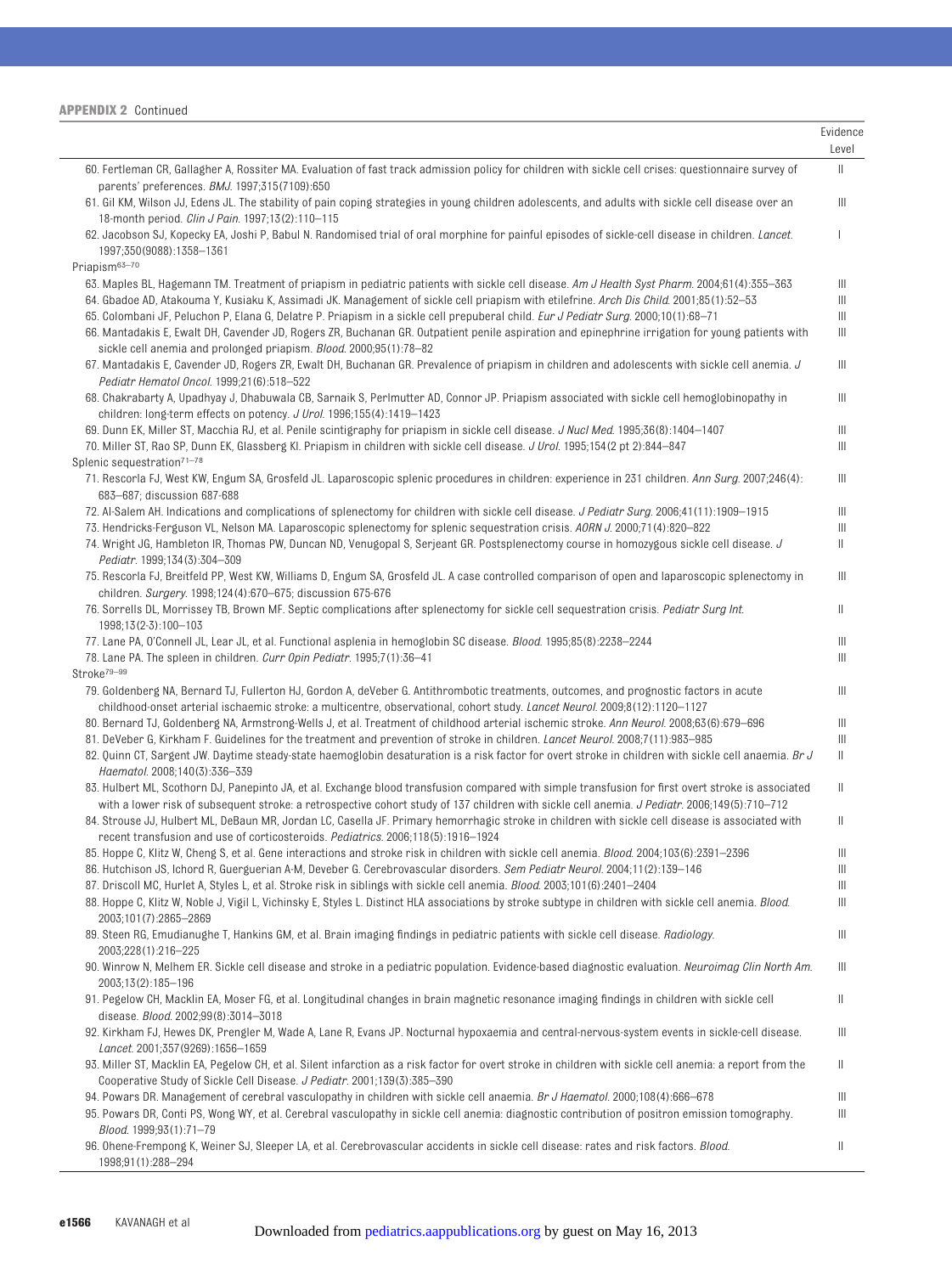|                                                                                                                                                                                                                                                                                                                                    | Evidence<br>Level |
|------------------------------------------------------------------------------------------------------------------------------------------------------------------------------------------------------------------------------------------------------------------------------------------------------------------------------------|-------------------|
| 97. Wang WC, Langston JW, Steen RG, et al. Abnormalities of the central nervous system in very young children with sickle cell anemia. <i>J Pediatr.</i><br>1998;132(6):994-998                                                                                                                                                    | $\  \ $           |
| 98. Moser FG, Miller ST, Bello JA, et al. The spectrum of brain MR abnormalities in sickle-cell disease: a report from the Cooperative Study of Sickle<br>Cell Disease. Am J Neuroradiol. 1996;17(5):965-972                                                                                                                       | Ш                 |
| 99. Pegelow CH, Adams RJ, McKie V, et al. Risk of recurrent stroke in patients with sickle cell disease treated with erythrocyte transfusions. J<br>Pediatr. 1995;126(6):896-899                                                                                                                                                   | Ш                 |
| II. Chronic conditions                                                                                                                                                                                                                                                                                                             |                   |
| Asthma <sup>100-106</sup>                                                                                                                                                                                                                                                                                                          |                   |
| 100. Boyd JH, Macklin EA, Strunk RC, DeBaun MR. Asthma is associated with increased mortality in individuals with sickle cell anemia.<br>Haematologica. 2007;92(8):1115-1118                                                                                                                                                       | $\parallel$       |
| 101. Duckworth L, Hsu L, Feng H, et al. Physician-diagnosed asthma and acute chest syndrome: associations with NOS polymorphisms. Pediatr                                                                                                                                                                                          | Ш                 |
| Pulmonol. 2007;42(4):332-338<br>102. Sylvester KP, Patey RA, Broughton S, et al. Temporal relationship of asthma to acute chest syndrome in sickle cell disease. Pediatr Pulmonol.<br>2007;42(2):103-106                                                                                                                           | Ш                 |
| 103. Boyd JH, Macklin EA, Strunk RC, DeBaun MR. Asthma is associated with acute chest syndrome and pain in children with sickle cell anemia.<br>Blood. 2006;108(9):2923-2927                                                                                                                                                       | Ш                 |
| 104. Glassberg J, Spivey JF, Strunk R, Boslaugh S, DeBaun MR. Painful episodes in children with sickle cell disease and asthma are temporally<br>associated with respiratory symptoms. J Pediatr Hematol Oncol. 2006;28(8):481-485                                                                                                 | Ш                 |
| 105. Knight-Madden JM, Forrester TS, Lewis NA, Greenough A. Asthma in children with sickle cell disease and its association with acute chest<br>syndrome. Thorax. 2005;60(3):206-210                                                                                                                                               | $\mathbb{H}$      |
| 106. Boyd JH, Moinuddin A, Strunk RC, DeBaun MR. Asthma and acute chest in sickle-cell disease. Pediatr Pulmonol. 2004;38(3):229-232<br>Avascular necrosis <sup>107-113</sup>                                                                                                                                                      | $\parallel$       |
| 107. de Gheldere A, Ndjoko R, Docquier P-L, Mousny M, Rombouts J-J. Orthopaedic complications associated with sickle-cell disease. Acta Orthop<br>Belg. 2006;72(6):741-747                                                                                                                                                         | Ш                 |
| 108. Hernigou P, Habibi A, Bachir D, Galacteros F. The natural history of asymptomatic osteonecrosis of the femoral head in adults with sickle cell<br>disease. J Bone Joint Surg. 2006;88(12):2565-2572                                                                                                                           | Ш                 |
| 109. Aguilar CM, Neumayr LD, Eggleston BE, et al. Clinical evaluation of avascular necrosis in patients with sickle cell disease: Children's Hospital<br>Oakland Hip Evaluation Scale-a modification of the Harris Hip Score. Arch Phys Med Rehabil. 2005;86(7):1369-1375                                                          | Ш                 |
| 110. Adekile AD, Gupta R, Yacoub F, Sinan T, Al-Bloushi M, Haider MZ. Avascular necrosis of the hip in children with sickle cell disease and high Hb<br>F: magnetic resonance imaging findings and influence of $\alpha$ -thalassemia trait. Acta Haematol. 2001;105(1):27-31                                                      | Ш                 |
| 111. Malizos KN, Siafakas MS, Fotiadis DI, Karachalios TS, Soucacos PN. An MRI-based semiautomated volumetric quantification of hip<br>osteonecrosis. Skeletal Radiol. 2001;30(12):686-693                                                                                                                                         | Ш                 |
| 112. Soucacos PN, Beris AE, Malizos K, Koropilias A, Zalavras H, Dailiana Z. Treatment of avascular necrosis of the femoral head with vascularized<br>fibular transplant. Clin Orthop Rel Research. 2001(386):120-130                                                                                                              | Ш                 |
| 113. Styles LA, Vichinsky EP. Core decompression in avascular necrosis of the hip in sickle-cell disease. Am J Hematol. 1996;52(2):103-107<br>Gallbladder disease <sup>114-121</sup>                                                                                                                                               | Ш                 |
| 114. Dan D, Seetahal S, Harnanan D, et al. Laparoscopic cholecystectomy in sickle cell disease patients: does operating time matter? Int J Surg.<br>2009;7(1):70-73                                                                                                                                                                | Ш                 |
| 115. Curro G, Meo A, Ippolito D, Pusiol A, Cucinotta E. Asymptomatic cholelithiasis in children with sickle cell disease: early or delayed<br>cholecystectomy? Ann Surg. 2007;245(1):126-129                                                                                                                                       | Ш                 |
| 116. Al-Mulhim AS, Al-Mulhim FM, Al-Suwaiygh AA. The role of laparoscopic cholecystectomy in the management of acute cholecystitis in patients<br>with sickle cell disease. Am J Surg. 2002;183(6):668-672                                                                                                                         | Ш                 |
| 117. Sandoval C, Stringel G, Ozkaynak MF, Tugal O, Jayabose S. Perioperative management in children with sickle cell disease undergoing<br>laparoscopic surgery. J Soc Laparoendosc Surg. 2002;6(1):29-33                                                                                                                          | Ш                 |
| 118. Seguier-Lipszyc E, de Lagausie P, Benkerrou M, Di Napoli S, Aigrain Y. Elective laparoscopic cholecystectomy. Surg Endosc. 2001;15(3):301-304<br>119. Walker TM, Hambleton IR, Serjeant GR. Gallstones in sickle cell disease: observations from The Jamaican Cohort study. J Pediatr.<br>2000;136(1):80-85                   | Ш<br>Ш            |
| 120. Al-Salem AH, Qaisruddin S. The significance of biliary sludge in children with sickle cell disease. Pediatr Surg Int. 1998;13(1):14–16<br>121. Al-Salem AH, Qaisaruddin S, Al-Abkari H, Nourallah H, Yassin YM, Varma KK. Laparoscopic versus open cholecystectomy in children. Pediatr<br>Surg Int. 1997;12(8):587-590       | Ш<br>Ш            |
| Hepatic dysfunction <sup>122-123</sup><br>122. Ahn H, Li C-S, Wang W. Sickle cell hepatopathy: clinical presentation, treatment, and outcome in pediatric and adult patients. Pediatr Blood                                                                                                                                        | Ш                 |
| Cancer. 2005;45(2):184-190<br>123. Samperi P, Consalvo C, Romano V, Gelardi S, Di Bella D, Schiliro G. Liver involvement in white patients with sickle-cell disease. Arch Pediatr<br>Adolesc Med. 1996;150(11):1177-1180<br>Leg ulcers <sup>124-125</sup>                                                                          | Ш                 |
| 124. Cackovic M, Chung C, Bolton LL, Kerstein MD. Leg ulceration in the sickle cell patient. J Am Coll Surg. 1998;187(3):307-309<br>125. Serjeant BE, Harris J, Thomas P, Serjeant GR. Propionyl-L-carnitine in chronic leg ulcers of homozygous sickle cell disease: a pilot study. JAm<br>Acad Dermatol. 1997;37(3 pt 1):491-493 | Ш<br>ı            |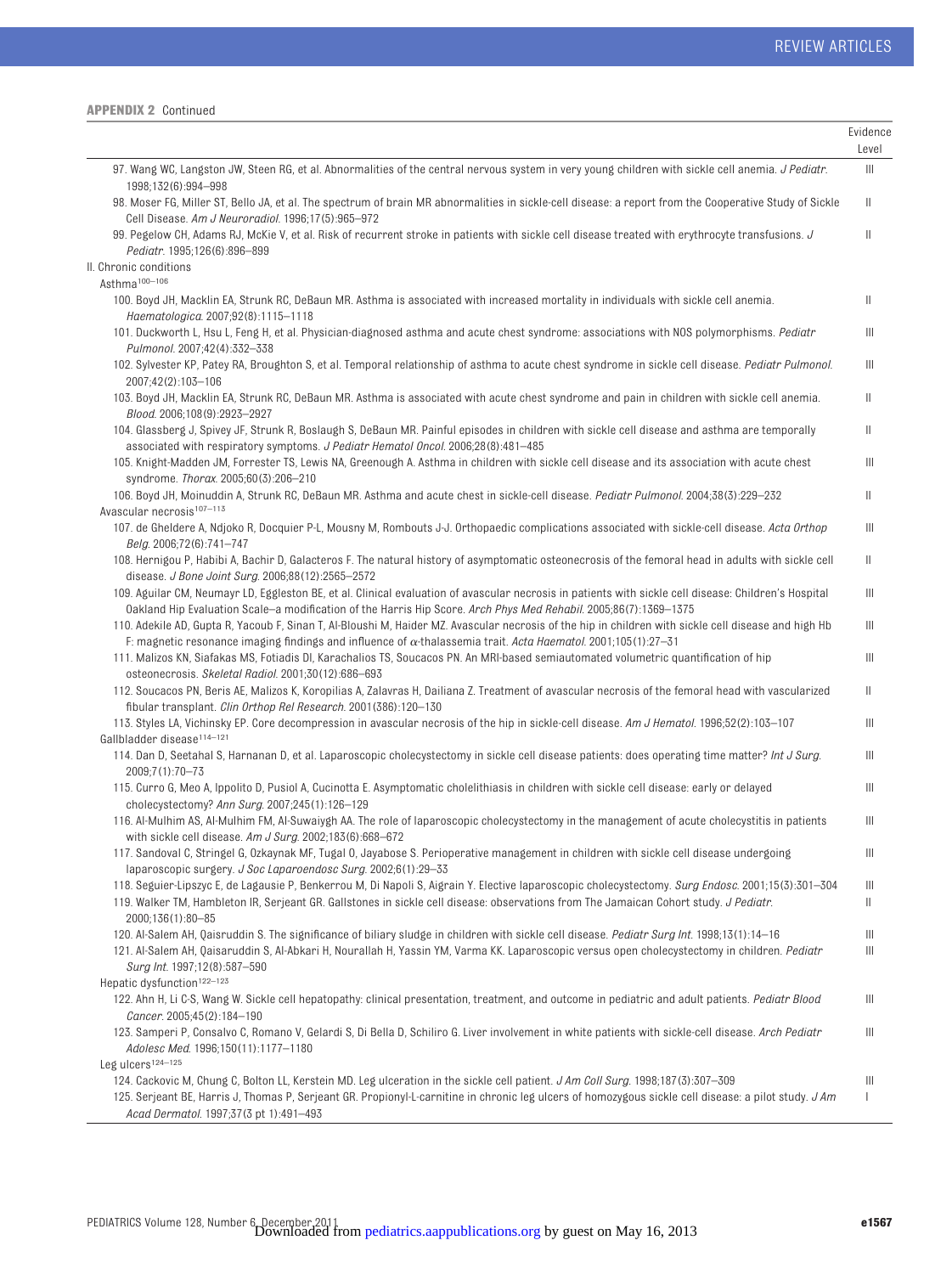| <b>APPENDIX 2 Continued</b> |  |  |
|-----------------------------|--|--|
|-----------------------------|--|--|

|                                                                                                                                                                                                                                                                                                        | Evidence<br>Level |
|--------------------------------------------------------------------------------------------------------------------------------------------------------------------------------------------------------------------------------------------------------------------------------------------------------|-------------------|
| Nephropathy <sup>126-132</sup>                                                                                                                                                                                                                                                                         |                   |
| 126. Miller ST, Wang WC, Iyer R, et al. Urine concentrating ability in infants with sickle cell disease: baseline data from the phase III trial of<br>hydroxyurea (BABY HUG). Pediatr Blood Cancer. 2010;54(2):265-268                                                                                 | Ш                 |
| 127. Ware RE, Rees RC, Sarnaik SA, et al. Renal function in infants with sickle cell anemia: baseline data from the BABY HUG trial. J Pediatr.<br>2010;156(1):66-70.e61                                                                                                                                | Ш                 |
| 128. Marsenic 0, Couloures KG, Wiley JM. Proteinuria in children with sickle cell disease. Nephrol Dial Transplant. 2008;23(2):715-720<br>129. McKie KT, Hanevold CD, Hernandez C, Waller JL, Ortiz L, McKie KM. Prevalence, prevention, and treatment of microalbuminuria and proteinuria             | Ш<br>Ш            |
| in children with sickle cell disease. J Pediatr Hematol Oncol. 2007;29(3):140-144<br>130. de Santis Feltran L, de Abreu Carvalhaes JT, Sesso R. Renal complications of sickle cell disease: managing for optimal outcomes. Paediatr                                                                    | Ш                 |
| Drugs. 2002;4(1):29-36<br>131. McBurney PG, Hanevold CD, Hernandez CM, Waller JL, McKie KM. Risk factors for microalbuminuria in children with sickle cell anemia. J                                                                                                                                   | Ш                 |
| Pediatr Hematol Oncol. 2002;24(6):473-477                                                                                                                                                                                                                                                              |                   |
| 132. Aoki RY, Saad ST. Enalapril reduces the albuminuria of patients with sickle cell disease. Am J Med. 1995;98(5):432-435                                                                                                                                                                            | Ш                 |
| Pulmonary hypertension <sup>133-143</sup><br>133. Dham N, Ensing G, Minniti C, et al. Prospective echocardiography assessment of pulmonary hypertension and its potential etiologies in                                                                                                                | Ш                 |
| children with sickle cell disease. Am J Cardiol. 2009;104(5):713-720                                                                                                                                                                                                                                   |                   |
| 134. Lee MT, Small T, Khan MA, et al. Doppler-defined pulmonary hypertension and the risk of death in children with sickle cell disease followed for<br>a mean of three years. Br J Haematol. 2009;146(4):437-441                                                                                      | Ш                 |
| 135. Liem RI, Nevin MA, Prestridge A, et al. Tricuspid regurgitant jet velocity elevation and its relationship to lung function in pediatric sickle cell<br>disease. Pediatr Pulmonol. 2009;44(3):281-289                                                                                              | Ш                 |
| 136. Minniti CP, Sable C, Campbell A, et al. Elevated tricuspid regurgitant jet velocity in children and adolescents with sickle cell disease:<br>association with hemolysis and hemoglobin oxygen desaturation. <i>Haematologica</i> . 2009;94(3):340–347                                             | Ш                 |
| 137. Pashankar FD, Carbonella J, Bazzy-Asaad A, et al. Longitudinal follow up of elevated pulmonary artery pressures in children with sickle cell<br>disease. Br J Haematol. 2009;144(5):736-741                                                                                                       | Ш                 |
| 138. Sedrak A, Rao SP, Miller ST, et al. A prospective appraisal of pulmonary hypertension in children with sickle cell disease. J Pediatr Hematol                                                                                                                                                     | Ш                 |
| Oncol. 2009;31(2):97-100<br>139. Akgul F, Yalcin F, Babayiit C, Seyfeli E, Seydaliyeva T, Gali E. Right ventricular and pulmonary function in sickle cell disease patients with                                                                                                                        | Ш                 |
| pulmonary hypertension. Pediatr Cardiol. 2006;27(4):440-446<br>140. Ambrusko SJ, Gunawardena S, Sakara A, et al. Elevation of tricuspid regurgitant jet velocity, a marker for pulmonary hypertension in children                                                                                      | Ш                 |
| with sickle cell disease. Pediatr Blood Cancer. 2006;47(7):907-913<br>141. El-Beshlawy A, Abd El Raouf E, Mostafa F, et al. Diastolic dysfunction and pulmonary hypertension in sickle cell anemia: is there a role for                                                                                | Ш                 |
| L-carnitine treatment? Acta Haematol. 2006;115(1-2):91-96                                                                                                                                                                                                                                              |                   |
| 142. Qureshi N, Joyce JJ, Qi N, Chang R-K. Right ventricular abnormalities in sickle cell anemia: evidence of a progressive increase in pulmonary<br>vascular resistance. J Pediatr. 2006;149(1):23-27                                                                                                 | Ш                 |
| 143. Morris CR, Morris SM, Jr, Hagar W, et al. Arginine therapy: a new treatment for pulmonary hypertension in sickle cell disease? [see<br>comment]. Am J Respir Crit Care Med. 2003;168(1):63-69                                                                                                     | Ш                 |
| Retinopathy <sup>144,145</sup>                                                                                                                                                                                                                                                                         |                   |
| 144. Gill HS, Lam W-C. A screening strategy for the detection of sickle cell retinopathy in pediatric patients. Can J Ophthalmol. 2008;43(2):188-191<br>145. Downes SM, Hambleton IR, Chuang EL, Lois N, Serjeant GR, Bird AC. Incidence and natural history of proliferative sickle cell retinopathy: | Ш<br>Ш            |
| observations from a cohort study. Ophthalmology. 2005;112(11):1869-1875<br>Silent infarcts and neuropsychological testing <sup>146-162</sup>                                                                                                                                                           |                   |
| 146. Kwiatkowski JL, Zimmerman RA, Pollock AN, et al. Silent infarcts in young children with sickle cell disease. Br J Haematol.<br>2009;146(3):300-305                                                                                                                                                | Ш                 |
| 147. Schatz J, Puffer ES, Sanchez C, et al. Language processing deficits in sickle cell disease in young school-age children. Dev Neuropsychol.<br>2009;34(1):122-136                                                                                                                                  | Ш                 |
| 148. Gold Jl, Johnson CB, Treadwell MJ, et al. Detection and assessment of stroke in patients with sickle cell disease: neuropsychological                                                                                                                                                             | Ш                 |
| functioning and magnetic resonance imaging. Pediatr Hematol Oncol. 2008;25(5):409-421<br>149. Wang WC, Pavlakis SG, Helton KJ, et al. MRI abnormalities of the brain in one-year-old children with sickle cell anemia. Pediatr Blood Cancer.                                                           | Ш                 |
| 2008;51(5):643-646<br>150. White DA, Moinuddin A, McKinstry RC, Noetzel M, Armstrong M, DeBaun M. Cognitive screening for silent cerebral infarction in children with                                                                                                                                  | Ш                 |
| sickle cell disease. J Pediatr Hematol Oncol. 2006;28(3):166-169<br>151. Steen RG, Xiong X, Langston JW, Helton KJ. Brain injury in children with sickle cell disease: prevalence and etiology. Ann Neurol.                                                                                            | Ш                 |
| 2003;54(5):564-572                                                                                                                                                                                                                                                                                     |                   |
| 152. Thompson RJ, Jr, Gustafson KE, Bonner MJ, Ware RE. Neurocognitive development of young children with sickle cell disease through three<br>years of age. <i>J Pediatr Psychol.</i> 2002;27(3):235-244                                                                                              | Ш.                |
| 153. Ashley-Koch A, Murphy CC, Khoury MJ, Boyle CA. Contribution of sickle cell disease to the occurrence of developmental disabilities: a<br>population-based study. Genet Med. 2001;3(3):181-186                                                                                                     | Ш                 |
| 154. Noll RB, Stith L, Gartstein MA, et al. Neuropsychological functioning of youths with sickle cell disease: comparison with non-chronically ill<br>peers. J Pediatr Psychol. 2001;26(2):69-78                                                                                                       | Ш                 |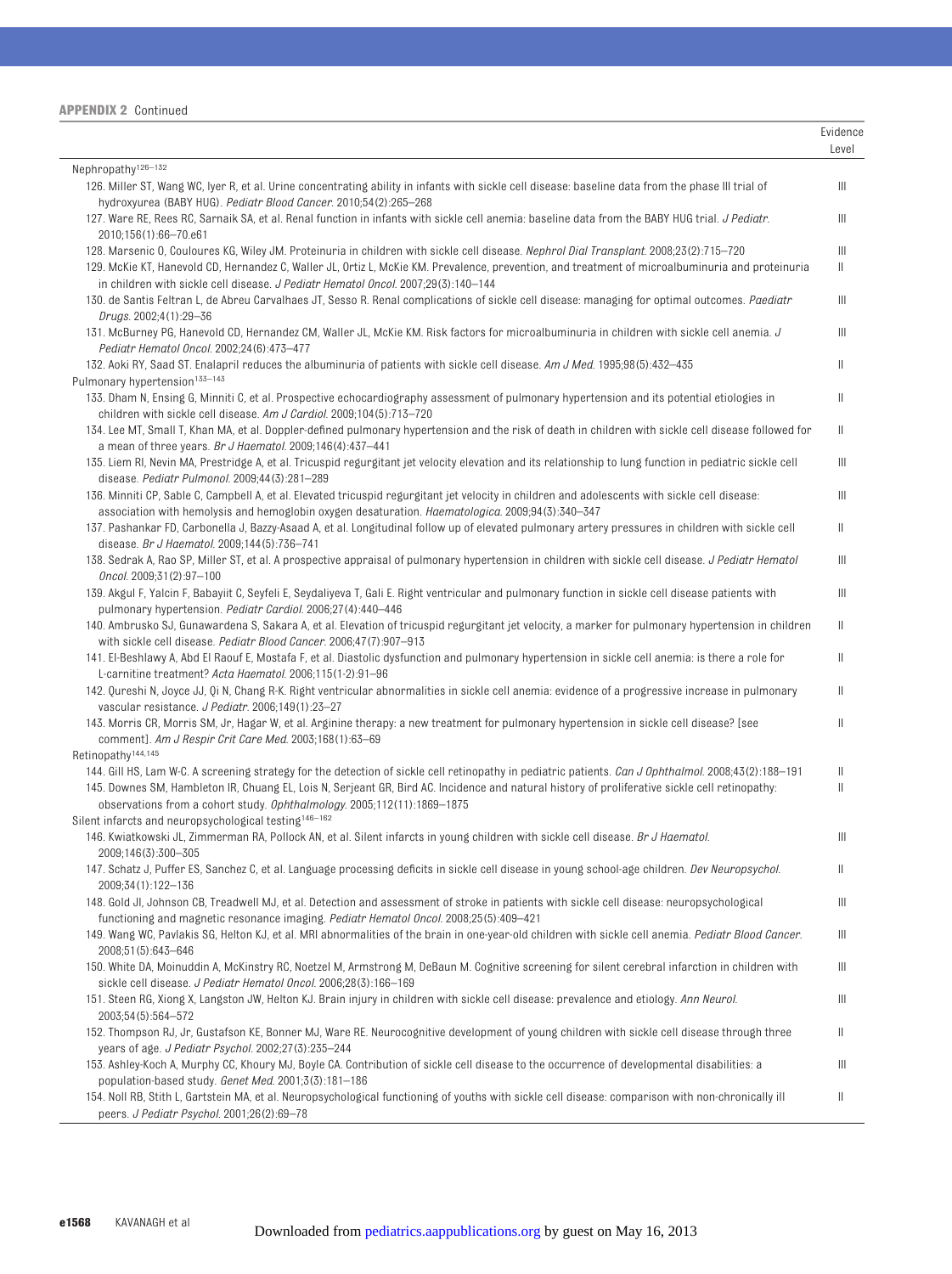|                                                                                                                                                                                                                                                                                                                                               | Evidence<br>Level                                              |
|-----------------------------------------------------------------------------------------------------------------------------------------------------------------------------------------------------------------------------------------------------------------------------------------------------------------------------------------------|----------------------------------------------------------------|
| 155. Pegelow CH, Wang W, Granger S, et al. Silent infarcts in children with sickle cell anemia and abnormal cerebral artery velocity. Arch Neurol.<br>2001;58(12):2017-2021                                                                                                                                                                   | $\label{eq:1} \prod_{i=1}^n \alpha_i = \prod_{i=1}^n \alpha_i$ |
| 156. Wang W, Enos L, Gallagher D, et al. Neuropsychologic performance in school-aged children with sickle cell disease: a report from the<br>Cooperative Study of Sickle Cell Disease. J Pediatr. 2001;139(3):391-397                                                                                                                         | $\parallel$                                                    |
| 157. Bernaudin F, Verlhac S, Freard F, et al. Multicenter prospective study of children with sickle cell disease: radiographic and psychometric<br>correlation. J Child Neurol. 2000;15(5):333-343                                                                                                                                            | $\parallel$                                                    |
| 158. Steen RG, Xiong X, Mulhern RK, Langston JW, Wang WC. Subtle brain abnormalities in children with sickle cell disease: relationship to blood<br>hematocrit. Ann Neurol. 1999;45(3):279-286                                                                                                                                                | $\parallel$                                                    |
| 159. Thompson RJ, Jr, Armstrong FD, Kronenberger WG, et al. Family functioning, neurocognitive functioning, and behavior problems in children<br>with sickle cell disease. J Pediatr Psychol. 1999;24(6):491-498                                                                                                                              | $\parallel$                                                    |
| 160. DeBaun MR, Schatz J, Siegel MJ, et al. Cognitive screening examinations for silent cerebral infarcts in sickle cell disease. Neurology.<br>1998:50(6):1678-1682                                                                                                                                                                          | $\parallel$                                                    |
| 161. Thompson RJ, Jr, Gustafson KE, Gil KM, Godfrey J, Murphy LM. Illness specific patterns of psychological adjustment and cognitive adaptational<br>processes in children with cystic fibrosis and sickle cell disease. J Clin Psychol. 1998;54(1):121-128                                                                                  | Ш                                                              |
| 162. Armstrong FD, Thompson RJ, Jr, Wang W, et al. Cognitive functioning and brain magnetic resonance imaging in children with sickle cell<br>disease. Neuropsychology Committee of the Cooperative Study of Sickle Cell Disease. Pediatrics. 1996;97(6 pt 1):864-870<br>III. Routine health care maintenance and long-term treatment options | Ш                                                              |
| Cardiac care <sup>163-164</sup><br>163. Pegelow CH, Colangelo L, Steinberg M, et al. Natural history of blood pressure in sickle cell disease: Risks for stroke and death associated                                                                                                                                                          | $\parallel$                                                    |
| with relative hypertension in sickle cell anemia. Am J Med. 1997;102(2):171-177<br>164. Covitz W, Espeland M, Gallagher D, Hellenbrand W, Leff S, Talner N. The heart in sickle cell anemia. The Cooperative Study of Sickle Cell Disease                                                                                                     | Ш                                                              |
| (CSSCD). Chest. 1995;108(5):1214-1219                                                                                                                                                                                                                                                                                                         |                                                                |
| Comprehensive care <sup>165-172</sup><br>165. McPherson M, Thaniel L, Minniti CP, McPherson M, Thaniel L, Minniti CP. Transition of patients with sickle cell disease from pediatric to adult                                                                                                                                                 | Ш                                                              |
| care: assessing patient readiness. Pediatr Blood Cancer. 2009;52(7):838-841<br>166. Yanni E, Grosse SD, Yang Q, et al. Trends in pediatric sickle cell disease-related mortality in the United States, 1983-2002. J Pediatr.                                                                                                                  | Ш                                                              |
| 2009;154(4):541-545                                                                                                                                                                                                                                                                                                                           |                                                                |
| 167. Amrolia PJ, Almeida A, Halsey C, Roberts IAG, Davies SC. Therapeutic challenges in childhood sickle cell disease. Part 1: current and future<br>treatment options. Br J Haematol. 2003;120(5):725-736                                                                                                                                    | Ш                                                              |
| 168. Amrolia PJ, Almeida A, Davies SC, Roberts IAG. Therapeutic challenges in childhood sickle cell disease. Part 2: a problem-orientated approach.                                                                                                                                                                                           | $\parallel \parallel$                                          |
| Br J Haematol. 2003;120(5):737-743<br>169. Claster S, Vichinsky EP. Managing sickle cell disease. BMJ. 2003;327(7424):1151–1155                                                                                                                                                                                                               | Ш                                                              |
| 170. Chernoff RG, Ireys HT, DeVet KA, Kim YJ. A randomized, controlled trial of a community-based support program for families of children with<br>chronic illness: pediatric outcomes. Arch Pediatr Adolesc Med. 2002;156(6):533-539                                                                                                         | $\mathbf{I}$                                                   |
| 171. Section on Hematology/Oncology Committee on G, American Academy of P. Health supervision for children with sickle cell disease. Pediatrics.<br>2002;109(3):526-535                                                                                                                                                                       | Ш                                                              |
| 172. Wojciechowski EA, Hurtig A, Dorn L. A natural history study of adolescents and young adults with sickle cell disease as they transfer to adult                                                                                                                                                                                           | Ш                                                              |
| care: a need for case management services. J Pediatr Nurs. 2002;17(1):18-27<br>Folate supplementation <sup>173-176</sup>                                                                                                                                                                                                                      |                                                                |
| 173. van der Dijs FPL, Fokkema MR, Dijck-Brouwer DAJ, et al. Optimization of folic acid, vitamin B(12), and vitamin B(6) supplements in pediatric<br>patients with sickle cell disease. Am J Hematol. 2002;69(4):239-246                                                                                                                      | Ш                                                              |
| 174. Rodriguez-Cortes HM, Griener JC, Hyland K, et al. Plasma homocysteine levels and folate status in children with sickle cell anemia. J Pediatr                                                                                                                                                                                            | Ш                                                              |
| Hematol Oncol. 1999:21(3):219-223<br>175, van der Dijs FP, Schnog JJ, Brouwer DA, et al. Elevated homocysteine levels indicate suboptimal folate status in pediatric sickle cell patients.                                                                                                                                                    | $\parallel$                                                    |
| Am J Hematol. 1998;59(3):192-198<br>176. Houston PE, Rana S, Sekhsaria S, Perlin E, Kim KS, Castro OL. Homocysteine in sickle cell disease: relationship to stroke. Am J Med.                                                                                                                                                                 | Ш                                                              |
| 1997;103(3):192-196                                                                                                                                                                                                                                                                                                                           |                                                                |
| Genetic counseling and newborn screening <sup>177-179</sup>                                                                                                                                                                                                                                                                                   |                                                                |
| 177. Kavanagh PL, Wang CJ, Therrell BL, Sprinz PG, Bauchner H. Communication of positive newborn screening results for sickle cell disease and<br>sickle cell trait: variation across states. Am J Med Genet Part C: Sem Med Genet. 2008;148C(1):15-22                                                                                        | Ш                                                              |
| 178. Gergen PJ, Macri CJ, Murrillo S. The need for sickle cell screening among pediatric Latino immigrants. Arch Pediatr Adolesc Med.<br>2002;156(7):729                                                                                                                                                                                      | Ш                                                              |
| 179. Farrell M, Certain L, Farrell P. Genetic counseling and risk communication services of newborn screening programs. Arch Pediatr Adolesc                                                                                                                                                                                                  | Ш                                                              |
| Med. 2001;155(2):120-126<br>Growth <sup>180-189</sup>                                                                                                                                                                                                                                                                                         |                                                                |
| 180. Mitchell MJ, Carpenter GJ, Crosby LE, et al. Growth status in children and adolescents with sickle cell disease. Pediatr Hematol Oncol.                                                                                                                                                                                                  | Ш                                                              |
| 2009;26(4):202-215<br>181. Rhodes M, Akohoue SA, Shankar SM, et al. Growth patterns in children with sickle cell anemia during puberty. Pediatr Blood Cancer.                                                                                                                                                                                 | Ш                                                              |
| 2009;53(4):635-641<br>182. Al-Saqladi AW, Cipolotti R, Fijnvandraat K, Brabin BJ, Al-Saqladi AWM. Growth and nutritional status of children with homozygous sickle cell<br>disease. Ann Trop Paediatr. 2008;28(3):165-189                                                                                                                     | Ш                                                              |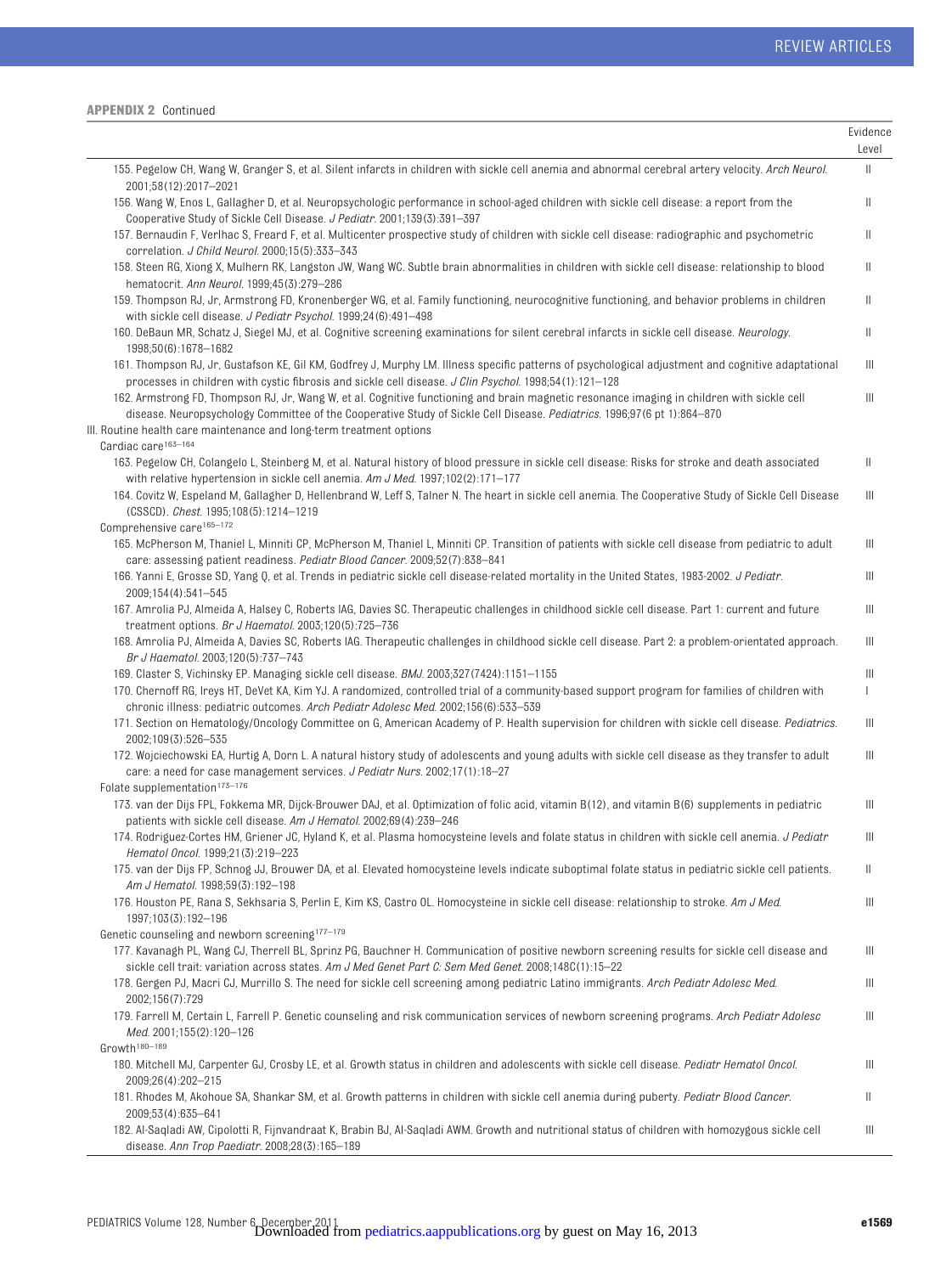|                                                                                                                                                                                                                                                                                                  | Evidence<br>Level |
|--------------------------------------------------------------------------------------------------------------------------------------------------------------------------------------------------------------------------------------------------------------------------------------------------|-------------------|
| 183. Zemel BS, Kawchak DA, Ohene-Frempong K, Schall JI, Stallings VA. Effects of delayed pubertal development, nutritional status, and disease<br>severity on longitudinal patterns of growth failure in children with sickle cell disease. Pediatr Res. 2007;61(5 pt 1):607-613                 | Ш                 |
| 184. Buison AM, Kawchak DA, Schall JI, et al. Bone area and bone mineral content deficits in children with sickle cell disease. Pediatrics.<br>2005;116(4):943-949                                                                                                                               | Ш                 |
| 185. Barden EM, Kawchak DA, Ohene-Frempong K, Stallings VA, Zemel BS. Body composition in children with sickle cell disease. Am J Clin Nutr.<br>2002;76(1):218-225                                                                                                                               | Ш                 |
| 186. Patey RA, Sylvester KP, Rafferty GF, Dick M, Greenough A. The importance of using ethnically appropriate reference ranges for growth<br>assessment in sickle cell disease. Arch Dis Child. 2002;87(4):352-353                                                                               | Ш                 |
| 187. Singhal A, Parker S, Linsell L, Serjeant G. Energy intake and resting metabolic rate in preschool Jamaican children with homozygous sickle<br>cell disease. Am J Clin Nutr. 2002;75(6):1093-1097                                                                                            | Ш                 |
| 188. Zemel BS, Kawchak DA, Fung EB, Ohene-Frempong K, Stallings VA. Effect of zinc supplementation on growth and body composition in children<br>with sickle cell disease. Am J Clin Nutr. 2002;75(2):300-307                                                                                    | L                 |
| 189. Thomas PW, Singhal A, Hemmings-Kelly M, Serjeant GR. Height and weight reference curves for homozygous sickle cell disease. Arch Dis Child.<br>2000;82(3):204-208                                                                                                                           | Ш                 |
| Immunuization <sup>190-196</sup>                                                                                                                                                                                                                                                                 |                   |
| 190. Adamkiewicz TV, Silk BJ, Howgate J, et al. Effectiveness of the 7-valent pneumococcal conjugate vaccine in children with sickle cell disease in<br>the first decade of life. Pediatrics. 2008;121(3):562-569                                                                                | Ш                 |
| 191. Zimmerman RK. Pneumococcal conjugate vaccine for young children [published correction appears in Am Fam Physician. 2002;65(5):799]. Am<br>Fam Physician. 2001;63(10):1991-1998                                                                                                              | Ш                 |
| 192. Advisory Committee on Immunization P. Preventing pneumococcal disease among infants and young children: recommendations of the<br>Advisory Committee on Immunization Practices (ACIP). MMWR Recomm Rep. 2000;49(RR-9):1-35                                                                  | Ш                 |
| 193. American Academy of Pediatrics. Committee on Infectious Diseases. Policy statement: recommendations for the prevention of pneumococcal<br>infections, including the use of pneumococcal conjugate vaccine (Prevnar), pneumococcal polysaccharide vaccine, and antibiotic prophylaxis.       | Ш                 |
| Pediatrics. 2000;106(2 pt 1):362-366<br>194. O'Brien KL, Swift AJ, Winkelstein JA, et al. Safety and immunogenicity of heptavalent pneumococcal vaccine conjugated to CRM(197) among                                                                                                             | Ш                 |
| infants with sickle cell disease. Pneumococcal Conjugate Vaccine Study Group. Pediatrics. 2000;106(5):965-972<br>195. Vernacchio L, Neufeld EJ, MacDonald K, et al. Combined schedule of 7-valent pneumococcal conjugate vaccine followed by 23-valent                                           |                   |
| pneumococcal vaccine in children and young adults with sickle cell disease. <i>J Pediatr</i> . 1998;133(2):275–278<br>196. Bjornson AB, Falletta JM, Verter Jl, et al. Serotype-specific immunoglobulin G antibody responses to pneumococcal polysaccharide vaccine in                           | Ш                 |
| children with sickle cell anemia: effects of continued penicillin prophylaxis. J Pediatr. 1996;129(6):828–835<br>Penicillin prophylaxis <sup>197-204</sup>                                                                                                                                       |                   |
| 197. Hirst C, Owusu-Ofori S. Prophylactic antibiotics for preventing pneumococcal infection in children with sickle cell disease. Cochrane Database<br>Syst. 2009; (4): CD003427                                                                                                                 | I                 |
| 198. Tate AR, Norris CK, Minniti CP. Antibiotic prophylaxis for children with sickle cell disease: a survey of pediatric dentistry residency program<br>directors and pediatric hematologists. Pediatr Dent. 2006;28(4):332-335                                                                  | Ш                 |
| 199. de Montalembert M, Lenoir G. Antibiotic prevention of pneumococcal infections in asplenic hosts: admission of insufficiency. Ann Hematol.<br>2004;83(1):18-21                                                                                                                               | Ш                 |
| 200. Overturf GD. American Academy of Pediatrics. Committee on Infectious Diseases. Technical report: prevention of pneumococcal infections,                                                                                                                                                     | Ш                 |
| including the use of pneumococcal conjugate and polysaccharide vaccines and antibiotic prophylaxis. Pediatrics. 2000;106(2 pt 1):367–376<br>201. Pai VB, Nahata MC. Duration of penicillin prophylaxis in sickle cell anemia: Issues and controversies. Pharmacotherapy. 2000;20(1):110-117      | Ш                 |
| 202. Berkovitch M, Papadouris D, Shaw D, Onuaha N, Dias C, Olivieri NF. Trying to improve compliance with prophylactic penicillin therapy in<br>children with sickle cell disease. Br J Clin Pharmacol. 1998;45(6):605-607                                                                       |                   |
| 203. Woods GM, Jorgensen JH, Waclawiw MA, et al. Influence of penicillin prophylaxis on antimicrobial resistance in nasopharyngeal S.<br>pneumoniae among children with sickle cell anemia. The Ancillary Nasopharyngeal Culture Study of Prophylactic Penicillin Study II. J Pediatr            | Ш                 |
| Hematol Oncol. 1997;19(4):327-333<br>204. Falletta JM, Woods GM, Verter JI, et al. Discontinuing penicillin prophylaxis in children with sickle cell anemia. Prophylactic Penicillin Study II.                                                                                                   | T                 |
| J Pediatr. 1995;127(5):685-690<br>Pulmonary function testing <sup>205-214</sup>                                                                                                                                                                                                                  |                   |
| 205. Spivey JF, Uong EC, Strunk R, et al. Low daytime pulse oximetry reading is associated with nocturnal desaturation and obstructive sleep<br>apnea in children with sickle cell anemia. <i>Pediatr Blood Cancer</i> . 2008;50(2):359-362                                                      | Ш                 |
| 206. Sylvester KP, Patey RA, Kassim Z, et al. Lung gas transfer in children with sickle cell anaemia. Respir Physiol Neurobiol. 2007;158(1):70-74<br>207. Uong EC, Boyd JH, DeBaun MR. Daytime pulse oximeter measurements do not predict incidence of pain and acute chest syndrome episodes in | Ш<br>Ш            |
| sickle cell anemia. J Pediatr. 2006;149(5):707-709<br>208. Hsu LL, Batts BK, Rau JL. Positive expiratory pressure device acceptance by hospitalized children with sickle cell disease is comparable to                                                                                           | I.                |
| incentive spirometry. Respir Care. 2005;50(5):624-627<br>209. Quinn CT, Ahmad N. Clinical correlates of steady-state oxyhaemoglobin desaturation in children who have sickle cell disease. Br J Haematol.                                                                                        | Ш                 |
| 2005;131(1):129-134<br>210. Sylvester KP, Patey RA, Milligan P, et al. Pulmonary function abnormalities in children with sickle cell disease. Thorax. 2004;59(1):67-70                                                                                                                           | Ш                 |
| 211. Hargrave DR, Wade A, Evans JPM, Hewes DKM, Kirkham FJ. Nocturnal oxygen saturation and painful sickle cell crises in children. <i>Blood.</i><br>2003;101(3):846-848                                                                                                                         | Ш                 |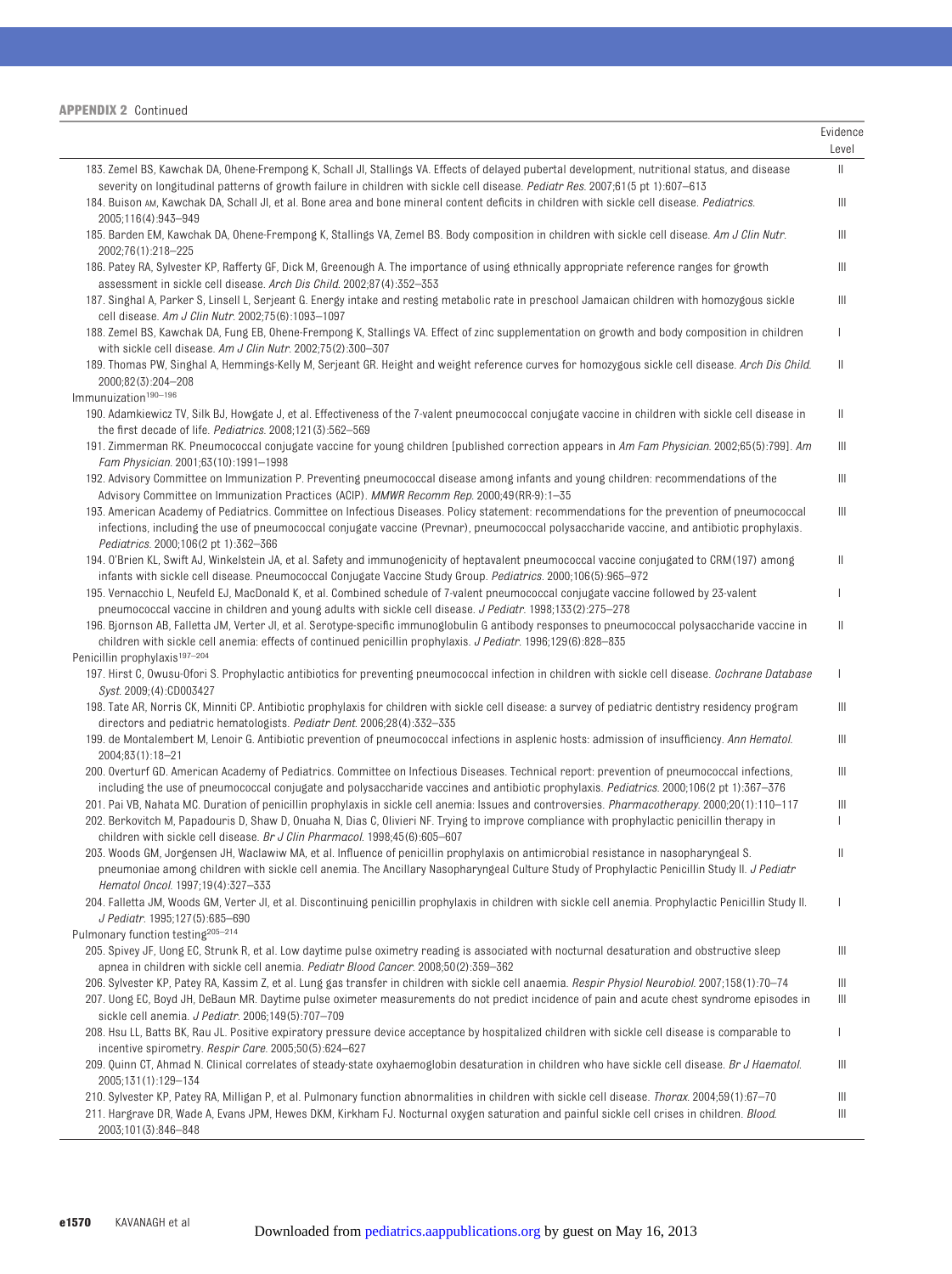|                                                                                                                                                                                                                                                                                                         | Evidence<br>Level |
|---------------------------------------------------------------------------------------------------------------------------------------------------------------------------------------------------------------------------------------------------------------------------------------------------------|-------------------|
| 212. Fitzgerald RK, Johnson A. Pulse oximetry in sickle cell anemia. Crit Care Med. 2001;29(9):1803-1806                                                                                                                                                                                                | Ш                 |
| 213. Blaisdell CJ, Goodman S, Clark K, Casella JF, Loughlin GM. Pulse oximetry is a poor predictor of hypoxemia in stable children with sickle cell<br>disease. Arch Pediatr Adolesc Med. 2000;154(9):900-903                                                                                           | Ш                 |
| 214. Bellet PS, Kalinyak KA, Shukla R, Gelfand MJ, Rucknagel DL. Incentive spirometry to prevent acute pulmonary complications in sickle cell<br>diseases. N Engl J Med. 1995;333(11):699-703                                                                                                           | T                 |
| Transcranial Doppler screening <sup>215-240</sup><br>215. Kwiatkowski JL. Transcranial Doppler ultrasonography in infants with sickle cell disease - Is earlier identification of children at risk of stroke<br>possible? Pediatr Blood Cancer. 2010;54(2):187-188                                      | Ш                 |
| 216. Pavlakis SG, Rees RC, Huang X, et al. Transcranial Doppler ultrasonography (TCD) in infants with sickle cell anemia: baseline data from the<br>BABY HUG trial. Pediatr Blood Cancer. 2010;54(2):256-259                                                                                            | Ш                 |
| 217. Bernaudin F, Verlhac S, Chevret S, et al. G6PD deficiency, absence of $\alpha$ -thalassemia, and hemolytic rate at baseline are significant<br>independent risk factors for abnormally high cerebral velocities in patients with sickle cell anemia. Blood. 2008;112(10):4314-4317                 | Ш                 |
| 218. Hankins JS, Fortner GL, McCarville MB, et al. The natural history of conditional transcranial Doppler flow velocities in children with sickle cell<br>anaemia. Br J Haematol. 2008;142(1):94-99                                                                                                    | Ш                 |
| 219. McCarville MB, Goodin GS, Fortner G, et al. Evaluation of a comprehensive transcranial Doppler screening program for children with sickle<br>cell anemia. Pediatr Blood Cancer. 2008;50(4):818-821                                                                                                 | Ш                 |
| 220. Brambilla DJ, Miller ST, Adams RJ. Intra-individual variation in blood flow velocities in cerebral arteries of children with sickle cell disease.<br>Pediatr Blood Cancer. 2007;49(3):318-322                                                                                                      | Ш                 |
| 221. Mazumdar M, Heeney MM, Sox CM, Lieu TA. Preventing stroke among children with sickle cell anemia: an analysis of strategies that involve<br>transcranial Doppler testing and chronic transfusion. Pediatrics. 2007;120(4). Available at: www.pediatrics.org/cgi/content/full/120/4/e1107           | Ш                 |
| 222. Fullerton HJ, Gardner M, Adams RJ, Lo LC, Johnston SC. Obstacles to primary stroke prevention in children with sickle cell disease. Neurology.<br>2006;67(6):1098-1099                                                                                                                             | Ш                 |
| 223. Kwiatkowski JL, Granger S, Brambilla DJ, et al. Elevated blood flow velocity in the anterior cerebral artery and stroke risk in sickle cell<br>disease: extended analysis from the STOP trial. Br J Haematol. 2006;134(3):333–339                                                                  | Ш                 |
| 224. Lee MT, Piomelli S, Granger S, et al. Stroke Prevention Trial in Sickle Cell Anemia (STOP): extended follow-up and final results. <i>Blood.</i><br>2006;108(3):847-852                                                                                                                             | $\mathbb{I}$      |
| 225. Adams RJ, Brambilla D, Optimizing Primary Stroke Prevention in Sickle Cell Anemia Trial I. Discontinuing prophylactic transfusions used to<br>prevent stroke in sickle cell disease. N Engl J Med. 2005;353(26):2769-2778                                                                          | J.                |
| 226. Bernaudin F, Verlhac S, Coic L, Lesprit E, Brugieres P, Reinert P. Long-term follow-up of pediatric sickle cell disease patients with abnormal<br>high velocities on transcranial Doppler. Pediatr Radiol. 2005;35(3):242-248                                                                      | Ш                 |
| 227. Hoppe C. Defining stroke risk in children with sickle cell anaemia. Br J Haematol. 2005;128(6):751-766<br>228. Jones A, Granger S, Brambilla D, et al. Can peak systolic velocities be used for prediction of stroke in sickle cell anemia? Pediatr Radiol.<br>2005;35(1):66-72                    | Ш<br>Ш            |
| 229. Abboud MR, Cure J, Granger S, et al. Magnetic resonance angiography in children with sickle cell disease and abnormal transcranial Doppler<br>ultrasonography findings enrolled in the STOP study. <i>Blood.</i> 2004;103(7):2822-2826                                                             | Ш                 |
| 230. Adams RJ, Brambilla DJ, Granger S, et al. Stroke and conversion to high risk in children screened with transcranial Doppler ultrasound<br>during the STOP study. Blood. 2004;103(10):3689-3694                                                                                                     | Ш                 |
| 231. McCarville MB, Li C, Xiong X, Wang W. Comparison of transcranial Doppler sonography with and without imaging in the evaluation of children<br>with sickle cell anemia. Am J Roentgenol. $2004:183(4):1117-1122$                                                                                    | Ш                 |
| 232. Sloan MA, Alexandrov AV, Tegeler CH, et al. Assessment: transcranial Doppler ultrasonography: Report of the Therapeutics and Technology<br>Assessment Subcommittee of the American Academy of Neurology. Neurology. 2004;62(9):1468-1481                                                           | Ш                 |
| 233. Kral MC, Brown RT, Nietert PJ, Abboud MR, Jackson SM, Hynd GW. Transcranial Doppler ultrasonography and neurocognitive functioning in<br>children with sickle cell disease. Pediatrics. 2003;112(2):324-331                                                                                        | Ш                 |
| 234. Kwiatkowski JL, Hunter JV, Smith-Whitley K, Katz ML, Shults J, Ohene-Frempong K. Transcranial Doppler ultrasonography in siblings with<br>sickle cell disease. Br J Haematol. 2003;121(6):932-937                                                                                                  | Ш                 |
| 235. Riebel T, Kebelmann-Betzing C, Gotze R, Overberg US. Transcranial Doppler ultrasonography in neurologically asymptomatic children and<br>young adults with sickle cell disease. Eur Radiol. 2003;13(3):563-570                                                                                     | Ш                 |
| 236. Malouf AJ, Jr, Hamrick-Turner JE, Doherty MC, Dhillon GS, Iyer RV, Smith MG. Implementation of the STOP protocol for Stroke Prevention in<br>Sickle Cell Anemia by using duplex power Doppler imaging. Radiology. 2001;219(2):359-365                                                              | Ш                 |
| 237. Adams RJ. Lessons from the Stroke Prevention Trial in Sickle Cell Anemia (STOP) study. J Child Neurol. 2000;15(5):344-349                                                                                                                                                                          | Ш                 |
| 238. Wang WC, Gallagher DM, Pegelow CH, et al. Multicenter comparison of magnetic resonance imaging and transcranial Doppler<br>ultrasonography in the evaluation of the central nervous system in children with sickle cell disease. J Pediatr Hematol Oncol.<br>2000;22(4):335-339                    | Ш                 |
| 239. Adams RJ, McKie VC, Hsu L, et al. Prevention of a first stroke by transfusions in children with sickle cell anemia and abnormal results on<br>transcranial Doppler ultrasonography. N Engl J Med. 1998;339(1):5-11                                                                                 | I                 |
| 240. Seibert JJ, Glasier CM, Kirby RS, et al. Transcranial Doppler, MRA, and MRI as a screening examination for cerebrovascular disease in<br>patients with sickle cell anemia: an 8-year study [published correction appears in Pediatr Radiol. 1998;28(7):546]. Pediatr Radiol.<br>1998;28(3):138-142 | Ш                 |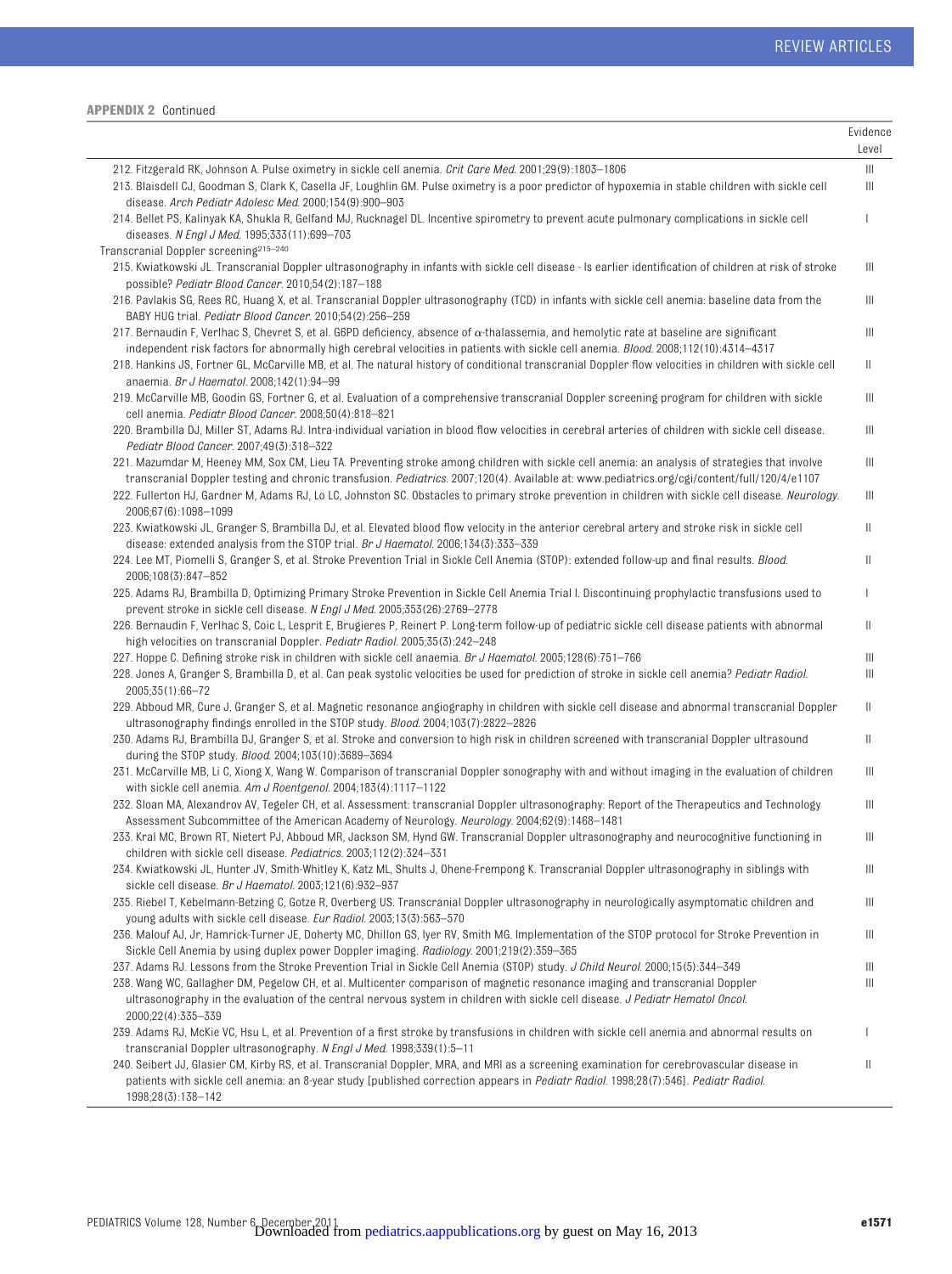| <b>APPENDIX 2 Continued</b> |  |  |
|-----------------------------|--|--|
|-----------------------------|--|--|

|                                                                                                                                                                                                                                                                                                   | Evidence<br>Level |
|---------------------------------------------------------------------------------------------------------------------------------------------------------------------------------------------------------------------------------------------------------------------------------------------------|-------------------|
| Transfusion <sup>241-273</sup>                                                                                                                                                                                                                                                                    |                   |
| 241. Inati A, Musallam KM, Wood JC, Taher AT. Iron overload indices rise linearly with transfusion rate in patients with sickle cell disease. Blood.<br>2010;115(14):2980-2981; author reply 2981-2982                                                                                            | Ш                 |
| 242. McPherson ME, Anderson AR, Castillejo MI, et al. HLA alloimmunization is associated with RBC antibodies in multiply transfused patients with<br>sickle cell disease. Pediatr Blood Cancer. 2010;54(4):552-558                                                                                | $\mathbb{I}$      |
| 243. Mirre E, Brousse V, Berteloot L, et al. Feasibility and efficacy of chronic transfusion for stroke prevention in children with sickle cell disease.<br>Eur J Haematol. 2010;84(3):259-265                                                                                                    | Ш                 |
| 244. Adamkiewicz TV, Abboud MR, Paley C, et al. Serum ferritin level changes in children with sickle cell disease on chronic blood transfusion are<br>nonlinear and are associated with iron load and liver injury. Blood. 2009;114(21):4632-4638                                                 | Ш                 |
| 245. Aygun B, McMurray MA, Schultz WH, et al. Chronic transfusion practice for children with sickle cell anaemia and stroke. Br J Haematol.<br>2009;145(4):524-528                                                                                                                                | $\mathbb I$       |
| 246. Brown K, Subramony C, May W, et al. Hepatic iron overload in children with sickle cell anemia on chronic transfusion therapy. <i>J Pediatr</i><br>Hematol Oncol. 2009;31(5):309-312                                                                                                          | Ш                 |
| 247. Hankins JS, McCarville MB, Loeffler RB, et al. R2* magnetic resonance imaging of the liver in patients with iron overload. Blood.<br>2009;113(20):4853-4855                                                                                                                                  | Ш                 |
| 248. Raphael JL, Bernhardt MB, Mahoney DH, et al. Oral iron chelation and the treatment of iron overload in a pediatric hematology center. Pediatr<br>Blood Cancer. 2009;52(5):616-620                                                                                                            | Ш                 |
| 249. Taher A, Cappellini MD, Vichinsky E, et al. Efficacy and safety of deferasirox doses of >30 mg/kg per d in patients with transfusion-dependent<br>anaemia and iron overload. Br J Haematol. 2009;147(5):752-759                                                                              | Ш                 |
| 250. Thuret I, Hacini M, Pegourie-Bandelier B, et al. Socio-psychological impact of infused iron chelation therapy with deferoxamine in<br>metropolitan France: ISOSFER study results. Hematology. 2009;14(6):315-322                                                                             | Ш                 |
| 251. Vichinsky E, Pakbaz Z, Onyekwere O, et al. Patient-reported outcomes of deferasirox (Exjade, ICL670) versus deferoxamine in sickle cell<br>disease patients with transfusional hemosiderosis. Substudy of a randomized open-label phase II trial. Acta Haematol. 2008;119(3):133-141         | Ш                 |
| 252. Vichinsky E, Onyekwere O, Porter J, et al. A randomised comparison of deferasirox versus deferoxamine for the treatment of transfusional<br>iron overload in sickle cell disease. Br J Haematol. 2007;136(3):501-508. doi:510.1111/j.1365-2141.2006.06455.x                                  | I                 |
| 253. Berdoukas V, Bohane T, Tobias V, et al. Liver iron concentration and fibrosis in a cohort of transfusion-dependent patients on long-term<br>desferrioxamine therapy. Hematol J. 2005;5(7):572-578                                                                                            | Ш                 |
| 254. Hankins J, Jeng M, Harris S, Li C-S, Liu T, Wang W. Chronic transfusion therapy for children with sickle cell disease and recurrent acute chest<br>syndrome. J Pediatr Hematol Oncol. 2005;27(3):158-161                                                                                     | $\parallel$       |
| 255. Wang WC, Morales KH, Scher CD, et al. Effect of long-term transfusion on growth in children with sickle cell anemia: results of the STOP trial. J<br>Pediatr. 2005;147(2):244-247                                                                                                            | Ш                 |
| 256. Wood JC, Enriquez C, Ghugre N, et al. MRI R2 and R2* mapping accurately estimates hepatic iron concentration in transfusion-dependent<br>thalassemia and sickle cell disease patients. <i>Blood.</i> 2005;106(4):1460-1465                                                                   | Ш                 |
| 257. Talano J-AM, Hillery CA, Gottschall JL, Baylerian DM, Scott JP. Delayed hemolytic transfusion reaction/hyperhemolysis syndrome in children<br>with sickle cell disease. Pediatrics. 2003;111(6 pt 1). Available at: www.pediatrics.org/cgi/content/full/111/6/e661                           | $\mathbb{H}$      |
| 258. Wali YA, al Okbi H, al Abri R. A comparison of two transfusion regimens in the perioperative management of children with sickle cell disease<br>undergoing adenotonsillectomy. Pediatr Hematol Oncol. 2003;20(1):7-13                                                                        | Ш                 |
| 259. Aygun B, Padmanabhan S, Paley C, Chandrasekaran V. Clinical significance of RBC alloantibodies and autoantibodies in sickle cell patients                                                                                                                                                    | Ш                 |
| who received transfusions. Transfusion. 2002;42(1):37-43<br>260. Files B, Brambilla D, Kutlar A, et al. Longitudinal changes in ferritin during chronic transfusion: a report from the Stroke Prevention Trial in                                                                                 | $\parallel$       |
| Sickle Cell Anemia (STOP). J Pediatr Hematol Oncol. 2002;24(4):284-290<br>261. Miller ST, Wright E, Abboud M, et al. Impact of chronic transfusion on incidence of pain and acute chest syndrome during the Stroke                                                                                | Ш                 |
| Prevention Trial (STOP) in sickle-cell anemia. J Pediatr. 2001;139(6):785-789<br>262. Olivieri NF. Progression of iron overload in sickle cell disease. Sem Hematol. 2001;38(1 Suppl 1):57–62                                                                                                     | Ш                 |
| 263. Olujohungbe A, Hambleton I, Stephens L, Serjeant B, Serjeant G. Red cell antibodies in patients with homozygous sickle cell disease: a<br>comparison of patients in Jamaica and the United Kingdom. <i>Br J Haematol</i> . 2001;113(3):661–665                                               | Ш                 |
| 264. Reed W, Vichinsky EP. Transfusion therapy: a coming-of-age treatment for patients with sickle cell disease. J Pediatr Hematol Oncol.<br>2001;23(4):197-202                                                                                                                                   | Ш                 |
| 265. Vichinsky EP, Luban NL, Wright E, et al. Prospective RBC phenotype matching in a stroke-prevention trial in sickle cell anemia: a multicenter<br>transfusion trial. Transfusion. 2001;41(9):1086-1092                                                                                        | Ш                 |
| 266. Harmatz P, Butensky E, Quirolo K, et al. Severity of iron overload in patients with sickle cell disease receiving chronic red blood cell<br>transfusion therapy. <i>Blood.</i> $2000;96(1):76-79$                                                                                            | Ш                 |
| 267. Wayne AS, Schoenike SE, Pegelow CH. Financial analysis of chronic transfusion for stroke prevention in sickle cell disease. Blood.<br>2000;96(7):2369-2372                                                                                                                                   | Ш                 |
| 268. Singer ST, Quirolo K, Nishi K, Hackney-Stephens E, Evans C, Vichinsky EP. Erythrocytapheresis for chronically transfused children with sickle<br>cell disease: an effective method for maintaining a low hemoglobin S level and reducing iron overload. J Clin Apheresis. 1999;14(3):122–125 | Ш                 |
| 269. Vichinsky EP, Neumayr LD, Haberkern C, et al. The perioperative complication rate of orthopedic surgery in sickle cell disease: Report of the<br>National Sickle Cell Surgery Study Group. Am J Hematol. 1999;62(3):129–138                                                                  | Ш                 |
| 270. Waldron P, Pegelow C, Neumayr L, et al. Tonsillectomy, adenoidectomy, and myringotomy in sickle cell disease: perioperative morbidity.<br>Preoperative Transfusion in Sickle Cell Disease Study Group. J Pediatr Hematol Oncol. 1999;21(2):129-135                                           | Ш                 |
| 271. Hilliard LM, Williams BF, Lounsbury AE, Howard TH. Erythrocytapheresis limits iron accumulation in chronically transfused sickle cell patients.<br>Am J Hematol. 1998;59(1):28-35                                                                                                            | Ш                 |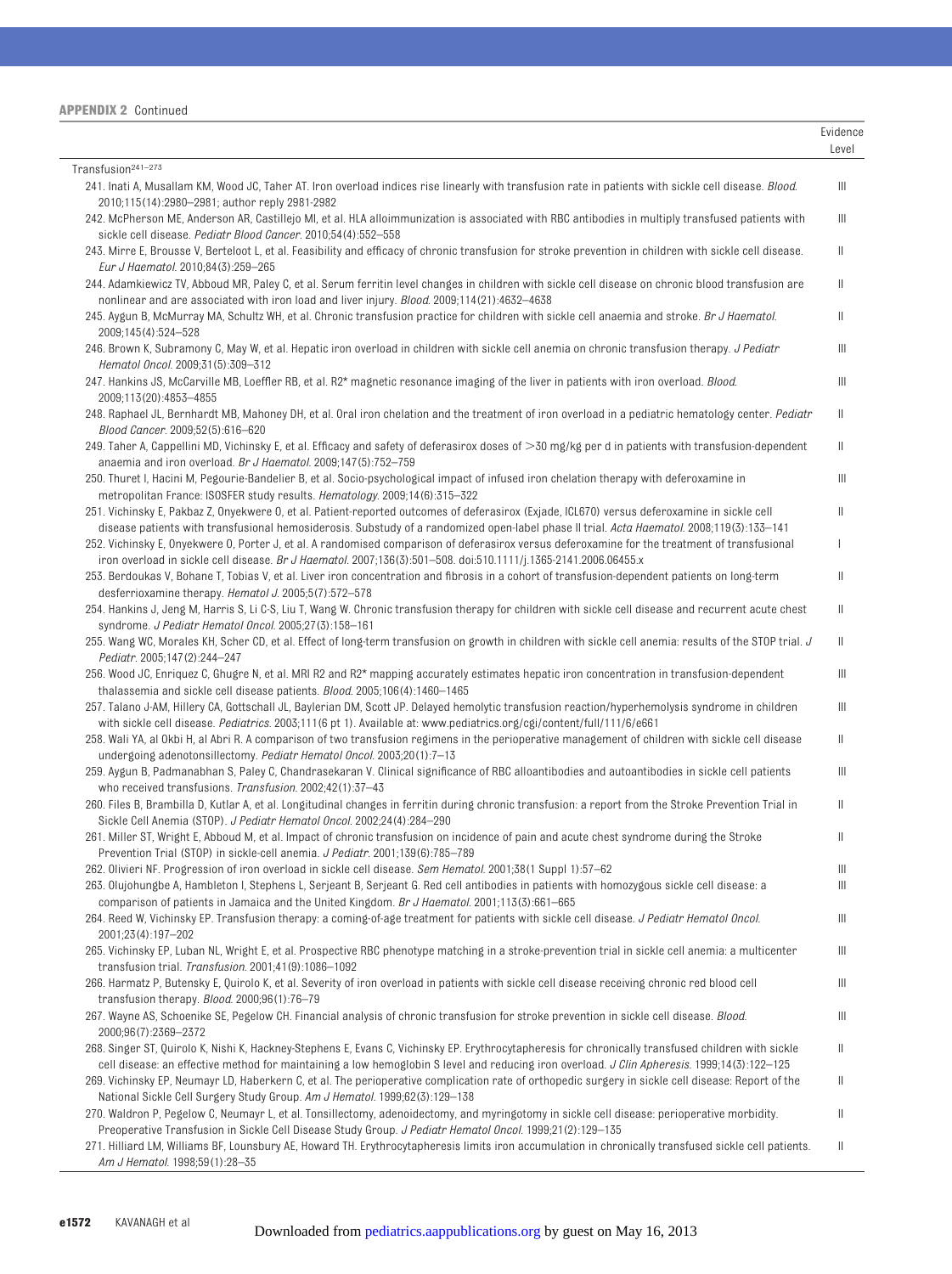|                                                                                                                                                                                                                                                                                                                           | Evidence<br>Level |
|---------------------------------------------------------------------------------------------------------------------------------------------------------------------------------------------------------------------------------------------------------------------------------------------------------------------------|-------------------|
| 272. Haberkern CM, Neumayr LD, Orringer EP, et al. Cholecystectomy in sickle cell anemia patients: perioperative outcome of 364 cases from the                                                                                                                                                                            | $\parallel$       |
| National Preoperative Transfusion Study. Preoperative Transfusion in Sickle Cell Disease Study Group. Blood. 1997;89(5):1533-1542<br>273. Vichinsky EP, Haberkern CM, Neumayr L, et al. A comparison of conservative and aggressive transfusion regimens in the perioperative                                             | T                 |
| management of sickle cell disease. The Preoperative Transfusion in Sickle Cell Disease Study Group. N Engl J Med. 1995;333(4):206-213<br>Bone marrow transplant <sup>274-283</sup>                                                                                                                                        |                   |
| 274. Hsieh MM, Kang EM, Fitzhugh CD, et al. Allogeneic hematopoietic stem-cell transplantation for sickle cell disease. N Engl J Med.<br>2009;361(24):2309-2317                                                                                                                                                           | Ш                 |
| 275. Bernaudin F, Socie G, Kuentz M, et al. Long-term results of related myeloablative stem-cell transplantation to cure sickle cell disease. Blood.<br>2007;110(7):2749-2756                                                                                                                                             | Ш                 |
| 276. Eggleston B, Patience M, Edwards S, et al. Effect of myeloablative bone marrow transplantation on growth in children with sickle cell<br>anaemia: results of the multicenter study of haematopoietic cell transplantation for sickle cell anaemia. Br J Haematol. 2007;136(4):673-676                                | Ш                 |
| 277. Fixler J, Vichinsky E, Walters MC. Stem cell transplantation for sickle cell disease: can we reduce the toxicity? Pediatr Pathol Mol Med.<br>2001;20(1):73-86                                                                                                                                                        | Ш                 |
| 278. Steen RG, Helton KJ, Horwitz EM, et al. Improved cerebrovascular patency following therapy in patients with sickle cell disease: initial results<br>in 4 patients who received HLA-identical hematopoietic stem cell allografts. Ann Neurol. 2001;49(2):222–229                                                      | Ш                 |
| 279. Walters MC, Patience M, Leisenring W, et al. Stable mixed hematopoietic chimerism after bone marrow transplantation for sickle cell anemia.<br>Biol Blood Marrow Transplant. 2001;7(12):665-673                                                                                                                      | Ш                 |
| 280. Nietert PJ, Abboud MR, Silverstein MD, Jackson SM. Bone marrow transplantation versus periodic prophylactic blood transfusion in sickle<br>cell patients at high risk of ischemic stroke: a decision analysis. <i>Blood.</i> 2000;95(10):3057-3064                                                                   | Ш                 |
| 281. Walters MC, Storb R, Patience M, et al. Impact of bone marrow transplantation for symptomatic sickle cell disease: an interim report.<br>Multicenter investigation of bone marrow transplantation for sickle cell disease. <i>Blood.</i> 2000;95(6):1918–1924                                                        | Ш                 |
| 282. Walters MC, Patience M, Leisenring W, et al. Bone marrow transplantation for sickle cell disease. N Engl J Med. 1996;335(6):369–376                                                                                                                                                                                  | Ш                 |
| 283. Walters MC, Sullivan KM, Bernaudin F, et al. Neurologic complications after allogeneic marrow transplantation for sickle cell anemia. Blood.<br>1995:85(4):879-884<br>Hydroxyurea <sup>284-321</sup>                                                                                                                 | Ш                 |
| 284. Drotar D. Treatment adherence in patients with sickle cell anemia. <i>J Pediatr</i> : 2010;156(3):350-351                                                                                                                                                                                                            | Ш                 |
| 285. Gordeuk VR, Campbell A, Rana S, et al. Relationship of erythropoietin, fetal hemoglobin, and hydroxyurea treatment to tricuspid regurgitation<br>velocity in children with sickle cell disease. Blood. 2009;114(21):4639-4644                                                                                        | Ш                 |
| 286. O'Brien SH, Hankins JS. Decision analysis of treatment strategies in children with severe sickle cell disease. J Pediatr Hematol Oncol.<br>2009;31(11):873-878                                                                                                                                                       | $\mathbb{H}$      |
| 287. Thornburg CD, Dixon N, Burgett S, et al. A pilot study of hydroxyurea to prevent chronic organ damage in young children with sickle cell<br>anemia. Pediatr Blood Cancer. 2009;52(5):609-615                                                                                                                         | Ш                 |
| 288. Brawley OW, Cornelius LJ, Edwards LR, et al. National Institutes of Health Consensus Development Conference statement: hydroxyurea<br>treatment for sickle cell disease. Ann Intern Med. 2008;148(12):932-938                                                                                                        | Ш                 |
| 289. Heeney MM, Ware RE, Heeney MM, Ware RE. Hydroxyurea for children with sickle cell disease. Pediatr Clin North Am. 2008;55(2):483-501                                                                                                                                                                                 | Ш                 |
| 290. Mueller BU. When should hydroxyurea be used for children with sickle cell disease?[comment]. Pediatrics. 2008;122(6):1365-1366<br>291. Strouse JJ, Lanzkron S, Beach MC, et al. Hydroxyurea for sickle cell disease: a systematic review for efficacy and toxicity in children.<br>Pediatrics. 2008;122(6):1332-1342 | Ш<br>Ш            |
| 292. Puffer E, Schatz J, Roberts CW. The association of oral hydroxyurea therapy with improved cognitive functioning in sickle cell disease. Child<br>Neuropsychol. 2007;13(2):142-154                                                                                                                                    | Ш                 |
| 293. Zimmerman SA, Schultz WH, Burgett S, Mortier NA, Ware RE. Hydroxyurea therapy lowers transcranial Doppler flow velocities in children with<br>sickle cell anemia. <i>Blood.</i> 2007;110(3):1043-1047                                                                                                                | Ш                 |
| 294. de Montalembert M, Brousse V, Elie C, et al. Long-term hydroxyurea treatment in children with sickle cell disease: tolerance and clinical<br>outcomes. Haematologica. 2006;91(1):125-128                                                                                                                             | Ш                 |
| 295. Kratovil T, Bulas D, Driscoll MC, Speller-Brown B, McCarter R, Minniti CP. Hydroxyurea therapy lowers TCD velocities in children with sickle cell<br>disease. Pediatr Blood Cancer. 2006;47(7):894-900                                                                                                               | Ш                 |
| 296. Lanzkron S, Haywood C, Jr, Segal JB, Dover GJ. Hospitalization rates and costs of care of patients with sickle-cell anemia in the state of<br>Maryland in the era of hydroxyurea. Am J Hematol. 2006;81(12):927-932                                                                                                  | Ш                 |
| 297. Bakanay SM, Dainer E, Clair B, et al. Mortality in sickle cell patients on hydroxyurea therapy. <i>Blood.</i> 2005;105(2):545–547                                                                                                                                                                                    | Ш                 |
| 298. Fitzhugh CD, Wigfall DR, Ware RE. Enalapril and hydroxyurea therapy for children with sickle nephropathy. Pediatr Blood Cancer.<br>2005;45(7):982-985                                                                                                                                                                | Ш                 |
| 299. Gulbis B, Haberman D, Dufour D, et al. Hydroxyurea for sickle cell disease in children and for prevention of cerebrovascular events: the<br>Belgian experience. Blood. 2005;105(7):2685-2690                                                                                                                         | Ш                 |
| 300. Hankins JS, Ware RE, Rogers ZR, et al. Long-term hydroxyurea therapy for infants with sickle cell anemia: the HUSOFT extension study. Blood.<br>2005;106(7):2269-2275                                                                                                                                                | Ш                 |
| 301. Meyappan JD, Lampl M, Hsu LL. Parents' assessment of risk in sickle cell disease treatment with hydroxyurea. J Pediatr Hematol Oncol.<br>2005;27(12):644-650                                                                                                                                                         | Ш                 |
| 302. Brachet C, Azzi N, Demulder A, et al. Hydroxyurea treatment for sickle cell disease: impact on haematopoietic stem cell transplantation's<br>outcome. Bone Marrow Transplant. 2004;33(8):799-803                                                                                                                     | Ш                 |
| 303. Heeney MM, Whorton MR, Howard TA, Johnson CA, Ware RE. Chemical and functional analysis of hydroxyurea oral solutions. J Pediatr Hematol<br>Oncol. 2004;26(3):179-184                                                                                                                                                | Ш                 |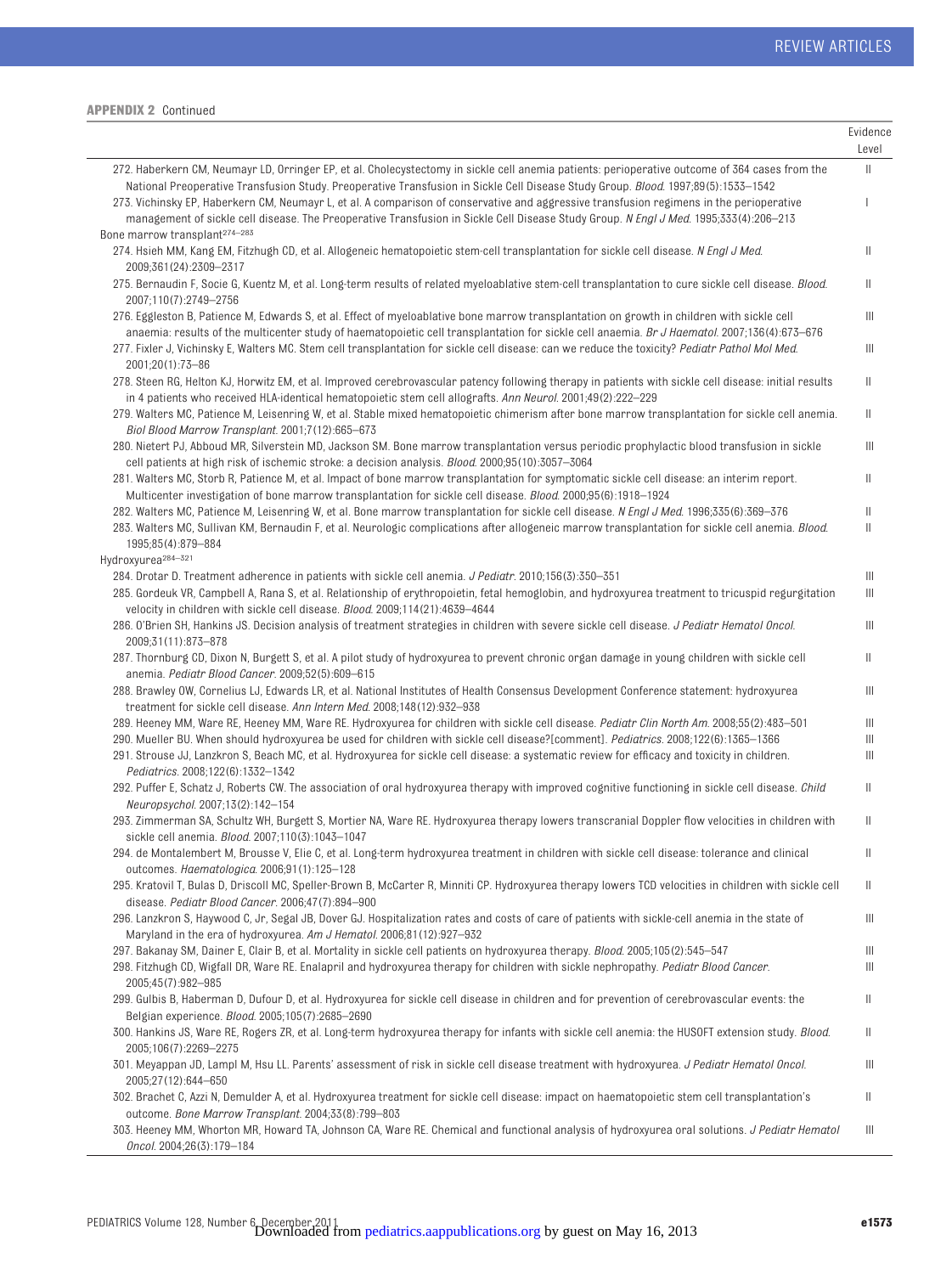|                                                                                                                                                                                                                                                              | Evidence<br>Level                     |
|--------------------------------------------------------------------------------------------------------------------------------------------------------------------------------------------------------------------------------------------------------------|---------------------------------------|
| 304. Kattamis A, Lagona E, Orfanou I, et al. Clinical response and adverse events in young patients with sickle cell disease treated with<br>hydroxyurea. Pediatr Hematol Oncol. 2004;21(4):335-342                                                          | $\mathbb{I}$                          |
| 305. Saad STO, Lajolo C, Gilli S, et al. Follow-up of sickle cell disease patients with priapism treated by hydroxyurea. Am J Hematol.<br>2004;77(1):45-49                                                                                                   | $\mathbb{H}$                          |
| 306. Ware RE, Zimmerman SA, Sylvestre PB, et al. Prevention of secondary stroke and resolution of transfusional iron overload in children with<br>sickle cell anemia using hydroxyurea and phlebotomy. J Pediatr. 2004;145(3):346-352                        | $\mathbb{I}$                          |
| 307. Zimmerman SA, Schultz WH, Davis JS, et al. Sustained long-term hematologic efficacy of hydroxyurea at maximum tolerated dose in children<br>with sickle cell disease. Blood. 2004;103(6):2039-2045                                                      | $\mathbb{I}$                          |
| 308. Schultz WH, Ware RE. Malignancy in patients with sickle cell disease. Am J Hematol. 2003;74(4):249-253                                                                                                                                                  | $\mathbb{H}$                          |
| 309. Santos A, Pinheiro V, Anjos C, et al. Scintigraphic follow-up of the effects of therapy with hydroxyurea on splenic function in patients with<br>sickle cell disease. Eur J Nucl Med Molec Imag. 2002;29(4):536-541                                     | Ш                                     |
| 310. Wang WC, Helms RW, Lynn HS, et al. Effect of hydroxyurea on growth in children with sickle cell anemia: results of the HUG-KIDS Study. J<br>Pediatr. 2002;140(2):225-229                                                                                | H.                                    |
| 311. Ware RE, Eggleston B, Redding-Lallinger R, et al. Predictors of fetal hemoglobin response in children with sickle cell anemia receiving<br>hydroxyurea therapy. Blood. 2002;99(1):10-14                                                                 | Ш                                     |
| 312. Ferster A, Tahriri P, Vermylen C, et al. Five years of experience with hydroxyurea in children and young adults with sickle cell disease. Blood.<br>2001;97(11):3628-3632                                                                               | $\mathbb{I}$                          |
| 313. Powars DR. Hydroxyurea in very young children with sickle cell anemia is not a cure-all. J Pediatr. 2001;139(6):763-764                                                                                                                                 | $\mathbb{H}$                          |
| 314. Wang WC, Wynn LW, Rogers ZR, Scott JP, Lane PA, Ware RE. A two-year pilot trial of hydroxyurea in very young children with sickle-cell anemia.<br>J Pediatr. 2001;139(6):790-796                                                                        | Ш                                     |
| 315. Kinney TR, Helms RW, O'Branski EE, et al. Safety of hydroxyurea in children with sickle cell anemia: results of the HUG-KIDS study, a phase I/II<br>trial. Pediatric Hydroxyurea Group. Blood. 1999;94(5):1550-1554                                     | Ш                                     |
| 316. Koren A, Segal-Kupershmit D, Zalman L, et al. Effect of hydroxyurea in sickle cell anemia: a clinical trial in children and teenagers with severe<br>sickle cell anemia and sickle cell $\beta$ -thalassemia. Pediatr Hematol Oncol. 1999;16(3):221-232 | Ш                                     |
| 317. Maier-Redelsperger M, Labie D, Elion J. Long-term hydroxyurea treatment in young sickle cell patients. Curr Opin Hematol. 1999;6(2):115-120                                                                                                             | $\begin{array}{c} \hline \end{array}$ |
| 318. Ware RE, Zimmerman SA, Schultz WH. Hydroxyurea as an alternative to blood transfusions for the prevention of recurrent stroke in children<br>with sickle cell disease. Blood. 1999:94(9):3022-3026                                                      | $\mathbb{I}$                          |
| 319. Olivieri NF, Vichinsky EP. Hydroxyurea in children with sickle cell disease: impact on splenic function and compliance with therapy. J Pediatr<br>Hematol Oncol. 1998;20(1):26-31                                                                       | $\mathbb{I}$                          |
| 320. de Montalembert M, Belloy M, Bernaudin F, et al. Three-year follow-up of hydroxyurea treatment in severely ill children with sickle cell<br>disease. The French Study Group on Sickle Cell Disease. J Pediatr Hematol Oncol. 1997;19(4):313-318         | Ш                                     |
| 321. Ferster A, Vermylen C, Cornu G, et al. Hydroxyurea for treatment of severe sickle cell anemia: a pediatric clinical trial. Blood.<br>1996:88(6):1960-1964                                                                                               |                                       |